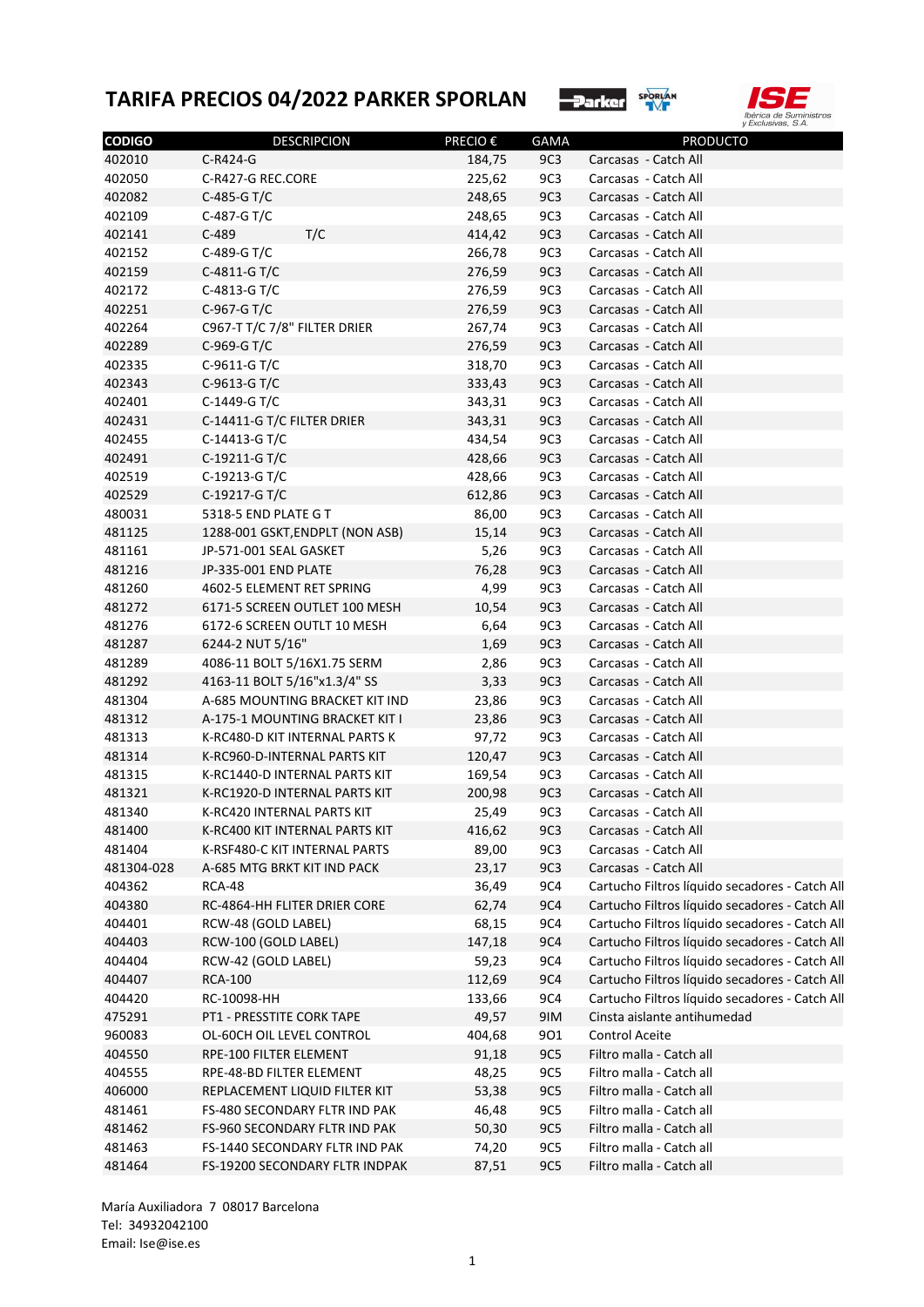



| <b>CODIGO</b> | <b>DESCRIPCION</b>             | <b>PRECIO €</b> | <b>GAMA</b> | <b>PRODUCTO</b>                       |
|---------------|--------------------------------|-----------------|-------------|---------------------------------------|
| 400441        | C-084-S--T-HH 1/2" COPPER CONN | 46,11           | 9C2         | Filtro secador Aspiracion - Catch-All |
| 400796        | C-144-S-TT-HH FILTER DRIER C/C | 75,36           | 9C2         | Filtro secador Aspiracion - Catch-All |
| 400801        | C-145-S-TT-HH 5/8"FILTER DRIER | 76,97           | 9C2         | Filtro secador Aspiracion - Catch-All |
| 400806        | C-146-S-TT-HH 3/4" COPPER CONN | 78,52           | 9C2         | Filtro secador Aspiracion - Catch-All |
| 400811        | C-147-S-TT-HH 7/8"FILTER DRIER | 80,48           | 9C2         | Filtro secador Aspiracion - Catch-All |
| 400816        | C-149-S-TT-HH 1.1/8"F/DRIER    | 83,43           | 9C2         | Filtro secador Aspiracion - Catch-All |
| 401026        | C-164-S-T-HH 1/2" COPPER CONN  | 62,85           | 9C2         | Filtro secador Aspiracion - Catch-All |
| 401029        | C-165-S-T-HH 5/8" COPPER CONN  | 64,14           | 9C2         | Filtro secador Aspiracion - Catch-All |
| 401030        | C-166-S-T-HH 3/4" COPPER CONN  | 65,51           | 9C2         | Filtro secador Aspiracion - Catch-All |
| 401033        | C-167-S-T-HH 7/8" COPPER CONN  | 65,51           | 9C2         | Filtro secador Aspiracion - Catch-All |
| 401311        | C-305-S-T-HH 5/8" COPPER CONN  | 86,76           | 9C2         | Filtro secador Aspiracion - Catch-All |
| 401314        | C-306-S-T-HH 3/4" COPPER CONN  | 103,52          | 9C2         | Filtro secador Aspiracion - Catch-All |
| 401316        | C-307-S-T-HH 7/8" FILT DRIER   | 103,52          | 9C2         | Filtro secador Aspiracion - Catch-All |
| 401318        | C-309-S-T-HH 1.1/8" COP CONN   | 111,48          | 9C2         |                                       |
|               |                                |                 | 9C2         | Filtro secador Aspiracion - Catch-All |
| 401617        | C-417-S-T-HH 1.1/8 " F/DRIER   | 137,56          |             | Filtro secador Aspiracion - Catch-All |
| 401619        | C-419-S-T-HH 1.1/8" COP CONN   | 149,01          | 9C2         | Filtro secador Aspiracion - Catch-All |
| 401804        | C-437-S-T-HH 7/8" COPPER CONN  | 218,31          | 9C2         | Filtro secador Aspiracion - Catch-All |
| 401808        | C-439-S-T-HH 1.1/8" COP CONN   | 222,95          | 9C2         | Filtro secador Aspiracion - Catch-All |
| 401816        | C-4311-S-T-HH 1.3/8" COP CONN  | 237,84          | 9C2         | Filtro secador Aspiracion - Catch-All |
| 401824        | C-4313-S-T-HH 1.5/8 COPPER CON | 240,63          | 9C2         | Filtro secador Aspiracion - Catch-All |
| 401367        | HPC-303-S-HH FILTER DRIER      | 121,14          | <b>9C6</b>  | filtros bidireccionales - HPC         |
| 401369        | HPC-304-HH FILTER DRIER        | 121,14          | <b>9C6</b>  | filtros bidireccionales - HPC         |
| 401370        | HPC-304-S-HH FILTER DRIER      | 121,14          | <b>9C6</b>  | filtros bidireccionales - HPC         |
| 401371        | HPC-305-HH FILTER DRIER        | 123,79          | <b>9C6</b>  | filtros bidireccionales - HPC         |
| 401372        | HPC-305-S-HH FILTER DRIER      | 123,79          | <b>9C6</b>  | filtros bidireccionales - HPC         |
| 401373        | HPC-307-S-HH FILTER DRIER      | 126,14          | <b>9C6</b>  | filtros bidireccionales - HPC         |
| 404063        | <b>HPC-083</b>                 | 44,81           | <b>9C6</b>  | filtros bidireccionales - HPC         |
| 404064        | <b>HPC-083-S</b>               | 44,81           | <b>9C6</b>  | filtros bidireccionales - HPC         |
| 404065        | <b>HPC-084</b>                 | 44,81           | <b>9C6</b>  | filtros bidireccionales - HPC         |
| 404066        | <b>HPC-084-S</b>               | 44,81           | <b>9C6</b>  | filtros bidireccionales - HPC         |
| 404080        | HPC-103 3/8" HEAT PUMP DRIER   | 43,48           | <b>9C6</b>  | filtros bidireccionales - HPC         |
| 404101        | HPC-103-S 3/8"HEAT PUMP DRIER  | 43,48           | <b>9C6</b>  | filtros bidireccionales - HPC         |
| 404102        | HPC-105 5/8" SAE               | 44,99           | <b>9C6</b>  | filtros bidireccionales - HPC         |
| 404140        | HPC-104 1/2" HEAT PUMP DRIER   | 44,99           | <b>9C6</b>  | filtros bidireccionales - HPC         |
| 404161        | HPC-104-S 1/2" HEAT PUMP DRIER | 44,99           | <b>9C6</b>  | filtros bidireccionales - HPC         |
| 404163        | HPC-105-S 5/8" ODF             | 46,83           | <b>9C6</b>  | filtros bidireccionales - HPC         |
| 404180        | HPC-163-HH-3/8 SAE             | 71,31           | <b>9C6</b>  | filtros bidireccionales - HPC         |
| 404201        | HPC-163-S-HH3/8" H/PUMP DRIER  | 71,31           | <b>9C6</b>  | filtros bidireccionales - HPC         |
| 404220        | HPC-164-HH 1/2"HEAT PUMP DRIER | 71,31           | 9C6         | filtros bidireccionales - HPC         |
| 404241        | HPC-164-S-HH 1/2"H/PUMP DRIER  | 71,31           | <b>9C6</b>  | filtros bidireccionales - HPC         |
| 404260        | HPC-165-HH 5/8" H/PUMP DRIER   | 72,81           | <b>9C6</b>  | filtros bidireccionales - HPC         |
| 404281        | HPC-165-S-HH 5/8" H/PUMP DRIER | 72,81           | <b>9C6</b>  | filtros bidireccionales - HPC         |
| 404303        | HPC-163-S-3/8" ODF             | 51,34           | <b>9C6</b>  | filtros bidireccionales - HPC         |
| 404304        | HPC-163 3/8" SAE               | 51,34           | <b>9C6</b>  | filtros bidireccionales - HPC         |
| 404305        | HPC-164-S 1/2 ODF              | 51,34           | <b>9C6</b>  | filtros bidireccionales - HPC         |
| 404306        | HPC-164 1/2" SAE               | 51,34           | <b>9C6</b>  | filtros bidireccionales - HPC         |
| 404307        | HPC-165 5/8" SAE               | 51,34           | <b>9C6</b>  | filtros bidireccionales - HPC         |
| 404308        | HPC-165-S 5/8"ODF              | 51,34           | <b>9C6</b>  | filtros bidireccionales - HPC         |
| 404309        | HPC-304-S                      | 69,33           | <b>9C6</b>  | filtros bidireccionales - HPC         |
| 404310        | <b>HPC-304</b>                 | 69,33           | <b>9C6</b>  | filtros bidireccionales - HPC         |
| 404311        | HPC-305-S                      | 69,33           | <b>9C6</b>  | filtros bidireccionales - HPC         |
| 404312        | <b>HPC-305</b>                 | 69,33           | <b>9C6</b>  | filtros bidireccionales - HPC         |
| 404313        | HPC-307-S                      | 69,33           | <b>9C6</b>  | filtros bidireccionales - HPC         |
| 404314        | HPC-306-S                      | 69,33           | <b>9C6</b>  | filtros bidireccionales - HPC         |
| 400016        | C-032-F                        | 9,76            | 9C1         | Filtros de liquido - Catch All        |
|               |                                |                 |             |                                       |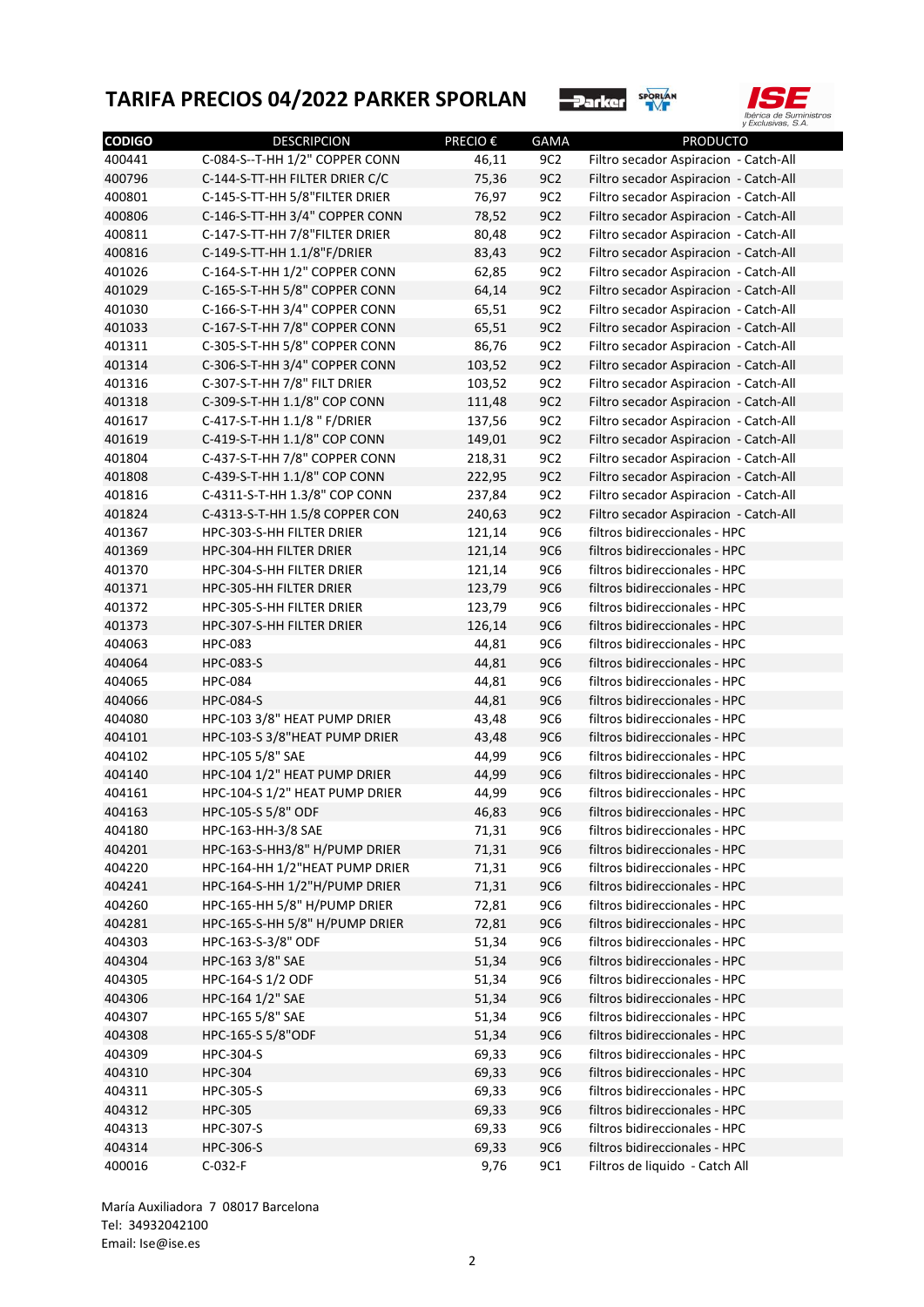



| <b>CODIGO</b> | <b>DESCRIPCION</b>             | <b>PRECIO €</b> | GAMA       | <b>PRODUCTO</b>                |
|---------------|--------------------------------|-----------------|------------|--------------------------------|
| 400025        | C-032-HH                       | 14,81           | 9C1        | Filtros de liquido - Catch All |
| 400032        | C-032-FM FILTER DRYER          | 10,05           | 9C1        | Filtros de liquido - Catch All |
| 400064        | C-032-CAP                      | 13,37           | <b>9C1</b> | Filtros de liquido - Catch All |
| 400072        | C-032 CAPT FILTER DRYER        | 13,59           | 9C1        | Filtros de liquido - Catch All |
| 400209        | C-052-S-HH                     | 16,64           | <b>9C1</b> | Filtros de liquido - Catch All |
| 400216        | $C-052-F$                      | 12,22           | <b>9C1</b> | Filtros de liquido - Catch All |
| 400224        | C-052-FM                       | 12,22           | <b>9C1</b> | Filtros de liquido - Catch All |
| 400232        | C-052-HH                       | 16,64           | <b>9C1</b> | Filtros de liquido - Catch All |
| 400424        | C-082-HH FLARE BURN OUT DRIER  | 21,18           | <b>9C1</b> | Filtros de liquido - Catch All |
| 400435        | C-083-S-HH 3/8 COPPER CONN     | 21,18           | <b>9C1</b> | Filtros de liquido - Catch All |
| 400436        | C-083-S-T-HH                   | 28,49           | <b>9C1</b> | Filtros de liquido - Catch All |
| 400447        | C-082-S-M6 (JP-693-000 FTG.)   | 14,56           | <b>9C1</b> | Filtros de liquido - Catch All |
| 400488        | C-083-HH FILTER DRIER BURN OUT | 21,18           | <b>9C1</b> | Filtros de liquido - Catch All |
| 400508        | C-083-F                        | 14,70           | <b>9C1</b> | Filtros de liquido - Catch All |
| 401008        | C-162-HH                       | 26,24           | <b>9C1</b> | Filtros de liquido - Catch All |
| 401022        | C-163-S-HH 3/8" COPPER CONN    | 26,24           | <b>9C1</b> | Filtros de liquido - Catch All |
| 401025        | C-164-S-HH 1/2" COPPER CONN    | 28,14           | <b>9C1</b> | Filtros de liquido - Catch All |
| 401028        | C-165-S-HH 5/8" COPPER CONN    | 28,14           | <b>9C1</b> | Filtros de liquido - Catch All |
| 401080        | C-163-HH FILTER DRIER BURN OUT | 26,24           | <b>9C1</b> | Filtros de liquido - Catch All |
| 401114        | C-163-S-M10(JP-699-000 FTG)    | 18,65           | <b>9C1</b> | Filtros de liquido - Catch All |
| 401152        | C-164-HH                       | 28,14           | <b>9C1</b> | Filtros de liquido - Catch All |
| 401232        | C-165-HH                       | 28,14           | <b>9C1</b> | Filtros de liquido - Catch All |
| 401305        | C-303-S 3/8" COPPER CONN       | 32,72           | <b>9C1</b> | Filtros de liquido - Catch All |
| 401307        | C-304-S 1/2" F/DRIER C/CON     | 32,72           | <b>9C1</b> | Filtros de liquido - Catch All |
| 401309        | C-304-S-HH 1/2" COPPER CONN    | 52,12           | <b>9C1</b> | Filtros de liquido - Catch All |
| 401310        | C-305-S-HH 5/8 BURN OUT DRIER  | 52,12           | <b>9C1</b> | Filtros de liquido - Catch All |
| 401313        | C-306-S 3/4" COPPER CONN       | 39,07           | <b>9C1</b> | Filtros de liquido - Catch All |
| 401317        | C-309-S 1.1/8" COPPER CONN     | 43,81           | <b>9C1</b> | Filtros de liquido - Catch All |
| 401328        | $C-303$                        | 32,72           | <b>9C1</b> | Filtros de liquido - Catch All |
| 401336        | C-303-HH                       | 52,12           | <b>9C1</b> | Filtros de liquido - Catch All |
| 401360        | $C-304$                        | 32,72           | <b>9C1</b> | Filtros de liquido - Catch All |
| 401376        | C-304-HH FILTER DRIER BURN OUT | 52,12           | 9C1        | Filtros de liquido - Catch All |
| 401408        | C-305 5/8" FLARE FILTER DRIER  | 35,13           | <b>9C1</b> | Filtros de liquido - Catch All |
| 401432        | C-305-HH FILTER DRIER          | 52,12           | 9C1        | Filtros de liquido - Catch All |
| 401449        | C-305-S 5/8" F/DRIER C/CONN    | 35,13           | 9C1        | Filtros de liquido - Catch All |
| 401484        | C-306 3/4 SAE FILTER DRIER     | 39,07           | 9C1        | Filtros de liquido - Catch All |
| 401501        | C-30E72 5/8"                   | 58,97           | 9C1        | Filtros de liquido - Catch All |
| 401505        | C-307-S 7/8" FILTER DRIER C/C  | 39,07           | 9C1        | Filtros de liquido - Catch All |
| 401592        | C-413 FILTER DRIER             | 58,23           | <b>9C1</b> | Filtros de liquido - Catch All |
| 401609        | C-414-S 1/2 ODF FILTER DRIER   | 58,23           | 9C1        | Filtros de liquido - Catch All |
| 401610        | C-415-S 5/8" FILTER DRIER      | 58,51           | <b>9C1</b> | Filtros de liquido - Catch All |
| 401614        | C-417-S 7/8" FILTER DRIER      | 58,51           | 9C1        | Filtros de liquido - Catch All |
|               | C-417-S-HH 7/8" FILTER DRIER   | 69,59           | <b>9C1</b> | Filtros de liquido - Catch All |
| 401615        |                                |                 | 9C1        | Filtros de liquido - Catch All |
| 401618        | C-419-S 1.1/8" FILTER DRIER    | 60,12           |            |                                |
| 401624        | C-414 FILTER DRIER FLARE       | 58,23           | <b>9C1</b> | Filtros de liquido - Catch All |
| 401632        | C-414-HH 1/2" FILTER DRIER     | 66,62           | 9C1        | Filtros de liquido - Catch All |
| 401656        | C-415 5/8" FILTER DRIER        | 58,51           | <b>9C1</b> | Filtros de liquido - Catch All |
| 401672        | C-415-HH 5/8" F/DRIER BURN OUT | 68,24           | 9C1        | Filtros de liquido - Catch All |
| 401837        | C-607-S 7/8" FLITER DRIER C/C  | 81,42           | <b>9C1</b> | Filtros de liquido - Catch All |
| 401838        | C607STHH 7/8 ODF BURN OUT DRIE | 127,01          | 9C1        | Filtros de liquido - Catch All |
| 401839        | C-609-S-T-HH 1.1/8 COPPER CONN | 127,01          | <b>9C1</b> | Filtros de liquido - Catch All |
| 401865        | C-609-S 1-1/8 COPPER CONN      | 85,88           | 9C1        | Filtros de liquido - Catch All |
| 400000C       | C-032-1/4-SAE-FILTER DRYER     | 9,76            | <b>9C1</b> | Filtros de liquido - Catch All |
| 400001C       | C-033-S 3/8-FILTER DRYER       | 10,04           | 9C1        | Filtros de liquido - Catch All |
| 400016C       | C-032-F-1/4-SAE F/DRYER M/F    | 9,76            | <b>9C1</b> | Filtros de liquido - Catch All |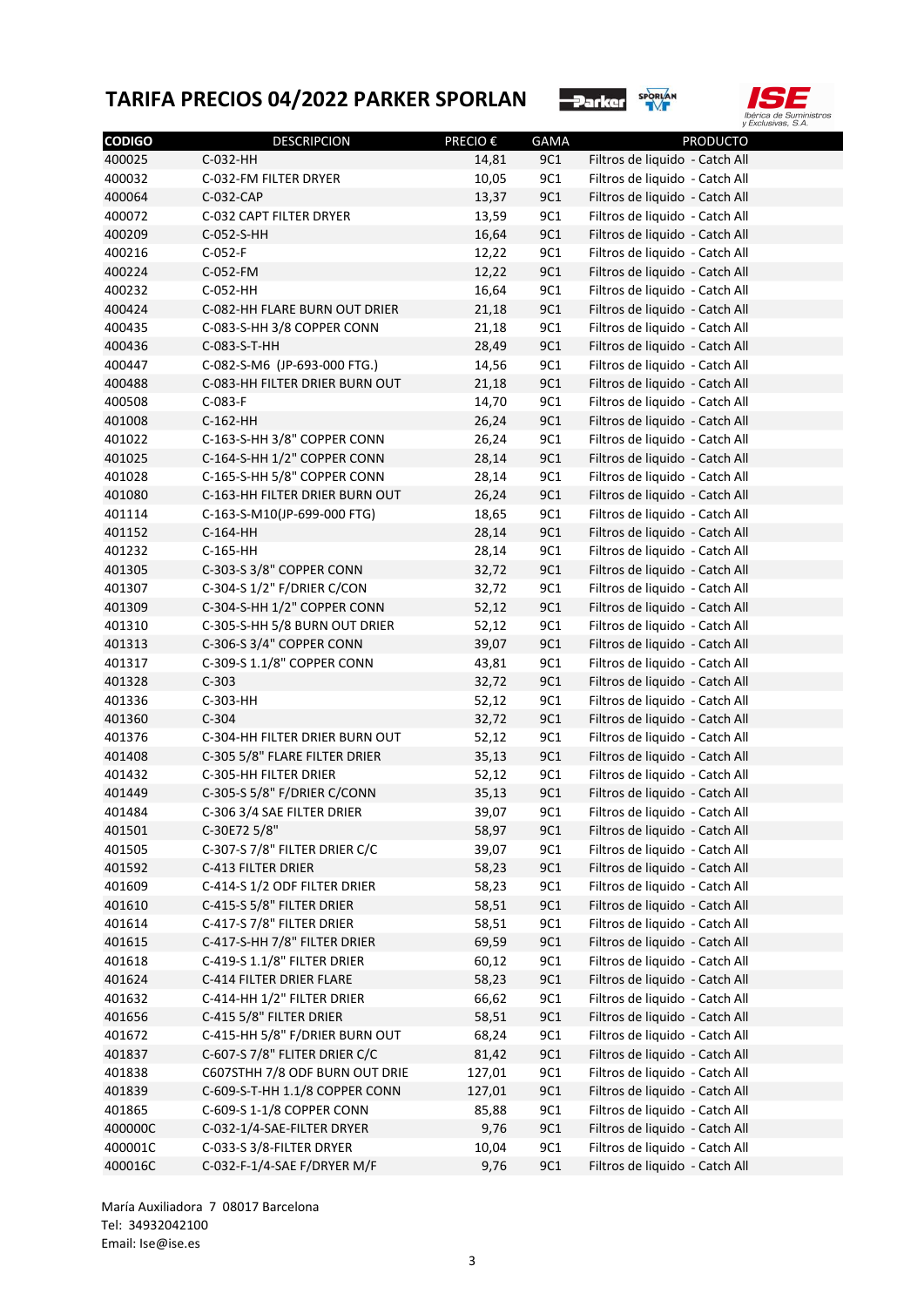



| <b>CODIGO</b> | <b>DESCRIPCION</b>                                            | <b>PRECIO €</b> | <b>GAMA</b> | <b>PRODUCTO</b>                                                                |
|---------------|---------------------------------------------------------------|-----------------|-------------|--------------------------------------------------------------------------------|
| 400052C       | C-032-S 1/4" FILTER DRIER                                     | 9,76            | 9C1         | Filtros de liquido - Catch All                                                 |
| 400088C       | C-033-3/8-SAE-FILTER DRYER                                    | 10,04           | 9C1         | Filtros de liquido - Catch All                                                 |
| 400200C       | C-052-1/4-SAE-FILTER DRYER                                    | 11,86           | 9C1         | Filtros de liquido - Catch All                                                 |
| 400249C       | C-052-S-1/4-FILTER DRYER                                      | 11,86           | 9C1         | Filtros de liquido - Catch All                                                 |
| 400288C       | C-053--3/8-SAE-FILTER DRYER                                   | 11,86           | 9C1         | Filtros de liquido - Catch All                                                 |
| 400329C       | C-053-S-3/8-FILTER DRYER                                      | 11,86           | 9C1         | Filtros de liquido - Catch All                                                 |
| 400416C       | C-082-1/4-SAE-FILTER DRYER                                    | 14,14           | 9C1         | Filtros de liquido - Catch All                                                 |
| 400429C       | C-082-S-1/4-FILTER DRYER                                      | 14,14           | 9C1         | Filtros de liquido - Catch All                                                 |
| 400437C       | C-084-S-1/2-FILTER DRYER                                      | 14,56           | 9C1         | Filtros de liquido - Catch All                                                 |
| 400472C       | C-083-3/8-SAE-FILTER DRYER                                    | 14,14           | 9C1         | Filtros de liquido - Catch All                                                 |
| 400503C       | C-083-S-3/8-FILTER DRYER                                      | 14,56           | 9C1         | Filtros de liquido - Catch All                                                 |
| 400536C       | C-084-1/2-SAE-FILTER DRYER                                    | 14,56           | 9C1         | Filtros de liquido - Catch All                                                 |
| 401000C       | C-162-1/4-SAE-FILTER DRYER                                    | 18,11           | 9C1         | Filtros de liquido - Catch All                                                 |
| 401018C       | C-162-S-1/4-FILTER DRYER                                      | 18,11           | 9C1         | Filtros de liquido - Catch All                                                 |
| 401021C       | C-163-S-3/8-FILTER DRYER                                      | 18,11           | 9C1         | Filtros de liquido - Catch All                                                 |
| 401023C       | C-164-S-1/2-FILTER DRYER                                      | 19,09           | 9C1         | Filtros de liquido - Catch All                                                 |
| 401031C       | C-167-S-7/8-FILTER DRYER                                      | 26,00           | 9C1         | Filtros de liquido - Catch All                                                 |
| 401035C       | C-165-S-5/8-FILTER DRYER                                      | 19,60           | 9C1         | Filtros de liquido - Catch All                                                 |
| 401048C       | C-163-3/8 SAE FILTER DRYER                                    | 18,11           | 9C1         | Filtros de liquido - Catch All                                                 |
| 401072-003    | $C-163F$                                                      | 18,81           | 9C1         | Filtros de liquido - Catch All                                                 |
| 401128C       | C-164-1/2-SAE-FILTER DRYER                                    | 19,09           | 9C1         | Filtros de liquido - Catch All                                                 |
| 401216C       | C-165-5/8-SAE-FILTER DRYER                                    | 19,60           | 9C1         | Filtros de liquido - Catch All                                                 |
| 401380-001    | C-30E71 1/2"                                                  | 34,36           | 9C1         | Filtros de liquido - Catch All                                                 |
| 401502-001    | C-30E70 3/8"                                                  | 34,36           | 9C1         | Filtros de liquido - Catch All                                                 |
| 401510-001    | C30E81 = C-304 1/2 O-RING                                     | 32,92           | 9C1         | Filtros de liquido - Catch All                                                 |
| WEU303MOI     | LIQUID LINE DRIER 3/8" O RING                                 |                 | 9CH         |                                                                                |
| WEU412MOI     | LIQUID LINE DRIER 1/4" O RING                                 | 37,82           | 9CH         | Filtros de liquido - Catch All O RING<br>Filtros de liquido - Catch All O RING |
| <b>VS100H</b> | HIGH CAPACITY REPL. CORE                                      | 75,06           | 9DG         | filtros liquido secadores                                                      |
| <b>VS18H</b>  | STANDARD REPL. CORE                                           | 83,13           | 9DG         | filtros liquido secadores                                                      |
| VS32H         | STANDARD REPL. CORE                                           | 29,68           | 9DG         | filtros liquido secadores                                                      |
|               |                                                               | 30,83           |             |                                                                                |
| <b>VS48H</b>  | HIGH CAPTY REPL.CORE 80% MS<br>STANDARD REPL. CORE 47% MOL SI | 19,76           | 9DG         | filtros liquido secadores                                                      |
| VS48SC        |                                                               | 32,67           | 9DG         | filtros liquido secadores                                                      |
| VS48XH        | HIGH CAPACITY REPL. CORE                                      | 51,87           | 9DG         | filtros liquido secadores                                                      |
| 780044        | TA-1 ACID TEST KIT (EXPORT)                                   | 29,51           | 9K1         | Kit Test Acido - Sporlan                                                       |
| 168070        | QC-0 RED Q CARTRIDGE/ID TAG                                   | 12,16           | 9T5         | <b>TEV Recambios</b>                                                           |
| 168072        | QC-1 YELLOW Q CARTRIDGE/ID TAG                                | 12,16           | 9T5         | <b>TEV Recambios</b>                                                           |
| 168074        | QC-2 GREEN Q CARTRIDGE/ID TAG                                 | 12,16           | 9T5         | <b>TEV Recambios</b>                                                           |
| 168076        | QC-3 BLUE Q CARTRIDGE/ID TAG                                  | 12,16           | 9T5         | <b>TEV Recambios</b>                                                           |
| 168078        | QC-4 PINK Q CARTRIDGE/ID TAG                                  | 12,16           | 9T5         | <b>TEV Recambios</b>                                                           |
| 168080        | QC-5 BLACK Q CARTRIDGE/ID TAG                                 | 12,16           | 9T5         | <b>TEV Recambios</b>                                                           |
| 168082        | QC-6 WHITE Q CARTRIDGE/ID TAG                                 | 12,16           | 9T5         | <b>TEV Recambios</b>                                                           |
| 168303        | <b>BQC-AAA RED CARTRIDGE &amp; TAG</b>                        | 31,60           | 9T5         | <b>TEV Recambios</b>                                                           |
| 168304        | BQC-AA YELLOW CARTRIDGE & TAG                                 | 31,60           | 9T5         | <b>TEV Recambios</b>                                                           |
| 168306        | <b>BQC-A BLUE CARTRIDGE &amp; TAG</b>                         | 31,61           | 9T5         | <b>TEV Recambios</b>                                                           |
| 168307        | <b>BQC-B PINK CARTRIDGE &amp; TAG</b>                         | 31,60           | 9T5         | <b>TEV Recambios</b>                                                           |
| 168308        | <b>BQC-C WHITE CARTRIDGE &amp; TAG</b>                        | 31,61           | 9T5         | <b>TEV Recambios</b>                                                           |
| 168701        | BQC-AA-BP15 YELLOW / BLK CARTRIDG                             | 35,13           | 9T5         | <b>TEV Recambios</b>                                                           |
| 168702        | BQC-A-BP15 BLUE / BLK CARTRIDGE                               | 35,13           | 9T5         | <b>TEV Recambios</b>                                                           |
| 168703        | BQC-B-BP15 PINK / BLK CARTRIDGE                               | 35,13           | 9T5         | <b>TEV Recambios</b>                                                           |
| 179914        | KT-43-JZ 5' ELEMENT                                           | 44,77           | 9T5         | <b>TEV Recambios</b>                                                           |
| 179925        | KT-84-VCP100 60" ELEMENT                                      | 160,72          | 9T5         | <b>TEV Recambios</b>                                                           |
| 179934        | KT-83-SCP115 60" ELEMENT                                      | 84,16           | 9T5         | <b>TEV Recambios</b>                                                           |
| 180006        | KT-63-JC 60" ELEMENT                                          | 174,19          | 9T5         | <b>TEV Recambios</b>                                                           |
| 180025        | KT-33-VC 60" ELEMENT                                          | 93,01           | 9T5         | <b>TEV Recambios</b>                                                           |
| 180028        | KT-33-JC 60" ELEMENT                                          | 93,02           | 9T5         | <b>TEV Recambios</b>                                                           |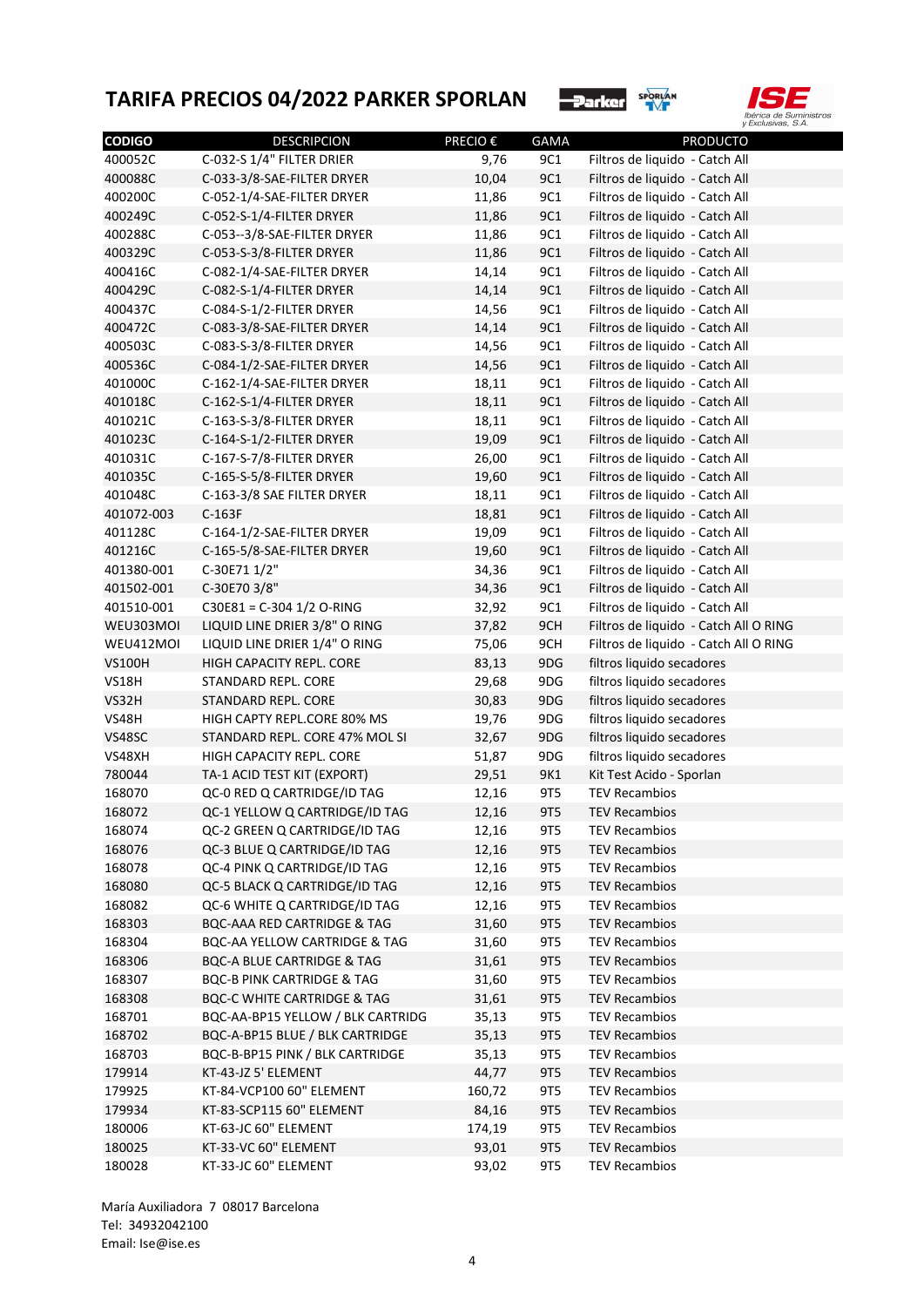



| <b>CODIGO</b> | <b>DESCRIPCION</b>             | PRECIO€ | <b>GAMA</b> | <b>PRODUCTO</b>      |
|---------------|--------------------------------|---------|-------------|----------------------|
| 180029        | KT-33-VCP100 60" ELEMENT       | 93,01   | 9T5         | <b>TEV Recambios</b> |
| 180041        | KT-33-VGA 60" ELEMENT          | 93,02   | 9T5         | <b>TEV Recambios</b> |
| 180051        | KT-33-JCP60 60" ELEMENT        | 93,01   | <b>9T5</b>  | <b>TEV Recambios</b> |
| 180053        | KT-83-JCP60 60" ELEMENT        | 84,16   | 9T5         | <b>TEV Recambios</b> |
| 180055        | KT-33-VZ 60" ELEMENT           | 93,01   | 9T5         | <b>TEV Recambios</b> |
| 180060        | KT-43-SZP 60"(1.5M) ELEMENT    | 45,63   | 9T5         | <b>TEV Recambios</b> |
| 180062        | KT-83-SZ 60" ELEMENT           | 84,16   | 9T5         | <b>TEV Recambios</b> |
| 180064        | KT-83-SZP 60" ELEMENT          | 84,16   | 9T5         | <b>TEV Recambios</b> |
| 180068        | KT-43-PZ ELEMENT 60"           | 45,63   | 9T5         | <b>TEV Recambios</b> |
| 180086        | KT-33-SC 60" ELEMENT           | 93,01   | 9T5         | <b>TEV Recambios</b> |
| 180088        | KT-33-SZ 60"                   | 93,01   | 9T5         | <b>TEV Recambios</b> |
| 180102        | KT-33-SZP 60"                  | 110,72  | 9T5         | <b>TEV Recambios</b> |
| 180110        | KT-33-SCP115 60" ELEMENT       | 93,01   | 9T5         | <b>TEV Recambios</b> |
| 180116        | KT-33-NGA 60"                  | 93,02   | 9T5         | <b>TEV Recambios</b> |
| 180204        | KT-43-SC 60"(1.5M) ELEMENT     | 45,63   | 9T5         | <b>TEV Recambios</b> |
| 180206        | KT-43-JCP60 30" (.75M) ELEMENT | 45,63   | 9T5         | <b>TEV Recambios</b> |
| 180228        | KT-43-SZ 30"(0.75M) ELEMENT    | 45,63   | 9T5         | <b>TEV Recambios</b> |
| 180269        | KT-43-VC 30" (.75M) ELEMENT    | 45,63   | 9T5         | <b>TEV Recambios</b> |
| 180272        | KT-43-VCP100 60"(1.5M) ELEMENT | 45,63   | 9T5         | <b>TEV Recambios</b> |
| 180276        | KT-43-VGA 60"(1.5M) ELEMENT    | 45,63   | 9T5         | <b>TEV Recambios</b> |
| 180284        | KT-43-VGA 30"(.75M) ELEMENT    | 45,63   | 9T5         | <b>TEV Recambios</b> |
| 180290        | KT-43-SCP 60" (1.5M) ELEMENT   | 45,63   | 9T5         | <b>TEV Recambios</b> |
| 180298        | KT-45-5-ZGA 60"(1.5M) ELEMENT  | 61,22   | 9T5         | <b>TEV Recambios</b> |
| 180310        | KT-43-JC 60"(1.5M) ELEMENT     | 45,63   | 9T5         | <b>TEV Recambios</b> |
| 180312        | KT-43-JCP60 60"(1.5M) ELEMENT  | 45,63   | 9T5         | <b>TEV Recambios</b> |
| 180318        | KT-43-SZ 60"(1.5M) ELEMENT     | 45,63   | 9T5         | <b>TEV Recambios</b> |
| 180319        | KT-43-VC 60"(1.5M) ELEMENT     | 45,63   | 9T5         | <b>TEV Recambios</b> |
| 180322        | KT-43-VCP100 10'(3.0M) ELEMENT | 63,34   | 9T5         | <b>TEV Recambios</b> |
| 180323        | KT-43-VZ 60"(1.5M) ELEMENT     | 45,63   | 9T5         | <b>TEV Recambios</b> |
| 180324        | KT-43-VZP40 60" (1.5M)ELEMENT  | 45,63   | <b>9T5</b>  | <b>TEV Recambios</b> |
| 180327        | KT-43-L1 60"(1.5M) ELEMENT     | 61,34   | 9T5         | <b>TEV Recambios</b> |
| 180329        | KT-43-L2 60"(1.5M) ELEMENT     | 61,34   | 9T5         | <b>TEV Recambios</b> |
| 180331        | KT-43-L3 60"(1.5M) ELEMENT     | 61,34   | 9T5         | <b>TEV Recambios</b> |
| 180344        | KT-43-FCP60 60"(1.5M) ELEMENT  | 45,63   | <b>9T5</b>  | <b>TEV Recambios</b> |
| 180346        | KT-43-FCP60 30"(0.75M) ELEMENT | 45,63   | 9T5         | <b>TEV Recambios</b> |
| 180354        | KT-43-JZP 60"(1,5M) ELEMENT    | 45,62   | 9T5         | <b>TEV Recambios</b> |
| 180355        | KT-43-RZ 60"(1.5M) ELEMENT     | 45,63   | 9T5         | <b>TEV Recambios</b> |
| 180357        | KT-43-RZP 60"(1.5M) ELEMENT    | 45,63   | 9T5         | <b>TEV Recambios</b> |
| 180360        | KT-43-SCP115 60"(1.5M) ELEMENT | 45,63   | <b>9T5</b>  | <b>TEV Recambios</b> |
| 180380        | KT-33-NCP100 60"(1.5M) ELEMENT | 93,02   | 9T5         | <b>TEV Recambios</b> |
| 180390        | KT-43 ELEMENT WRENCH           | 175,45  | <b>9T5</b>  | <b>TEV Recambios</b> |
|               |                                |         |             |                      |
| 180702        | KT-63-JCP60<br>20' ELEMENT     | 191,90  | 9T5         | <b>TEV Recambios</b> |
| 180711        | KT-63-VC 60"(1.5M) ELEMENT     | 174,19  | <b>9T5</b>  | <b>TEV Recambios</b> |
| 180715        | KT-63-VCP100 60"(1.5M)ELEMENT  | 174,19  | 9T5         | <b>TEV Recambios</b> |
| 180856        | KT-63-JCP60 60"(1.5M) ELEMENT  | 174,19  | <b>9T5</b>  | <b>TEV Recambios</b> |
| 180858        | KT-63-3-JCP60 60"(1.5M)ELEMENT | 224,84  | 9T5         | <b>TEV Recambios</b> |
| 180887        | KT-83-VC 60" (1.5M) ELEMENT    | 84,16   | <b>9T5</b>  | <b>TEV Recambios</b> |
| 180889        | KT-83-VCP 60"(1.5M)ELEMENT     | 84,16   | 9T5         | <b>TEV Recambios</b> |
| 180891        | KT-83-VCP100 60"(1.5M) ELEMENT | 84,16   | <b>9T5</b>  | <b>TEV Recambios</b> |
| 180905        | KT-83-VGA 60"(1.5M) ELEMENT    | 84,16   | 9T5         | <b>TEV Recambios</b> |
| 180918        | KT-85-ZGA 60"                  | 85,85   | <b>9T5</b>  | <b>TEV Recambios</b> |
| 180920        | KT-85-ZGA 10'                  | 102,84  | 9T5         | <b>TEV Recambios</b> |
| 180921        | KT-83-VZ 60"(1.5M) ELEMENT     | 84,16   | <b>9T5</b>  | <b>TEV Recambios</b> |
| 180926        | KT-83-VZP40 60"(1.5M) ELEMENT  | 84,16   | 9T5         | <b>TEV Recambios</b> |
| 181030        | KT-83-SC 60"(1.5M) ELEMENT     | 84,16   | 9T5         | <b>TEV Recambios</b> |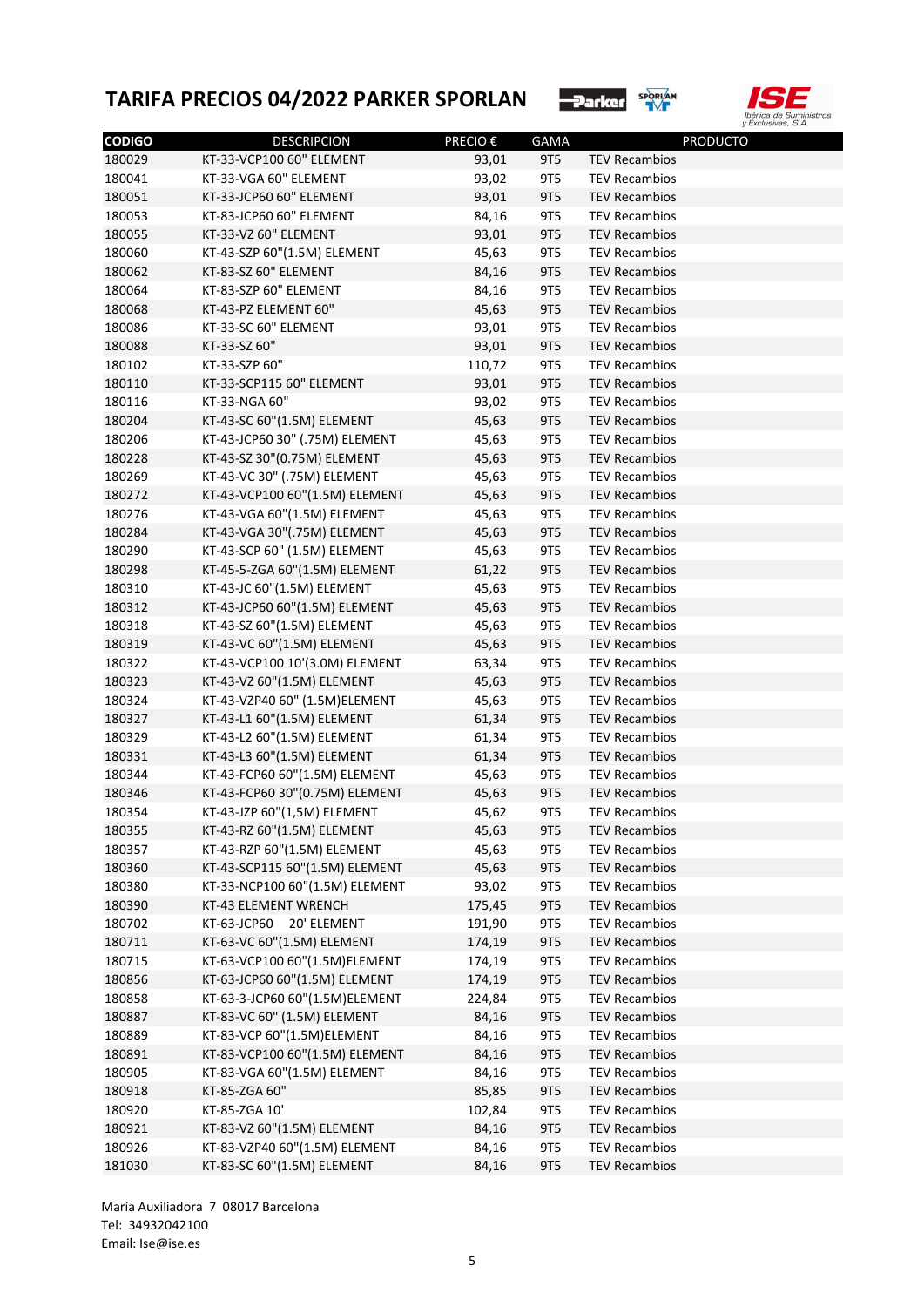



| <b>CODIGO</b> | <b>DESCRIPCION</b>             | PRECIO € | <b>GAMA</b> | <b>PRODUCTO</b>                      |
|---------------|--------------------------------|----------|-------------|--------------------------------------|
| 181126        | KT-83-JC 60"(1.5M) ELEMENT     | 84,16    | 9T5         | <b>TEV Recambios</b>                 |
| 181208        | KT-83-SCP 60"(1.5M) ELEMENT    | 84,16    | 9T5         | <b>TEV Recambios</b>                 |
| 181209        | KT-45-ZGA<br>30" ELEMEN        | 48,79    | 9T5         | <b>TEV Recambios</b>                 |
| 181212        | KT-45-ZGA 60" ELEMENT          | 48,79    | 9T5         | <b>TEV Recambios</b>                 |
| 181213        | KT-45-ZCP180 60" ELEMENT       | 48,79    | 9T5         | <b>TEV Recambios</b>                 |
| 181216        | KT-45-5-ZCP180 60" ELEMENT     | 61,22    | 9T5         | <b>TEV Recambios</b>                 |
| 181217        | KT-45-5 VCP100 60" ELEMENT     | 60,06    | 9T5         | <b>TEV Recambios</b>                 |
| 181224        | KT-45-ZCP160 60" ELEMENT       | 46,47    | 9T5         | <b>TEV Recambios</b>                 |
| 181300        | KT-63-3-VCP100 60"(1.5M)ELEMNT | 224,84   | 9T5         | <b>TEV Recambios</b>                 |
| 181330        | KT-63-3-VN 20' ELEMENT         | 204,42   | 9T5         | <b>TEV Recambios</b>                 |
| 181335        | KT-45-ZZP55                    | 48,79    | 9T5         | <b>TEV Recambios</b>                 |
| 181353        | KT-85-ZCP180 5' ELEMENT        | 84,21    | 9T5         | <b>TEV Recambios</b>                 |
| 183002        | 3427-000 INLET STRAINER        | 13,32    | 9T5         | <b>TEV Recambios</b>                 |
| 183012        | 2384-000 Q-VALVE PUSHROD       | 1,23     | <b>9T5</b>  | <b>TEV Recambios</b>                 |
| 183017        | 1538-000 INLET STR 3/8 SAE     | 11,04    | 9T5         | <b>TEV Recambios</b>                 |
| 183146        | 2449-004 RESTRICTOR ASSY W/ST  | 20,04    | 9T5         | <b>TEV Recambios</b>                 |
| 183175        | 738-000 SPRING                 | 12,13    | 9T5         | <b>TEV Recambios</b>                 |
| 183209        | KP02-0030 PARTS KIT            | 24,92    | 9T5         | <b>TEV Recambios</b>                 |
| 183291        | KP19-0160 PARTS KIT            | 109,51   | 9T5         | <b>TEV Recambios</b>                 |
| 183293        | KP20-0230 PARTS KIT            | 165,33   | 9T5         | <b>TEV Recambios</b>                 |
| 183295        | KP20-0320 PARTS KIT            | 165,33   | 9T5         | <b>TEV Recambios</b>                 |
| 183352        | KT-131-B BULB CLAMP KIT        | 11,72    | 9T5         | <b>TEV Recambios</b>                 |
| 183354        | KT-131-C BULB CLAMP KIT        | 11,72    | 9T5         | <b>TEV Recambios</b>                 |
| 183356        | KT-131-D BULB CLAMP KIT        | 12,39    | 9T5         | <b>TEV Recambios</b>                 |
| 183366        | KT-85-3-ZGA 60"(1.5M) ELEMENT  | 88,16    | 9T5         | <b>TEV Recambios</b>                 |
| 183380        | KT-85-3-ZGA ODF 10'            | 115,79   | 9T5         | <b>TEV Recambios</b>                 |
| 183400        | KT-83-SC/PC 10'ELEMENT         | 96,64    | 9T5         | <b>TEV Recambios</b>                 |
| 183620        | 123-002 GASKET BOTTOM BUSHING  | 4,58     | <b>9T5</b>  | <b>TEV Recambios</b>                 |
| 183635        | 123-001 GASKET ELEMENT         | 7,16     | 9T5         | <b>TEV Recambios</b>                 |
| 183750        | 123-000 METAL GASKETS (2) KIT  | 6,49     | <b>9T5</b>  | <b>TEV Recambios</b>                 |
| 183765        | 123-004 GASKET FLANGE          | 14,32    | 9T5         | <b>TEV Recambios</b>                 |
| 184001        | OB-1 OIL BOTTLE (Incl Oil)     | 7,80     | <b>9T5</b>  | <b>TEV Recambios</b>                 |
| 184002        | AW-1 4MM ALLEN WRENCH          | 1,25     | 9T5         | <b>TEV Recambios</b>                 |
| 184007        | CART SERV KIT-BQ COMP          | 509,33   | 9T5         | <b>TEV Recambios</b>                 |
| 184008        | BQ CARTRIDGE TOOL-4444-000     | 7,84     | 9T5         | <b>TEV Recambios</b>                 |
| 480026        | JP-737-000 PLATE, CORE SPACER  | 9,43     | <b>9T5</b>  | <b>TEV Recambios</b>                 |
| 805511        | KS-SDR-5 KIT                   | 731,64   | 9T5         | <b>TEV Recambios</b>                 |
| 908012        | 877-004 INLET STRAINER 1/2"ODF | 8,68     | 9T5         | <b>TEV Recambios</b>                 |
| 908014        | 877-003 INLET STRAINER 3/8"ODF | 8,54     | 9T5         | <b>TEV Recambios</b>                 |
| 908019        | SPRING KIT KO-10-100/290       | 20,60    | <b>9T5</b>  | <b>TEV Recambios</b>                 |
| 908029        | A-8-0/80                       | 193,32   | 9T5         | <b>TEV Recambios</b>                 |
|               | $A-3-0/80$                     |          |             |                                      |
| 908030        |                                | 202,53   | <b>9T5</b>  | <b>TEV Recambios</b>                 |
| 958021        | KS-SHGB-15 INTERNAL PARTS KIT  | 258,44   | 9T5         | <b>TEV Recambios</b>                 |
| 958080        | KSM-ORIT 20 Modification Kit   | 506,50   | <b>9T5</b>  | <b>TEV Recambios</b>                 |
| 958101        | 1390-000 COIL RETAINING SCREW  | 2,39     | <b>9T5</b>  | <b>TEV Recambios</b>                 |
| 958131        | KS-SDR-3 (KIT)                 | 495,32   | <b>9T5</b>  | <b>TEV Recambios</b>                 |
| 958132        | KS-SDR-4 (KIT)                 | 665,13   | 9T5         | <b>TEV Recambios</b>                 |
| 958147        | <b>BQ CARTRIDGE O RING</b>     | 0,84     | <b>9T5</b>  | <b>TEV Recambios</b>                 |
| 958159        | KS-SDR-3X (KIT)                | 495,32   | 9T5         | <b>TEV Recambios</b>                 |
| 502199        | EBV-PR 3/8"                    | 82,44    | 9B1         | Valvulas Bola CO2 con válvula escape |
| 502200        | EBV-PR 1/2"                    | 83,63    | 9B1         | Valvulas Bola CO2 con válvula escape |
| 502201        | EBV-PR 5/8"                    | 84,31    | 9B1         | Valvulas Bola CO2 con válvula escape |
| 502202        | EBV-PR 3/4"                    | 106,49   | 9B1         | Valvulas Bola CO2 con válvula escape |
| 502203        | <b>EBV-PR 7/8"</b>             | 109,12   | 9B1         | Valvulas Bola CO2 con válvula escape |
| 502204        | EBV-PR 1-1/8"                  | 140,29   | 9B1         | Valvulas Bola CO2 con válvula escape |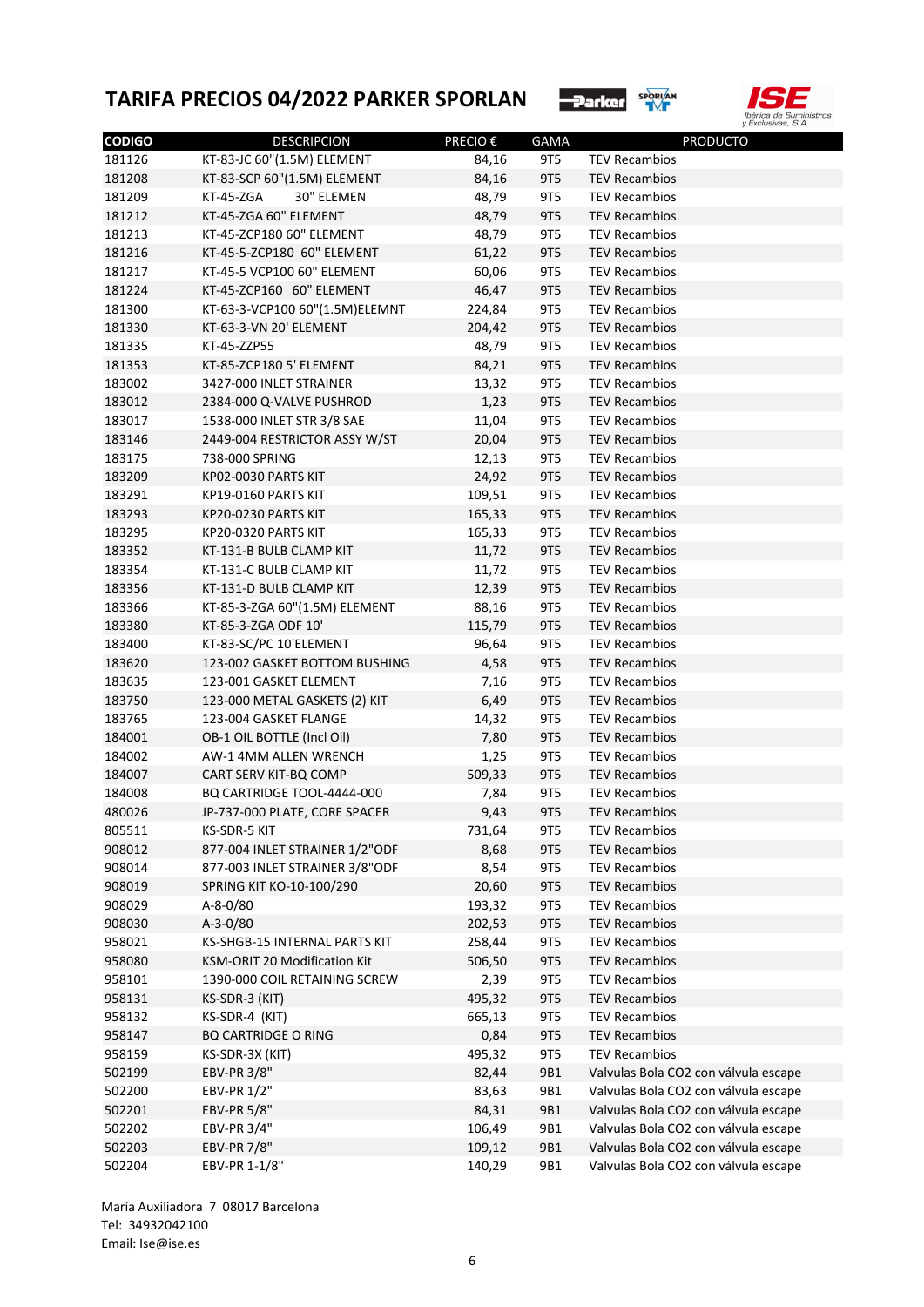



| <b>CODIGO</b>    | <b>DESCRIPCION</b>                  | PRECIO €       | <b>GAMA</b> | <b>PRODUCTO</b>                      |
|------------------|-------------------------------------|----------------|-------------|--------------------------------------|
| 502205           | EBVT-PR1030 3/8C (90 bar) with CP   | 107,82         | 9B1         | Valvulas Bola CO2 con válvula escape |
| 502206           | EBVT-PR1040 1/2C (90 bar) with CP   | 109,05         | 9B1         | Valvulas Bola CO2 con válvula escape |
| 502207           | EBVT-PR1050 5/8C (90 bar) with CP   | 109,78         | 9B1         | Valvulas Bola CO2 con válvula escape |
| 502208           | EBVT-PR1060 3/4C (90 bar) with CP   | 133,03         | 9B1         | Valvulas Bola CO2 con válvula escape |
| 502209           | EBVT-PR1070 7/8C (90 bar) with CP   | 135,79         | 9B1         | Valvulas Bola CO2 con válvula escape |
| 502210           | EBVT-PR1090 1-1/8C (90 bar) with CP | 168,47         | 9B1         | Valvulas Bola CO2 con válvula escape |
| 502399           | EBV-PR10MM 10mm (90 bar)            | 82,44          | 9B1         | Valvulas Bola CO2 con válvula escape |
| 502400           | EBV-PR12mm 12mm (90 bar)            | 83,63          | 9B1         | Valvulas Bola CO2 con válvula escape |
| 502401           | EBV-PR16mm 16mm (90 bar)            | 84,31          | 9B1         | Valvulas Bola CO2 con válvula escape |
| 502402           | EBV-PR18mm 18mm (90 bar)            | 106,49         | 9B1         | Valvulas Bola CO2 con válvula escape |
| 502403           | EBV-PR22mm 22mm (90 bar)            | 109,12         | 9B1         | Valvulas Bola CO2 con válvula escape |
| 502405           | EBV-PR28mm 28mm (90 bar)            | 140,29         | 9B1         | Valvulas Bola CO2 con válvula escape |
| 502406           | EBVT-PR10MM 10mm (90 bar) with CI   | 107,82         | 9B1         | Valvulas Bola CO2 con válvula escape |
| 502407           | EBVT-PR12mm 12mm (90 bar) with CF   | 109,05         | 9B1         | Valvulas Bola CO2 con válvula escape |
| 502408           | EBVT-PR16mm 16mm (90 bar) with CF   | 109,78         | 9B1         | Valvulas Bola CO2 con válvula escape |
| 502409           | EBVT-PR18mm 18mm (90 bar) with CF   | 133,03         | 9B1         | Valvulas Bola CO2 con válvula escape |
| 502410           | EBVT-PR22mm 22mm (90 bar) with CP   | 135,79         | 9B1         | Valvulas Bola CO2 con válvula escape |
| 502411           | EBVT-PR28mm 28mm (90 bar) with CP   | 168,47         | 9B1         | Valvulas Bola CO2 con válvula escape |
| BV00501          | BRASS CAP TO FIT BV6mm TO BV12      | 1,96           | 9MI         | Válvulas de Bola                     |
| BV00502          | BRASS CAP TO FIT BV15mm TO BV1      | 2,36           | 9MI         | Válvulas de Bola                     |
| BV00503          | BRASS CAP TO FIT BV22mm TO BV3      | 3,14           | 9MI         | Válvulas de Bola                     |
| BV00504          | BRASS CAP TO FIT BV42mm TO 54m      | 4,12           | 9MI         | Válvulas de Bola                     |
| BV00505          | BRASS CAPS TO FIT BV64mm TO BV      | 11,63          | 9MI         | Válvulas de Bola                     |
| <b>BV108MM</b>   | <b>BALL VALVE 108mm</b>             | 836,06         | 9MI         | Válvulas de Bola                     |
| BV108MMSV        | BALL VALVE + ACCESS VALVE 108m      | 869,79         | 9MI         | Válvulas de Bola                     |
| <b>BV17</b>      | BALL VALVE 2.1/8" / 54MM            | 208,78         | 9MI         | Válvulas de Bola                     |
| BV17SV           | B/VLVE+ACCESS VLVE 2.1/8            | 213,54         | 9MI         | Válvulas de Bola                     |
| <b>BV21</b>      | BALL VALVE 2.5/8" (67MM)            | 268,59         | 9MI         | Válvulas de Bola                     |
| BV21SV           | <b>BALL VALVE + ACCESS VALVE</b>    | 278,65         | 9MI         | Válvulas de Bola                     |
| <b>BV25</b>      | BALL VALVE 3.1/8"                   | 638,49         | 9MI         | Válvulas de Bola                     |
| BV25SV           | BALL VALVE + ACCESS VALVE 25MM      | 662,44         | 9MI         | Válvulas de Bola                     |
| <b>BV29</b>      | BALL VALVE 3.5/8"                   | 707,16         | 9MI         | Válvulas de Bola                     |
| <b>BV33</b>      | BALL VALVE 4.1/8"                   | 836,06         | 9MI         | Válvulas de Bola                     |
| BV64MM           | <b>BALL VALVE 64MM</b>              | 268,59         | 9MI         | Válvulas de Bola                     |
| BV64MMSV         | BALL VALVE+ACCESS VALVE 64MM        | 268,59         | 9MI         | Válvulas de Bola                     |
| BV76MM           | <b>BALL VALVE 76MM</b>              | 638,49         | 9MI         | Válvulas de Bola                     |
| BV76MMSV         | BALL VALVE+ACCESS VALVE 76MM        | 649,37         | 9MI         | Válvulas de Bola                     |
| BV89MM           | BALL VALVE 89MM                     | 707,16         | 9MI         | Válvulas de Bola                     |
| BV89MMSV         | BALL VALVE+ACCESS VALVE 89MM        | 724,48         | 9MI         | Válvulas de Bola                     |
| OBH10mm          | BV CO2 120bar 10mm                  | 35,39          | 9MI         | Válvulas de Bola                     |
| OBH11            | BV CO2 120bar 1 3/8"&35mm           | 184,21         | 9MI         | Válvulas de Bola                     |
| OBH12mm          | BV CO2 120bar 12mm                  | 38,77          | 9MI         | Válvulas de Bola                     |
| OBH13            | BV CO2 120bar 1 5/8"                | 226,97         | 9MI         | Válvulas de Bola                     |
| OBH15mm          | BV CO2 120bar 15mm                  | 71,13          | 9MI         | Válvulas de Bola                     |
| OBH17            | BV CO2 120bar 2 1/8"&54mm           | 334,04         | 9MI         | Válvulas de Bola                     |
| OBH18mm          | BV CO2 120bar 18mm                  | 78,94          | 9MI         | Válvulas de Bola                     |
| OBH <sub>2</sub> | BV CO2 120bar 1/4"                  | 35,39          | 9MI         | Válvulas de Bola                     |
| OBH22mm          | BV CO2 120bar 22mm                  | 102,41         | 9MI         | Válvulas de Bola                     |
| OBH28mm          | BV CO2 120bar 28mm                  |                |             | Válvulas de Bola                     |
|                  | BV CO2 120bar 3/8"                  | 134,23         | 9MI         | Válvulas de Bola                     |
| OBH3             | BV CO2 120bar 1/2"                  | 35,39<br>38,77 | 9MI         | Válvulas de Bola                     |
| OBH4<br>OBH42mm  | BV CO2 120bar 42mm                  |                | 9MI         | Válvulas de Bola                     |
|                  | BV CO2 120bar 5/8"&16mm             | 226,97         | 9MI         | Válvulas de Bola                     |
| OBH <sub>5</sub> |                                     | 71,13          | 9MI         |                                      |
| OBH <sub>6</sub> | BV CO2 120bar 3/4"                  | 78,94          | 9MI         | Válvulas de Bola                     |
| OBH6mm           | BV CO2 120bar 6mm                   | 35,39          | 9MI         | Válvulas de Bola                     |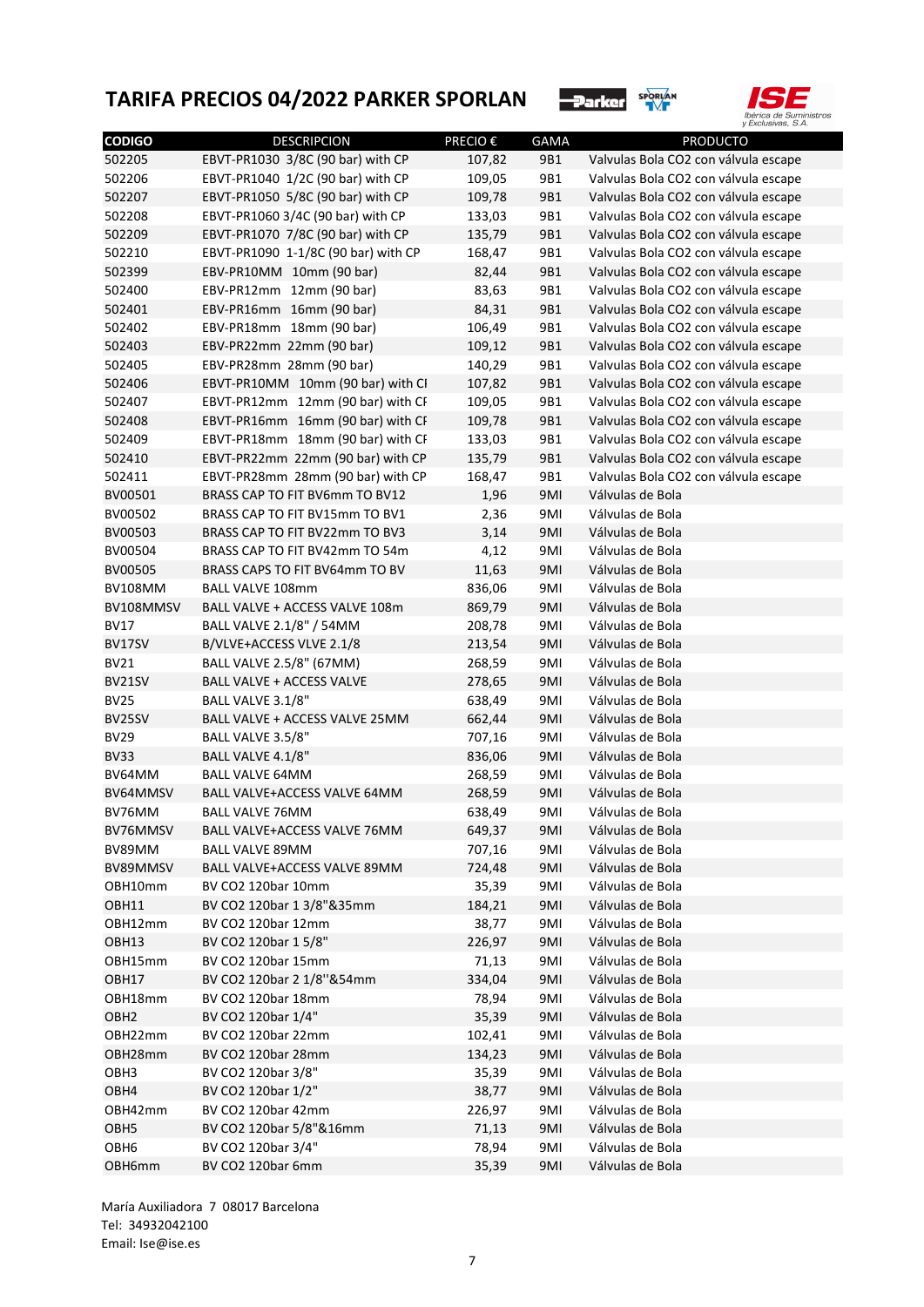



| <b>CODIGO</b>    | <b>DESCRIPCION</b>                  | PRECIO € | <b>GAMA</b> | <b>PRODUCTO</b>       |
|------------------|-------------------------------------|----------|-------------|-----------------------|
| OBH7             | BV CO2 120bar 7/8"                  | 102,57   | 9MI         | Válvulas de Bola      |
| OBH8mm           | BV CO2 120bar 8mm                   | 35,39    | 9MI         | Válvulas de Bola      |
| OBH9             | BV CO2 120bar 1 1/8"                | 134,23   | 9MI         | Válvulas de Bola      |
| OBL10mm          | BV Co2 70 bar 10mm                  | 32,17    | 9MI         | Válvulas de Bola      |
| OBL11            | BV Co2 70 bar 1-3/8" & 35mm         | 148,40   | 9MI         | Válvulas de Bola      |
| OBL12mm          | BV Co2 70 bar 12mm                  | 35,24    | 9MI         | Válvulas de Bola      |
| OBL15mm          | BV Co2 70 bar 15mm                  | 57,30    | 9MI         | Válvulas de Bola      |
| OBL18mm          | BV Co2 70 bar 18mm                  | 63,59    | 9MI         | Válvulas de Bola      |
| OBL <sub>2</sub> | BV Co2 70 bar 1/4"                  | 32,17    | 9MI         | Válvulas de Bola      |
| OBL22mm          | BV Co2 70 bar 22mm                  | 82,63    | 9MI         | Válvulas de Bola      |
| OBL28mm          | BV Co2 70 bar 28mm                  | 108,13   | 9MI         | Válvulas de Bola      |
| OBL3             | BV Co2 70 bar 3/8"                  | 32,17    | 9MI         | Válvulas de Bola      |
| OBL4             | BV Co2 70 bar 1/2"                  | 35,24    | 9MI         | Válvulas de Bola      |
| OBL5             | BV Co2 70 bar 5/8" & 16mm           | 57,30    | 9MI         | Válvulas de Bola      |
| OBL6             |                                     |          |             |                       |
|                  | BV Co2 70 bar 3/4"                  | 63,59    | 9MI         | Válvulas de Bola      |
| OBL6mm           | BV Co2 70 bar 6mm                   | 32,17    | 9MI         | Válvulas de Bola      |
| OBL7             | BV Co2 70 bar 7/8"                  | 82,63    | 9MI         | Válvulas de Bola      |
| OBL8mm           | BV Co2 70 bar 8mm                   | 32,17    | 9MI         | Válvulas de Bola      |
| OBL9             | BV Co2 70 bar 1-1/8"                | 108,13   | 9MI         | Válvulas de Bola      |
| OBV10MM          | Ball valve optimised 10mm           | 32,17    | 9MI         | Válvulas de Bola      |
| OBV10MMSV        | <b>Ball Valve Optimised 10mmsv</b>  | 36,39    | 9MI         | Válvulas de Bola      |
| OBV11            | <b>BALL VALVE Optimised 35mm</b>    | 102,34   | 9MI         | Válvulas de Bola      |
| OBV11SV          | <b>Ball Valve Optimised 35mmsv</b>  | 106,62   | 9MI         | Válvulas de Bola      |
| OBV12MM          | <b>BALL VALVE 12MM Optimised</b>    | 35,24    | 9MI         | Válvulas de Bola      |
| OBV12MMSV        | <b>BALL VALVE Optimised 12mmsv</b>  | 39,46    | 9MI         | Válvulas de Bola      |
| OBV13            | BALL VALVE 1.5/8" Optimised         | 141,86   | 9MI         | Válvulas de Bola      |
| OBV13SV          | BALL VALVE Optimised 1.5/8"sv       | 146,07   | 9MI         | Válvulas de Bola      |
| OBV15MM          | <b>BALL VALVE 15MM Optimised</b>    | 39,52    | 9MI         | Válvulas de Bola      |
| OBV15MMSV        | <b>BALL VALVE 15MM Optimised</b>    | 43,74    | 9MI         | Válvulas de Bola      |
| OBV18MM          | <b>BALL VALVE 18MM Optimised</b>    | 43,86    | 9MI         | Válvulas de Bola      |
| OBV18MMSV        | <b>BALL VALVE Optimised 18mm</b>    | 48,13    | 9MI         | Válvulas de Bola      |
| OBV <sub>2</sub> | <b>Ball Valve Optimised 1/4</b>     | 32,17    | 9MI         | Válvulas de Bola      |
| OBV22MM          | BALL VALVE 22MM Optimised           | 56,99    | 9MI         | Válvulas de Bola      |
| OBV22MMSV        | <b>BALL VALVE Optimised 22mm v</b>  | 61,26    | 9MI         | Válvulas de Bola      |
| OBV28MM          | <b>BALL VALVE 28mm Optimised</b>    | 74,58    | 9MI         | Válvulas de Bola      |
| OBV28MMSV        | <b>BALL VALVE Optimised 28MM sv</b> | 78,91    | 9MI         | Válvulas de Bola      |
| OBV3             | <b>BALL VALVE 3/8" Optimised</b>    | 32,17    | 9MI         | Válvulas de Bola      |
| OBV3SV           | BALL VALVE Optimised 3/8" SV        | 36,39    | 9MI         | Válvulas de Bola      |
| OBV4             | BALL VALVE 1/2" Optimised           | 35,24    | 9MI         | Válvulas de Bola      |
| OBV42MM          | BALL VALVE 42MM Optimised           | 141,86   | 9MI         | Válvulas de Bola      |
| OBV42MMSV        | <b>BALL VALVE Optimised 42MM SV</b> | 146,07   | 9MI         | Válvulas de Bola      |
| OBV4SV           | <b>BALL VALVE Optimised 1/2"SV</b>  | 39,46    | 9MI         | Válvulas de Bola      |
| OBV5             | BALL VALVE 5/8"=16MM Optimised      | 39,52    | 9MI         | Válvulas de Bola      |
| OBV5SV           | <b>Ball Valve Optimised 16mmsv</b>  | 43,74    | 9MI         | Válvulas de Bola      |
| OBV6             | BALL VALVE 3/4" Optimised           | 43,86    | 9MI         | Válvulas de Bola      |
| OBV6MM           | <b>Ball Valve 6mm</b>               | 32,17    | 9MI         | Válvulas de Bola      |
| OBV6SV           | <b>BALL VALVE Optimised 3/4"SV</b>  | 48,13    | 9MI         | Válvulas de Bola      |
| OBV7             | <b>BALL VALVE 7/8" Optimised</b>    | 56,99    | 9MI         | Válvulas de Bola      |
| OBV7SV           | BALL VALVE Optimised 7/8" sv        | 61,26    | 9MI         | Válvulas de Bola      |
| OBV8MM           | Ball valve Optimised 8mm 5/16       | 32,17    | 9MI         | Válvulas de Bola      |
| OBV9             | BALL VALVE 1.1/8" Optimised         | 74,58    | 9MI         | Válvulas de Bola      |
| OBV9SV           | BALL VALVE Optimised 1.1/8"sv       | 78,91    | 9MI         | Válvulas de Bola      |
| 332601           | <b>B5D5B LESS COIL</b>              |          | <b>9S2</b>  | Válvulas de Solenoide |
| 332602           | B5D5C L/COIL 3-WAY H/RECLAIM        | 358,03   | <b>9S2</b>  | Válvulas de Solenoide |
|                  |                                     | 358,03   |             |                       |
| 332611           | B5D5CE 220-240/50                   | 406,37   | <b>9S2</b>  | Válvulas de Solenoide |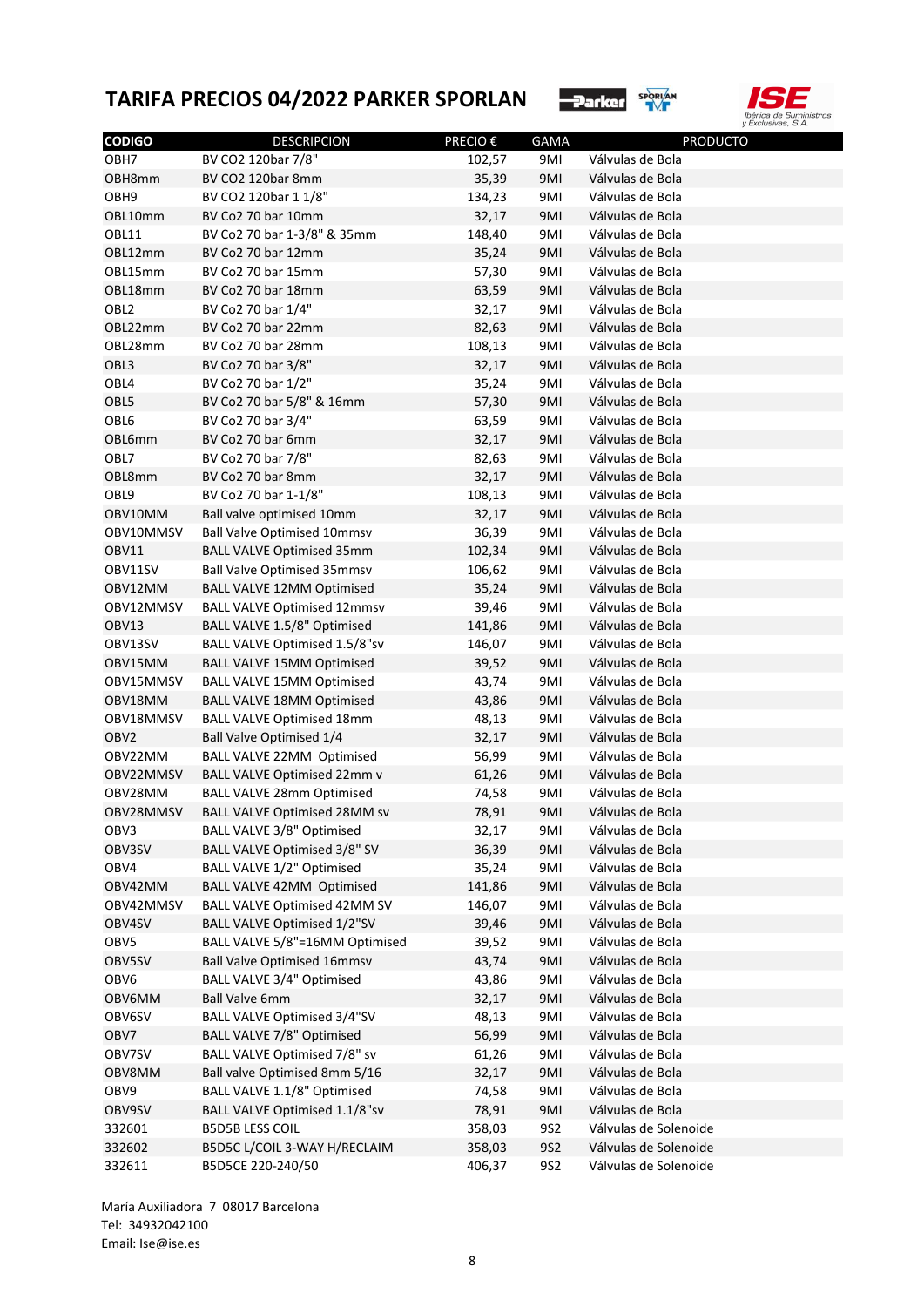



| <b>CODIGO</b>      | <b>DESCRIPCION</b>                                  | PRECIO € | GAMA       | <b>PRODUCTO</b>       |
|--------------------|-----------------------------------------------------|----------|------------|-----------------------|
| 333800             | S85D5C Less Coil                                    | 358,03   | <b>9S2</b> | Válvulas de Solenoide |
| 3200-00            | A3F1 LESS COIL                                      | 75,10    | 9S2        | Válvulas de Solenoide |
| 3200-34            | A3F1 220-240/50 JAK                                 | 123,45   | 9S2        | Válvulas de Solenoide |
| 3206-00            | A3S1 2ODF LESS COIL                                 | 75,10    | 9S2        | Válvulas de Solenoide |
| 3208-00            | A3S1 3ODF LESS COIL                                 | 75,10    | 9S2        | Válvulas de Solenoide |
| 3208-34            | A3S1 3ODF 220-240/50 JAK                            | 123,45   | 9S2        | Válvulas de Solenoide |
| 3217-00            | E3S120 LESS COIL                                    | 75,10    | 9S2        | Válvulas de Solenoide |
| 3227-00            | E3S130 LESS COIL                                    | 75,10    | 9S2        | Válvulas de Solenoide |
| 3233-00            | E6S130-HP LESS COIL                                 | 90,75    | 9S2        | Válvulas de Solenoide |
| 3249-00            | <b>B6F1 LESS COIL</b>                               | 90,75    | 9S2        | Válvulas de Solenoide |
| 3249-34            | B6F1 220-240/50HZ JAK                               | 139,10   | 9S2        | Válvulas de Solenoide |
| 3249-68            | B6F1E<br>208-240/50-60                              | 139,10   | 9S2        | Válvulas de Solenoide |
| 3254-00            | B6S1 3ODF LESS COIL                                 | 90,75    | 9S2        | Válvulas de Solenoide |
| 3254-34            | B6S1 3ODF 220-240/50 JAK                            | 139,04   | 9S2        | Válvulas de Solenoide |
| 3263-00            | <b>B6S1 4ODF LESS COIL</b>                          | 90,75    | 9S2        | Válvulas de Solenoide |
| 3263-34            | B6S1 4ODF 220-240/50 JAK                            | 139,04   | 9S2        | Válvulas de Solenoide |
| 3275-00            | MB6S1 3 LESS COIL                                   | 130,23   | 9S2        | Válvulas de Solenoide |
| 3278-00            | MB6S1 4 LESS COIL                                   | 130,23   | 9S2        | Válvulas de Solenoide |
| 3310-00            | ME6S130-HP LESS COIL                                | 132,79   | 9S2        | Válvulas de Solenoide |
| 3310-13            | ME6S130-HP 24/50-60 JAQ                             | 181,14   | 9S2        | Válvulas de Solenoide |
| 3311-00            | ME9S250 LESS COIL                                   | 146,60   | 9S2        | Válvulas de Solenoide |
| 3312-00            | ME35S1110 LESS COIL                                 | 625,25   | 9S2        | Válvulas de Solenoide |
| 3313-00            | ME35S190 LESS COIL                                  | 625,25   | 9S2        | Válvulas de Solenoide |
| 3315-00            | ME6S130 LESS COIL                                   | 119,19   | 9S2        | Válvulas de Solenoide |
| 3316-00            | E35S190-HP LESS COIL                                | 596,84   | 9S2        | Válvulas de Solenoide |
| 3322-00            | ME6S140 LESS COIL                                   | 119,19   | 9S2        | Válvulas de Solenoide |
| 3326-00            | B9P2 Less Coil                                      | 118,17   | 9S2        | Válvulas de Solenoide |
| 3328-00            | <b>B9F2 LESS COIL</b>                               | 118,17   | 9S2        | Válvulas de Solenoide |
| 3328-56            | B9F2 220-240/50 JAK                                 | 166,51   | 9S2        | Válvulas de Solenoide |
| 3334-00            | <b>B9S2 LESS COIL</b>                               | 118,17   | 9S2        | Válvulas de Solenoide |
| 3334-56            | B9S2 220-240/50 JAK                                 | 166,51   | 9S2        | Válvulas de Solenoide |
| 3342-00            | OB9S2 LESS COIL                                     | 177,56   | 9S2        | Válvulas de Solenoide |
| 3342-58            | OB9S2 220-240/50 JAK                                | 225,90   | 9S2        | Válvulas de Solenoide |
| 3353-00            | MB9S2 2 WAY SOLENOID VALVE                          | 146,45   | 9S2        | Válvulas de Solenoide |
| 3353-10            | MB9S2 24V DC JAK                                    | 235,70   | <b>9S2</b> | Válvulas de Solenoide |
| 3380-00            | OE9S230 W/MH LESS COIL                              | 175,02   | 9S2        | Válvulas de Solenoide |
| 3385-00            | OE9S240 LESS COIL                                   | 175,02   | 9S2        | Válvulas de Solenoide |
| 3402-00            | E9S250-HP LESS COIL                                 | 118,17   | 9S2        | Válvulas de Solenoide |
| 3407-00            | <b>B10F2 LESS COIL</b>                              | 150,28   | 9S2        | Válvulas de Solenoide |
| 3407-56            | B10F2 220-240/50 JAK                                | 198,62   | 9S2        | Válvulas de Solenoide |
| 3407-84            | B10F2E-208-24/50-60HZ                               | 198,62   | 9S2        | Válvulas de Solenoide |
|                    | B10S2 5ODF LESS COIL                                | 150,28   | 9S2        | Válvulas de Solenoide |
| 3411-00            |                                                     |          |            |                       |
| 3411-08            | B10S2 5ODF 208-240/50-60 JAN                        | 198,62   | 9S2        | Válvulas de Solenoide |
| 3411-56            | B10S2 5ODF 220-240/50 JAK                           | 198,62   | 9S2        | Válvulas de Solenoide |
| 3411-84<br>3448-00 | B10S2E 208-240V/50-60HZ W/C<br>E10S250-HP LESS COIL | 264,82   | 9S2        | Válvulas de Solenoide |
|                    |                                                     | 150,52   | 9S2        | Válvulas de Solenoide |
| 3453-00            | OE10S240 LESS COIL                                  | 207,37   | 9S2        | Válvulas de Solenoide |
| 3466-00            | ME10S250 LESS COIL                                  | 178,71   | 9S2        | Válvulas de Solenoide |
| 3466-56            | ME10S250 220-240/50 JAK                             | 234,71   | 9S2        | Válvulas de Solenoide |
| 3472-00            | OE10S250 LESS COIL                                  | 207,12   | 9S2        | Válvulas de Solenoide |
| 3474-00            | <b>B14P2 LESS COIL</b>                              | 162,68   | 9S2        | Válvulas de Solenoide |
| 3481-00            | <b>B14S2 LESS COIL</b>                              | 162,68   | 9S2        | Válvulas de Solenoide |
| 3481-08            | B14S2 208-240/50-60 JAN                             | 211,03   | 9S2        | Válvulas de Solenoide |
| 3481-56            | B14S2 220-240/50 JAK                                | 211,03   | 9S2        | Válvulas de Solenoide |
| 3481-84            | B14S2E 208-240V/50-60HZ W/C                         | 211,03   | 9S2        | Válvulas de Solenoide |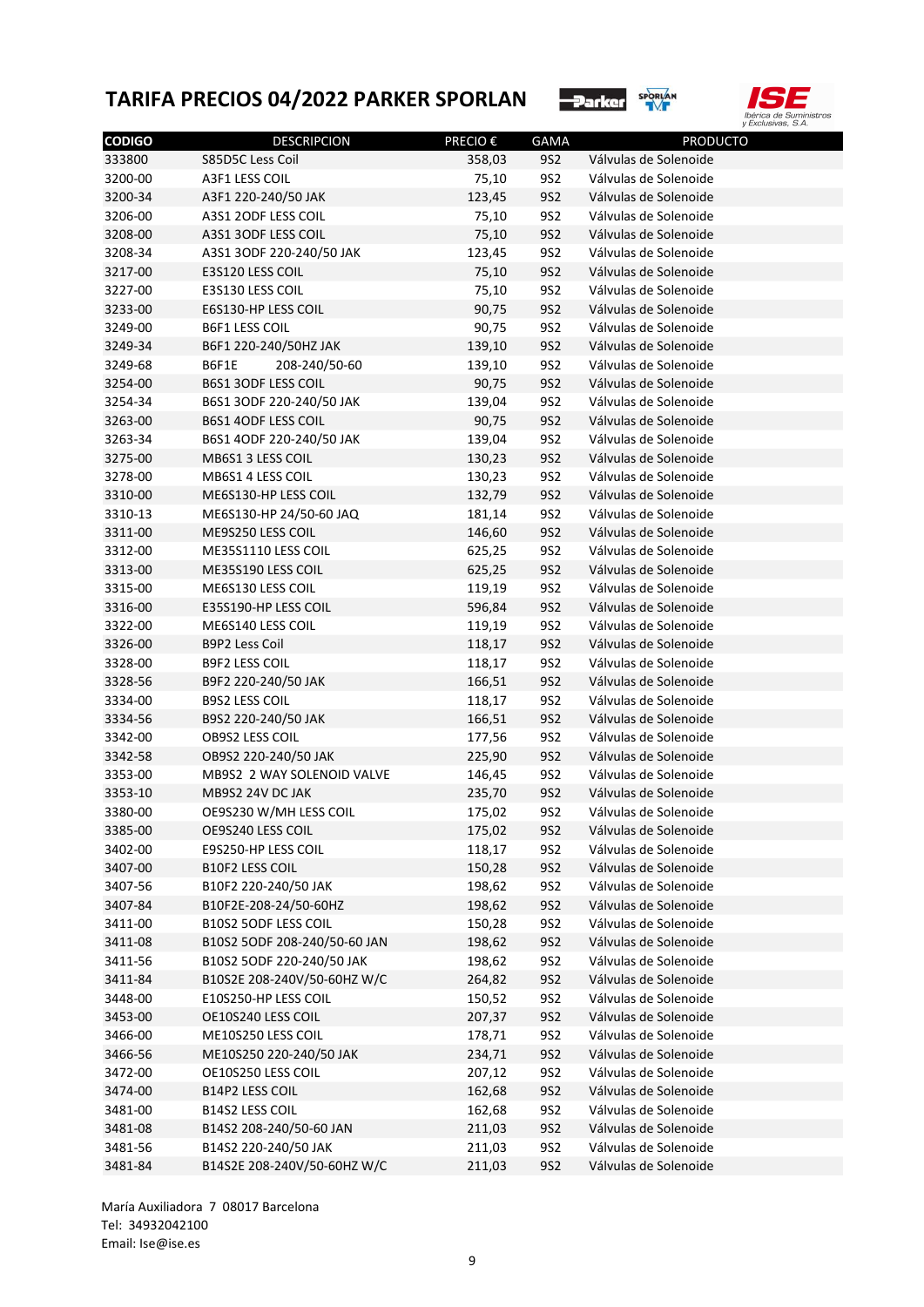



| <b>CODIGO</b> | <b>DESCRIPCION</b>                         | PRECIO €         | <b>GAMA</b> | <b>PRODUCTO</b>       |
|---------------|--------------------------------------------|------------------|-------------|-----------------------|
| 3500-00       | ME10S250-HP LESS COIL                      | 228,29           | 9S2         | Válvulas de Solenoide |
| 3518-00       | ME10S240-HP LESS COIL                      | 213,55           | <b>9S2</b>  | Válvulas de Solenoide |
| 3521-00       | OE14S250 LESS COIL                         | 219,54           | <b>9S2</b>  | Válvulas de Solenoide |
| 3524-08       | ME14S250-HP 208-240/50-60 JAN              | 291,68           | <b>9S2</b>  | Válvulas de Solenoide |
| 3526-00       | OE9S230-HP LESS COIL                       | 205,56           | <b>9S2</b>  | Válvulas de Solenoide |
| 3529-00       | ME14S270 LESS COIL                         | 191,11           | <b>9S2</b>  | Válvulas de Solenoide |
| 3541-00       | <b>B19S2 5ODF LESS COIL</b>                | 249,14           | <b>9S2</b>  | Válvulas de Solenoide |
| 3542-00       | <b>B19S2 7ODF LESS COIL</b>                | 249,14           | <b>9S2</b>  | Válvulas de Solenoide |
| 3542-56       | B19S2 7ODF 220-240/50 JAK                  | 297,49           | <b>9S2</b>  | Válvulas de Solenoide |
| 3542-84       | B19S2E 7ODF 208-240/50-60                  | 297,48           | <b>9S2</b>  | Válvulas de Solenoide |
| 3552-56       | MB19S2 7 220-240/50HZ JAK                  | 358,76           | <b>9S2</b>  | Válvulas de Solenoide |
| 3561-00       | OE19S250 LESS COIL                         | 298,35           | <b>9S2</b>  | Válvulas de Solenoide |
| 3575-00       | OE19S270 LESS COIL                         | 298,35           | <b>9S2</b>  | Válvulas de Solenoide |
| 3591-00       | ME19S270-HP LESS COIL                      | 340,98           | <b>9S2</b>  | Válvulas de Solenoide |
| 3596-08       | ME19S270 208-240/50-60HZ                   | 325,68           | 9S2         | Válvulas de Solenoide |
| 360084CZ      | 117ALS 6-ODM D-2.0 20PCS                   | 28,53            | XA          | Válvulas de Solenoide |
| 360086CZ      | 117CLS 6-ODM D-2.5 20PCS                   | 28,53            | XA          | Válvulas de Solenoide |
| 360138CZ      | 127.2ILS 6-ODF D-1.6 20PCS                 | 30,05            | XA          | Válvulas de Solenoide |
| 360142CZ      | 127ILS 6-ODM D-1.6 20PCS                   | 30,95            | XA          | Válvulas de Solenoide |
| 360144CZ      | 127ALS 6-ODM D-2.0 20PCS                   | 30,95            | XA          | Válvulas de Solenoide |
| 360146CZ      | 127CLS 6-ODM D-2.5 20PCS                   | 30,95            | XA          | Válvulas de Solenoide |
| 360147CZ      | 127.2CLS 6-ODF D-2.5 20PCS                 | 30,05            | XA          | Válvulas de Solenoide |
| 3611-00       | B25S2 1.1/8 LESS COIL                      | 415,56           | <b>9S2</b>  | Válvulas de Solenoide |
| 3611-56       | B25S2 9ODF 220-240/50 JAK                  | 413,20           | <b>9S2</b>  | Válvulas de Solenoide |
| 3611-84       | B25S2E 90DF 208-240V/50-60HZ               | 413,20           | <b>9S2</b>  | Válvulas de Solenoide |
| 3625-00       | MB25S2 9 ODF LESS COIL                     | 452,24           | <b>9S2</b>  | Válvulas de Solenoide |
| 3661-00       | OE25S290 LESS COIL                         | 472,42           | <b>9S2</b>  | Válvulas de Solenoide |
| 3727-00       | OE42S2130 LESS COIL                        | 976,63           | <b>9S2</b>  | Válvulas de Solenoide |
| 3727-26       | OE42S2130 208-240/50-60 JAN                | 1.032,38         | <b>9S2</b>  | Válvulas de Solenoide |
| 3771-00       | 8D7B LESS COIL                             | 522,84           | <b>9S2</b>  | Válvulas de Solenoide |
| 3771-08       | 8D7B<br>208-240/50-60 JAN                  |                  | <b>9S2</b>  | Válvulas de Solenoide |
| 3772-00       | 8D7C LESS COIL                             | 571,19<br>522,84 | <b>9S2</b>  | Válvulas de Solenoide |
| 3772-68       | 8D7CE 208-240V-50/60HZ                     |                  | 9S2         | Válvulas de Solenoide |
| 3773-00       | 8D9B LESS COIL                             | 571,18<br>522,84 | <b>9S2</b>  | Válvulas de Solenoide |
| 3774-00       | 8D9C LESS COIL                             | 522,84           | 9S2         | Válvulas de Solenoide |
|               |                                            |                  | <b>9S2</b>  | Válvulas de Solenoide |
| 3774-68       | 8D9CE 208-240V-50/60HZ<br>12D11B LESS COIL | 554,55           |             | Válvulas de Solenoide |
| 3780-00       |                                            | 818,36           | 9S2         |                       |
| 3780-08       | 12D11B 208-240V/50-60HZ JAN                | 866,70           | 9S2         | Válvulas de Solenoide |
| 3781-00       | 12D11B-SC LESS COIL                        | 929,42           | 9S2         | Válvulas de Solenoide |
| 3782-00       | 12D11C LESS COIL                           | 818,36           | 9S2         | Válvulas de Solenoide |
| 3783-00       | 12D13B LESS COIL                           | 829,47           | 9S2         | Válvulas de Solenoide |
| 3783-68       | 12D13B 208-240V/50-60HZ DIN CO             | 866,71           | 9S2         | Válvulas de Solenoide |
| 3789-00       | 12D13C LESS COIL                           | 829,47           | 9S2         | Válvulas de Solenoide |
| 3789-08       | 12D13C 208-240V/50-60HZ JAN                | 866,71           | 9S2         | Válvulas de Solenoide |
| 3789-68       | 12D13CE 208-240 50-60                      | 866,71           | 9S2         | Válvulas de Solenoide |
| 3790-08       | 16D17B-SC 208-240/50-60 JAN                | 1.602,31         | 9S2         | Válvulas de Solenoide |
| 3791-00       | 16D17C LESS COIL                           | 1.553,96         | 9S2         | Válvulas de Solenoide |
| 3792-00       | 16D17B LESS COIL                           | 1.553,96         | 9S2         | Válvulas de Solenoide |
| 3792-08       | 16D17CE-220-240/50                         | 1.602,29         | 9S2         | Válvulas de Solenoide |
| 3792-56       | 16D17B 220-240/50 JAK                      | 1.602,31         | 9S2         | Válvulas de Solenoide |
| 3813-00       | XPO-3<br><b>LESS COIL</b>                  | 401,96           | 9S2         | Válvulas de Solenoide |
| 3821-00       | XRM-1 LESS COIL                            | 266,31           | 9S2         | Válvulas de Solenoide |
| 3825-00       | XRN LESS COIL                              | 136,90           | 9S2         | Válvulas de Solenoide |
| 3829-00       | XRN-1 W/MH LESS COIL                       | 158,94           | <b>9S2</b>  | Válvulas de Solenoide |
| 3829-27       | XRN-1W/MN 24V/50-60HZ JAQ                  | 207,29           | <b>9S2</b>  | Válvulas de Solenoide |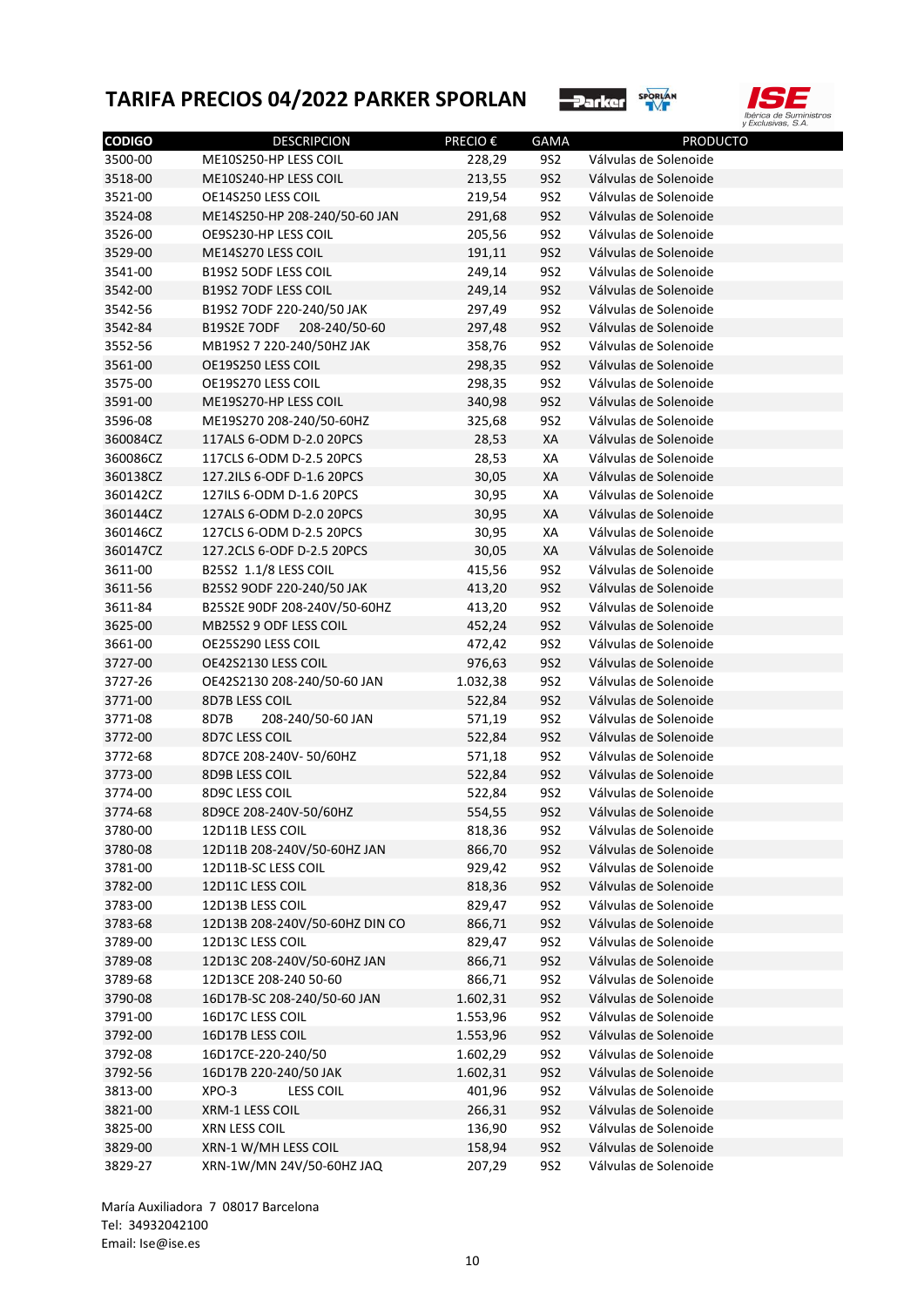



| <b>CODIGO</b> | <b>DESCRIPCION</b>             | <b>PRECIO €</b> | <b>GAMA</b> | <b>PRODUCTO</b>       |
|---------------|--------------------------------|-----------------|-------------|-----------------------|
| 3833-00       | XRN-3 LESS COIL                | 178,80          | <b>9S2</b>  | Válvulas de Solenoide |
| 3867-00       | XUJ 1/4 SAE FLARE LESS COIL    | 89,89           | 9S2         | Válvulas de Solenoide |
| 3870-00       | 180 LESS CA LESS COIL          | 454,48          | <b>9S2</b>  | Válvulas de Solenoide |
| 3871-00       | 180 W/C-032-F LESS COIL        | 243,22          | 9S2         | Válvulas de Solenoide |
| 3871-08       | 180 W/C-032-F 208-240/50-60JAN | 551,43          | <b>9S2</b>  | Válvulas de Solenoide |
| 3871-56       | 180 W/C-032-F 220-240/50 JAK   | 298,18          | <b>9S2</b>  | Válvulas de Solenoide |
| 3875-00       | XUP W/MH LESS COIL             | 126,77          | <b>9S2</b>  | Válvulas de Solenoide |
| 3875-26       | XUP W/MH 208-240/50-60 JAN     | 221,42          | <b>9S2</b>  | Válvulas de Solenoide |
| 3877-00       | XUP-1 1/4" LESS COIL           | 134,02          | <b>9S2</b>  | Válvulas de Solenoide |
| 3890-00       | LDR-20 13ODF LESS COIL         | 1.071,54        | <b>9S2</b>  | Válvulas de Solenoide |
| 3891-00       | LDR-20 17ODF LESS COIL         | 1.173,97        | <b>9S2</b>  | Válvulas de Solenoide |
| 3935-00       | 10G711B LESS COIL              | 781,75          | 9S2         | Válvulas de Solenoide |
| 3935-08       | 10G711B 208-240V/50-60HZ JAN   | 830,10          | <b>9S2</b>  | Válvulas de Solenoide |
| 3935-34       | 10G711B 220-240/50 JAK         | 830,10          | <b>9S2</b>  | Válvulas de Solenoide |
| 3936-00       | 10G79B LESS COIL               | 755,98          | <b>9S2</b>  | Válvulas de Solenoide |
| 3937-00       | 10G711C LESS COIL              | 829,02          | <b>9S2</b>  | Válvulas de Solenoide |
| 3947-08       | 10G713B-208-240/50-60 JAN      | 871,70          | <b>9S2</b>  | Válvulas de Solenoide |
| 3947-56       | 10G713B-220-240/50 JAK         | 871,71          | <b>9S2</b>  | Válvulas de Solenoide |
| 3971-00       | 14D13C LESS COIL               | 1.178,89        | <b>9S2</b>  | Válvulas de Solenoide |
| 4033-00       | E9S240-HP LESS COIL            | 118,17          | <b>9S2</b>  | Válvulas de Solenoide |
| 4056-00       | OE35S190 -LESS COIL            | 653,68          | <b>9S2</b>  | Válvulas de Solenoide |
| 4060-00       | OE35S190-HP LESS COIL          | 689,23          | <b>9S2</b>  | Válvulas de Solenoide |
| 4061-00       | ME35S190-HP LESS COIL          | 660,80          | <b>9S2</b>  | Válvulas de Solenoide |
| 4072-00       | E19S250-HP LESS COIL           | 241,49          | <b>9S2</b>  | Válvulas de Solenoide |
| 4074-00       | E42S2130-HP LESS COIL          | 919,79          | <b>9S2</b>  | Válvulas de Solenoide |
| 4077-00       | E19S270-HP LESS COIL           | 241,49          | <b>9S2</b>  | Válvulas de Solenoide |
| 4078-00       | E25S290-HP LESS COIL           | 415,56          | <b>9S2</b>  | Válvulas de Solenoide |
| 4079-00       | E5S130-HP LESS COIL            | 75,10           | <b>9S2</b>  | Válvulas de Solenoide |
| 4089-00       | E25S270-HP LESS COIL           | 415,56          | <b>9S2</b>  | Válvulas de Solenoide |
| 4095-00       | LDR-16 11ODF LESS COIL         | 722,14          | <b>9S2</b>  | Válvulas de Solenoide |
| 4096-00       | 8D7B-HP LESS COIL              | 522,84          | <b>9S2</b>  | Válvulas de Solenoide |
| 4097-00       | 8D7C-HP LESS COIL              | 522,84          | 9S2         | Válvulas de Solenoide |
| 4098-00       | 8D9B-HP 1.1/8 ODF LESS COIL    | 522,84          | <b>9S2</b>  | Válvulas de Solenoide |
| 4099-00       | E35S1110-HP LESS COIL          | 596,84          | 9S2         | Válvulas de Solenoide |
| 4100-00       | E14S250-HP LESS COIL           | 162,68          | <b>9S2</b>  | Válvulas de Solenoide |
| 4101-00       | E2S120-HP LESS COIL            | 75,10           | 9S2         | Válvulas de Solenoide |
| 4106-00       | E2S130-HP LESS COIL            | 75,10           | <b>9S2</b>  | Válvulas de Solenoide |
| 4122-00       | E6S140-HP LESS COIL            | 90,75           | <b>9S2</b>  | Válvulas de Solenoide |
| 4134-00       | S8D7B-HP Less Coil             | 522,84          | <b>9S2</b>  | Válvulas de Solenoide |
| 4135-00       | S8D7C-HP Less Coil             | 522,84          | <b>9S2</b>  | Válvulas de Solenoide |
| 4136-00       | S8D9B-HP Less Coil             | 471,88          | <b>9S2</b>  | Válvulas de Solenoide |
|               |                                |                 |             |                       |
| 4137-00       | S8D9C-HP Less Coil             | 522,84          | <b>9S2</b>  | Válvulas de Solenoide |
| 4138-00       | S12D11B-HP LESS COIL           | 818,36          | <b>9S2</b>  | Válvulas de Solenoide |
| 4142-00       | S12D11C-HP Less Coil           | 829,47          | <b>9S2</b>  | Válvulas de Solenoide |
| 4143-00       | S12D13B-HP Less Coil           | 829,47          | <b>9S2</b>  | Válvulas de Solenoide |
| 4144-00       | S12D13C-HP Less Coil           | 829,47          | <b>9S2</b>  | Válvulas de Solenoide |
| 4145-00       | ME19S250-HP LESS COIL          | 340,20          | <b>9S2</b>  | Válvulas de Solenoide |
| 4146-00       | ME19S290-HP LESS COIL          | 340,19          | <b>9S2</b>  | Válvulas de Solenoide |
| 4147-00       | ME25S270-HP LESS COIL          | 564,93          | <b>9S2</b>  | Válvulas de Solenoide |
| 4149-00       | OE19S250-HP LESS COIL          | 368,63          | <b>9S2</b>  | Válvulas de Solenoide |
| 4150-00       | OE19S270-HP LESS COIL          | 368,63          | <b>9S2</b>  | Válvulas de Solenoide |
| 4151-00       | OE19S290-HP LESS COIL          | 368,63          | <b>9S2</b>  | Válvulas de Solenoide |
| 4152-00       | OE25S270-HP LESS COIL          | 593,35          | <b>9S2</b>  | Válvulas de Solenoide |
| 4153-00       | OE25S290-HP LESS COIL          | 593,35          | <b>9S2</b>  | Válvulas de Solenoide |
| 4155-00       | OE35S1110-HP LESS COIL         | 800,80          | <b>9S2</b>  | Válvulas de Solenoide |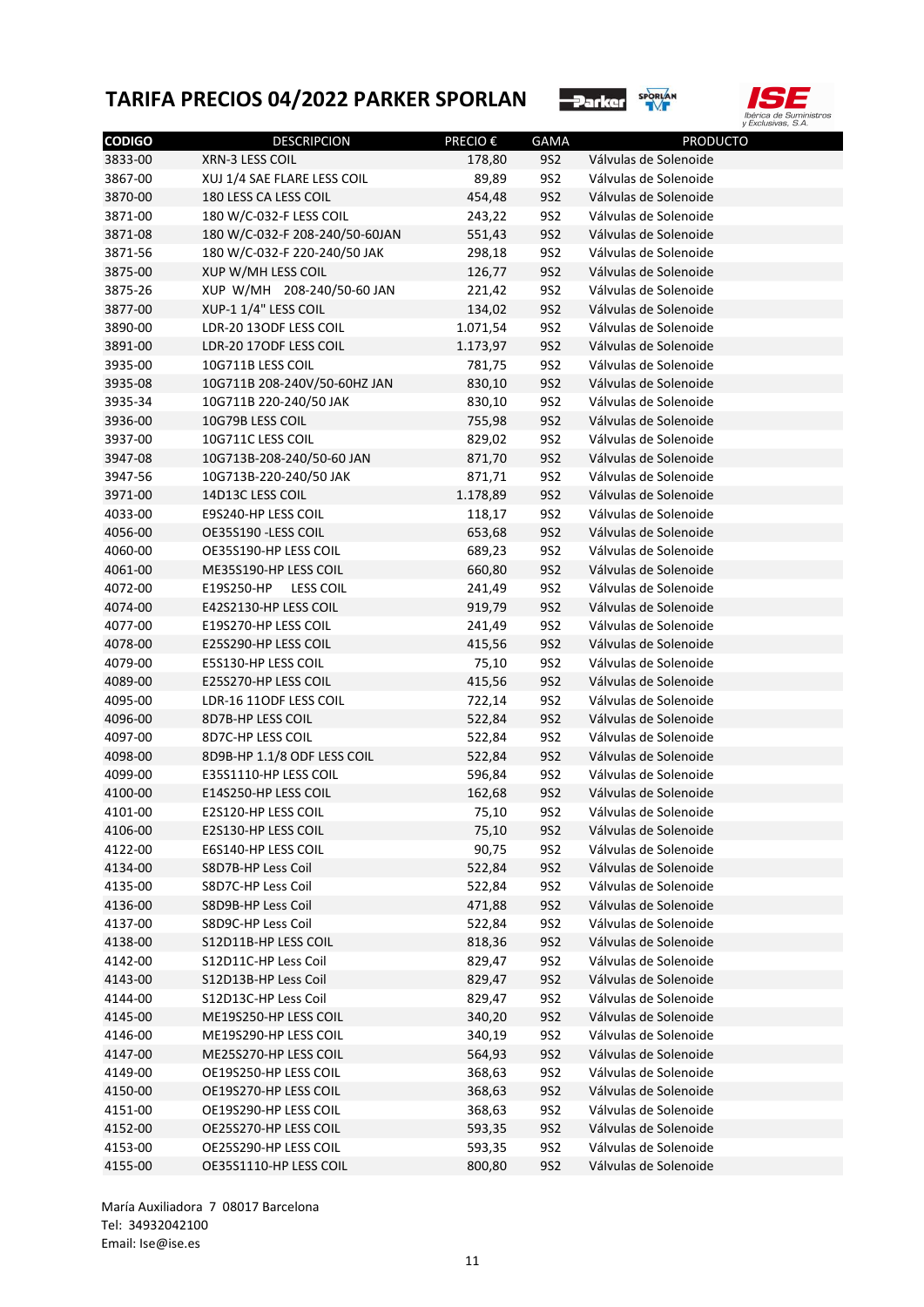



| <b>CODIGO</b> | <b>DESCRIPCION</b>             | PRECIO € | <b>GAMA</b>     | <b>PRODUCTO</b>                                |
|---------------|--------------------------------|----------|-----------------|------------------------------------------------|
| 4215-00       | E14S270-HP LESS COIL           | 162,68   | 9S2             | Válvulas de Solenoide                          |
| 4246-00       | E9S230-HP LESS COIL            | 118,17   | 9S2             | Válvulas de Solenoide                          |
| 4248-00       | OE14S250-HP LESS COIL          | 264,34   | 9S2             | Válvulas de Solenoide                          |
| 4249-00       | OE10S240-HP LESS COIL          | 241,98   | 9S2             | Válvulas de Solenoide                          |
| 4257-00       | OE10S250-HP LESS COIL          | 256,70   | 9S2             | Válvulas de Solenoide                          |
| 4278-00       | ME5S130-HP LESS COIL           | 118,80   | 9S2             | Válvulas de Solenoide                          |
| 4290-00       | E5S120-HP<br><b>LESS COIL</b>  | 75,10    | 9S2             | Válvulas de Solenoide                          |
| 4291-00       | OE6S130-HP LESS COIL           | 161,20   | 9S2             | Válvulas de Solenoide                          |
| 4292-00       | OE6S140-HP LESS COIL           | 161,20   | 9S2             | Válvulas de Solenoide                          |
| 4293-00       | ME9S230-HP LESS COIL           | 177,14   | 9S2             | Válvulas de Solenoide                          |
| 4294-00       | OE9S240-HP LESS COIL           | 220,30   | 9S2             | Válvulas de Solenoide                          |
| 4314-00       | E19S290-HP LESS COIL           | 241,49   | 9S2             | Válvulas de Solenoide                          |
| 4329-00       | E8S130-HP LESS COIL            | 96,41    | 9S2             | Válvulas de Solenoide                          |
| 4330-00       | E8S140-HP (LESS COIL)          | 96,41    | 9S2             | Válvulas de Solenoide                          |
| 4333-00       | E43S1130-HP LESS COIL          | 919,79   | 9S2             | Válvulas de Solenoide                          |
| 4334-00       | E43S1170-HP LESS COIL          | 955,07   | 9S2             | Válvulas de Solenoide                          |
| 4335-00       | ME43S1130-HP LESS COIL         | 1.178,16 | 9S2             | Válvulas de Solenoide                          |
| 4337-00       | OE43S1130-HP LESS COIL         | 1.437,16 | 9S <sub>2</sub> | Válvulas de Solenoide                          |
| 4338-00       | OE43S1170-HP LESS COIL         | 1.492,29 | 9S2             | Válvulas de Solenoide                          |
| 4339-00       | E10S140-HP<br><b>LESS COIL</b> | 150,52   | 9S2             | Válvulas de Solenoide                          |
| 4340-00       | <b>LESS COIL</b><br>E10S150-HP | 150,52   | 9S2             | Válvulas de Solenoide                          |
| 4341-00       | ME10S140-HP LESS COIL          | 213,55   | 9S2             | Válvulas de Solenoide                          |
| 4342-00       | ME10S150-HP LESS COIL          | 228,29   | 9S2             | Válvulas de Solenoide                          |
| 4348-00       | ME43S1170 LESS COIL            | 983,49   | 9S2             | Válvulas de Solenoide                          |
| V10F3         | SOLENOID VALVE 3/8" SAE (PO)   | 68,64    | XA              | Válvulas de Solenoide                          |
| V10S3         | SOL VALVE 3/8"(PM145.61RSP)    | 68,64    | XA              | Válvulas de Solenoide                          |
| V10SM10       | SOLENOID VALVE 10MM ODF        | 68,64    | XA              | Válvulas de Solenoide                          |
| V13F4         | SOLENOID VALVE 1/2" SAE (PO)   | 75,38    | XA              | Válvulas de Solenoide                          |
| V13S4         | SOLENOID VALVE 1/2" ODF (PO)   | 75,38    | XA              | Válvulas de Solenoide                          |
| V13SM12       | SOLENOID VALVE 12MM ODF (PO)   | 75,38    | XA              | Válvulas de Solenoide                          |
| V19F5         | SOL VALVE 5/8"SAE (PM145.5BR)  | 97,17    | XA              | Válvulas de Solenoide                          |
| V19S5         | SOLENOID VALVE 5/8" ODF (PO)   | 110,70   | XA              | Válvulas de Solenoide                          |
| V19SM16       | SOLENOID VALVE 16MM ODF (PO)   | 110,70   | XA              | Válvulas de Solenoide                          |
| V23S6         | SOL VALVE 3/4" ODF PM145.6CRSP | 158,55   | XA              | Válvulas de Solenoide                          |
| V23S7         | SOLENOID VALVE 7/8" ODF (PO)   | 158,55   | XA              | Válvulas de Solenoide                          |
| V23S9         | SOL VALV 1.1/8 ODF PM145.6ERSP | 207,25   | XA              | Válvulas de Solenoide                          |
| V23SM18       | SOLENOID VALVE 18MM ODF (PO)   | 158,55   | ХA              | Válvulas de Solenoide                          |
| V23SM22       | SOLENOID VALVE 22MM ODF (PO)   | 158,55   | XA              | Válvulas de Solenoide                          |
| V23SM28       | SOLENOID VALVE 28MM ODF (PO)   | 207,25   | ХA              | Válvulas de Solenoide                          |
| V3F2          | SOLENOID VALVE 1/4" SAE (DA)   | 36,05    | XA              | Válvulas de Solenoide                          |
| <b>V3S2</b>   | SOLENOID VALVE 1/4" ODF (DA)   | 42,62    | ХA              | Válvulas de Solenoide                          |
| V3SM6         | SOLENOID VALVE 6MM ODF (DA)    | 42,62    | XA              | Válvulas de Solenoide                          |
| V4F2          | SOLENOID VALVE 1/4" SAE (DA)   | 36,05    | XA              | Válvulas de Solenoide                          |
| V4F3          | SOLENOID VALVE 3/8" SAE        | 36,05    | XA              | Válvulas de Solenoide                          |
| <b>V4S2</b>   | SOLENOID VALVE 1/4" ODF (DA)   | 42,62    | ХA              | Válvulas de Solenoide                          |
| <b>V4S3</b>   | SOLENOID VALVE 3/8" (DA)       | 55,62    | XA              | Válvulas de Solenoide                          |
| V4SM6         | SOLENOID VALVE 6MM ODF (DA)    |          | XA              | Válvulas de Solenoide                          |
| V8F3          | SOLENOID VALVE 3/8" SAE (PO)   | 42,62    |                 | Válvulas de Solenoide                          |
|               |                                | 55,62    | XA              |                                                |
| <b>V8S3</b>   | SOLENOID VALVE 3/8" ODF (PO)   | 58,97    | ХA              | Válvulas de Solenoide                          |
| <b>V8S4</b>   | SOLENOID VALVE 1/2" ODF        | 57,70    | XA              | Válvulas de Solenoide<br>Válvulas de Solenoide |
| V8SM10        | SOLENOID VALVE 10MM ODF (PO)   | 58,97    | XA              |                                                |
| <b>V8SM12</b> | SOLENOID VALVE 12MM ODF        | 58,97    | XA              | Válvulas de Solenoide                          |
| 310000        | MKC-1 120/50-60 JAM            | 46,69    | 9S1             | Válvulas de Solenoide- bobinas                 |
| 310040        | MKC-1E-12V DC 15W              | 46,69    | 9S1             | Válvulas de Solenoide- bobinas                 |
| 310041        | MKC-1E 24 DC 15W               | 46,69    | 9S1             | Válvulas de Solenoide- bobinas                 |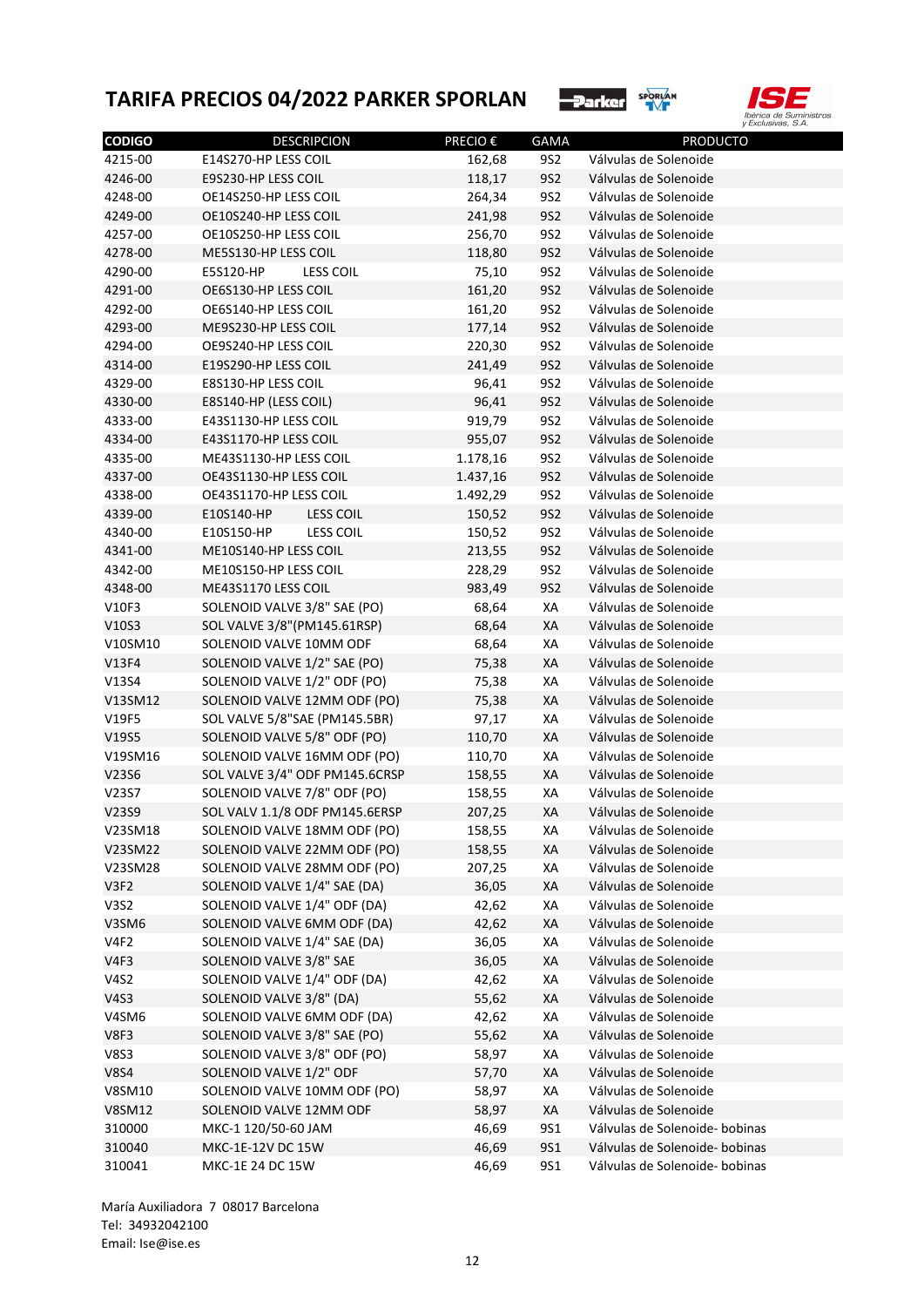



| <b>CODIGO</b> | <b>DESCRIPCION</b>                                         | <b>PRECIO€</b> | <b>GAMA</b> | <b>PRODUCTO</b>                                                                |
|---------------|------------------------------------------------------------|----------------|-------------|--------------------------------------------------------------------------------|
| 310156        | MKC-1 208-240/50-60 JAN                                    | 46,69          | <b>9S1</b>  | Válvulas de Solenoide- bobinas                                                 |
| 310325        | MKC-1 24/50-60 JAQ                                         | 46,69          | <b>9S1</b>  | Válvulas de Solenoide- bobinas                                                 |
| 310338        | MKC-1 24/50 JAK                                            | 46,69          | <b>9S1</b>  | Válvulas de Solenoide- bobinas                                                 |
| 310416        | MKC-1 12 DC JAK                                            | 77,40          | <b>9S1</b>  | Válvulas de Solenoide- bobinas                                                 |
| 310468        | MKC-1 24 DC JAK                                            | 77,40          | <b>9S1</b>  | Válvulas de Solenoide- bobinas                                                 |
| 310674        | MKC-2E 208-240/50-60                                       | 53,84          | <b>9S1</b>  | Válvulas de Solenoide- bobinas                                                 |
| 310675        | MKC-2E 24V 50-60HZ 15W                                     | 53,84          | <b>9S1</b>  | Válvulas de Solenoide- bobinas                                                 |
| 310677        | MKC-2E 120/50-60 15W                                       | 53,84          | <b>9S1</b>  | Válvulas de Solenoide- bobinas                                                 |
| 310678        | MKC-1E 120/50-60 10W                                       | 46,69          | <b>9S1</b>  | Válvulas de Solenoide- bobinas                                                 |
| 310679        | MKC-1E 220-240/50 10W                                      | 46,69          | <b>9S1</b>  | Válvulas de Solenoide- bobinas                                                 |
| 310680        | MKC-1 220-240/50 JAK                                       | 46,69          | <b>9S1</b>  | Válvulas de Solenoide- bobinas                                                 |
| 310682        | MKC-1E 208-240/50-60                                       | 46,69          | <b>9S1</b>  | Válvulas de Solenoide- bobinas                                                 |
| 310683        | MKC-1E 24/50-60 10W                                        | 46,69          | <b>9S1</b>  | Válvulas de Solenoide- bobinas                                                 |
| 310687        | OMKC-1E 208-240/50-60                                      | 46,68          | <b>9S1</b>  | Válvulas de Solenoide- bobinas                                                 |
| 310691        | MKC-2E 24 DC 18W                                           | 53,84          | <b>9S1</b>  | Válvulas de Solenoide- bobinas                                                 |
| 311100        | OMKC-1 120/50-60HZ JAM                                     | 46,68          | <b>9S1</b>  | Válvulas de Solenoide- bobinas                                                 |
| 311101        | OMKC-1 24V 50/60HZ JAQ                                     | 46,68          | <b>9S1</b>  | Válvulas de Solenoide- bobinas                                                 |
| 311103        | OMKC-1 208-240/50-60 JAN                                   | 46,68          | <b>9S1</b>  | Válvulas de Solenoide- bobinas                                                 |
| 311120        | OMKC-1E 24/50-60                                           | 46,68          | <b>9S1</b>  | Válvulas de Solenoide- bobinas                                                 |
| 311424        | MKC-2 120/50-60 JAM                                        | 53,84          | <b>9S1</b>  | Válvulas de Solenoide- bobinas                                                 |
| 311515        | MKC-2 208-240/50-60HZ JAN                                  | 53,84          | <b>9S1</b>  | Válvulas de Solenoide- bobinas                                                 |
| 311710        | MKC-2 24/50-60 JAQ                                         | 53,84          | <b>9S1</b>  | Válvulas de Solenoide- bobinas                                                 |
| 311905        | MKC-2 12V DC JAK                                           | 86,20          | <b>9S1</b>  | Válvulas de Solenoide- bobinas                                                 |
| 311931        | MKC-2 24 DC JAK                                            | 86,20          | <b>9S1</b>  | Válvulas de Solenoide- bobinas                                                 |
| 312048        | MKC-2 115DC JAK                                            | 86,20          | <b>9S1</b>  | Válvulas de Solenoide- bobinas                                                 |
| 312783        | OMKC-2-120/50-60 JAM                                       | 53,84          | <b>9S1</b>  | Válvulas de Solenoide- bobinas                                                 |
| 312822        | OMKC-2 208-240/50-60 JAN                                   | 53,84          | <b>9S1</b>  | Válvulas de Solenoide- bobinas                                                 |
| 312848        | OMKC-2 240/50 JAK                                          | 53,84          | <b>9S1</b>  | Válvulas de Solenoide- bobinas                                                 |
| 312887        | OMKC-2 24V 50/60HZ JAQ                                     | 53,84          | <b>9S1</b>  | Válvulas de Solenoide- bobinas                                                 |
| 312978        | OMKC-2 24 DC JAK                                           | 86,20          | <b>9S1</b>  | Válvulas de Solenoide- bobinas                                                 |
| 313012        | OMKC-2E 208-240/50-60                                      | 53,84          | 9S1         | Válvulas de Solenoide- bobinas                                                 |
| 170511        | MOUNTING BRACKET                                           | 1,62           | ХC          | Válvulas de Solenoide- bobinas & Kits                                          |
| 304431        | YB14 COIL 24V 50/60HZ                                      | 23,11          | ХC          | Válvulas de Solenoide- bobinas & Kits                                          |
| 304433        | YB14 COIL 115V 50/60HZ                                     | 23,11          | ХC          | Válvulas de Solenoide- bobinas & Kits                                          |
| 304505        | YB14 COIL 230V 50/60HZ                                     | 23,11          | XC          | Válvulas de Solenoide- bobinas & Kits                                          |
| 304584        | CD21 COIL 12V DC                                           | 33,76          | ХC          | Válvulas de Solenoide- bobinas & Kits                                          |
| 304586        | CD21 COIL 24V DC                                           | 33,76          | XC          | Válvulas de Solenoide- bobinas & Kits                                          |
| 304590        | CD21 24 DC                                                 | 31,85          | ХC          | Válvulas de Solenoide- bobinas & Kits                                          |
| 304983        | RT14 COIL 24V 50/60HZ                                      | 13,03          | XC          | Válvulas de Solenoide- bobinas & Kits                                          |
| 304985        | RT14 COIL 115V 50/60HZ                                     | 13,03          | ХC          | Válvulas de Solenoide- bobinas & Kits                                          |
| 304987        | RT14 COIL 230V 50/60HZ                                     | 13,03          | XC          | Válvulas de Solenoide- bobinas & Kits                                          |
| 430360        | KIT FOR V8 SERIES                                          |                |             | Válvulas de Solenoide- bobinas & Kits                                          |
|               |                                                            | 25,59          | ХC          | Válvulas de Solenoide- bobinas & Kits                                          |
| 430361        | KIT FOR V10 & V13 SERIES                                   | 25,59          | XC          |                                                                                |
| 430362        | REPAIR KIT FOR V19 & V23<br>COND DIN-A 182 PG9&PG11 SINGLE | 25,59          | ХC          | Válvulas de Solenoide- bobinas & Kits<br>Válvulas de Solenoide- bobinas & Kits |
| 600000R       |                                                            | 3,07           | ХC          |                                                                                |
| 183418        | 10201-000 O RING                                           | 0,55           | 9T1         | Válvulas Expansion Electrónicas                                                |
| 183419        | 10203-000 washer                                           | 0,76           | 9T1         | Válvulas Expansion Electrónicas                                                |
| 183425        | 737-000 PUSHROD PCKG GLAND (1)                             | 17,24          | 9T1         | Válvulas Expansion Electrónicas                                                |
| 183426        | 736-000 PUSHROD PCKG NUT (1)                               | 1,42           | 9T1         | Válvulas Expansion Electrónicas                                                |
| 183906        | MTW-9 - 9 ODF 20'-S                                        | 673,89         | 9T1         | Válvulas Expansion Electrónicas                                                |
| 183907        | MTW-9 - 7 ODF 20'-S                                        | 673,89         | 9T1         | Válvulas Expansion Electrónicas                                                |
| 183908        | MTW-9 - 5 ODF 20'-S                                        | 673,89         | 9T1         | Válvulas Expansion Electrónicas                                                |
| 183909        | MTW-17 - 17 ODF 20'-S                                      | 899,34         | 9T1         | Válvulas Expansion Electrónicas                                                |
| 183910        | MTW-17 - 13 ODF 20'-S                                      | 899,34         | 9T1         | Válvulas Expansion Electrónicas                                                |
| 183911        | MTW-17 - 11 ODF 20'-S                                      | 899,34         | 9T1         | Válvulas Expansion Electrónicas                                                |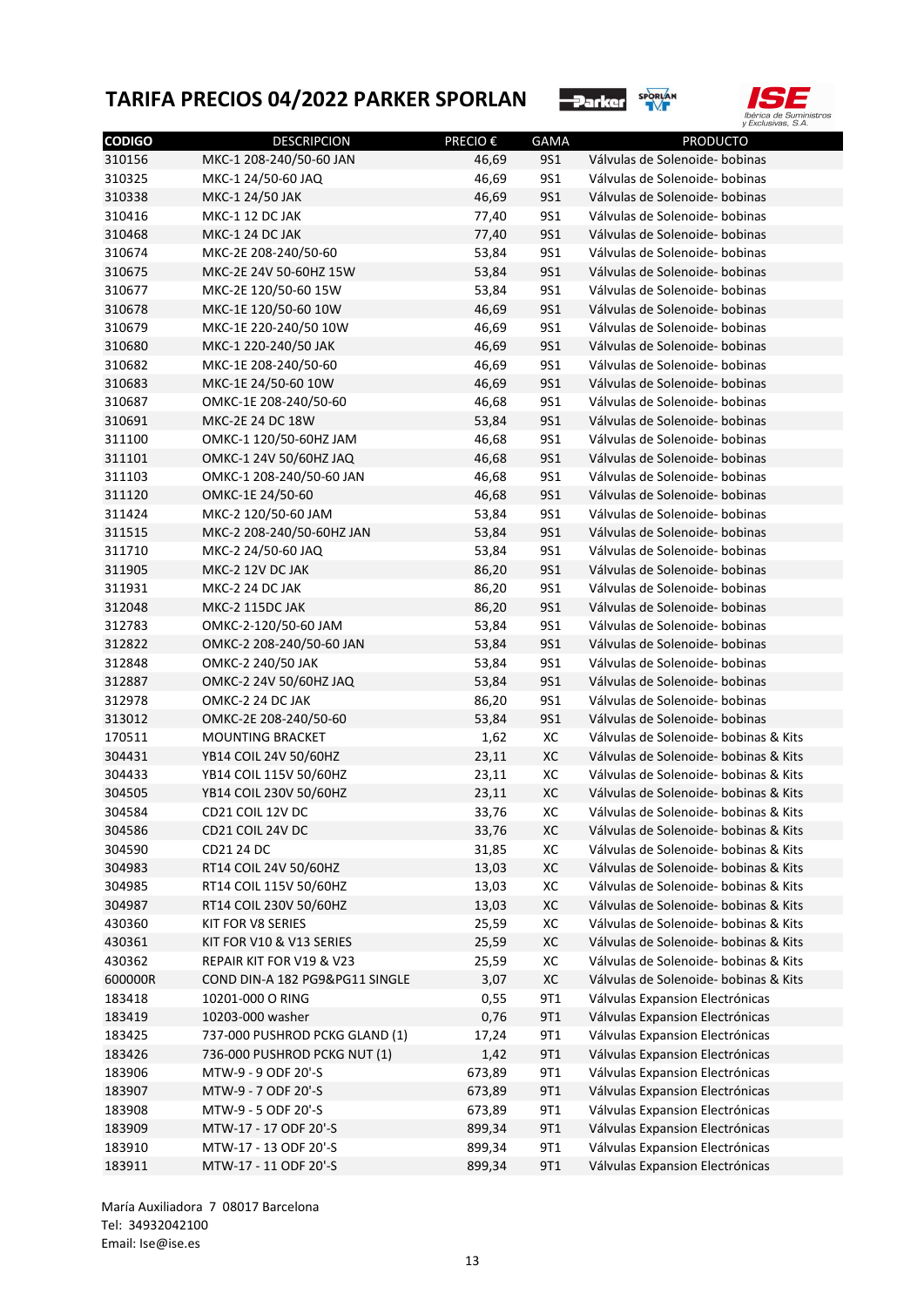



| <b>CODIGO</b> | <b>DESCRIPCION</b>                              | PRECIO € | <b>GAMA</b> | <b>PRODUCTO</b>                 |
|---------------|-------------------------------------------------|----------|-------------|---------------------------------|
| 380821        | SERI-400 MOTOR KIT                              | 607,03   | 9T1         | Válvulas Expansion Electrónicas |
| 805000        | SER-1.5 3X4 ODF-10-S                            | 354,64   | 9T1         | Válvulas Expansion Electrónicas |
| 805004        | SER-11 4X5 ODF-10-S                             | 354,64   | 9T1         | Válvulas Expansion Electrónicas |
| 805006        | SER-20 7X9 ODF-10-S                             | 459,73   | 9T1         | Válvulas Expansion Electrónicas |
| 805007        | SER-6 4X5 ODF-10-S                              | 354,64   | 9T1         | Válvulas Expansion Electrónicas |
| 805008        | SER-11 5X7 ODF-10-S                             | 354,64   | 9T1         | Válvulas Expansion Electrónicas |
| 805009        | SER-20 5X7 ODF-10-S                             | 459,73   | 9T1         | Válvulas Expansion Electrónicas |
| 805011        | SER-20-10-S 4X5 ODF-10-S                        | 459,73   | 9T1         | Válvulas Expansion Electrónicas |
| 805020        | SER-11 7X9 ODF-10-S                             | 354,64   | 9T1         | Válvulas Expansion Electrónicas |
| 805026        | SER-6 3X4 ODF-10-S                              | 354,64   | 9T1         | Válvulas Expansion Electrónicas |
| 805029        | SER-20 5X5 ODF-10-S                             | 459,73   | 9T1         | Válvulas Expansion Electrónicas |
| 805037        | SER-1.5-10-S 4X5 ODF                            | 354,64   | 9T1         | Válvulas Expansion Electrónicas |
| 805051        | SER-20 7x7 ODF-10-S                             | 459,73   | 9T1         | Válvulas Expansion Electrónicas |
| 805081        | KIT-CABLE ASSEMBLY-SERI F-L 10                  | 57,89    | 9T1         | Válvulas Expansion Electrónicas |
| 805082        | KIT-CABLE ASSY-SERI F-L 20'/6M                  | 91,72    | 9T1         | Válvulas Expansion Electrónicas |
| 805083        | KIT-CABLE ASSY-SERI F-L 30'/9M                  | 134,12   | 9T1         | Válvulas Expansion Electrónicas |
| 805084        | KIT-CABLE ASSY-SERI F-L 40'/12                  | 186,51   | 9T1         | Válvulas Expansion Electrónicas |
| 805194        | KIT CABLE M12-10'-S-4 WIRE                      | 38,32    | 9T1         | Válvulas Expansion Electrónicas |
| 805195        | KIT CABLE M12-20'-S-4 WIRE"                     | 49,36    | 9T1         | Válvulas Expansion Electrónicas |
| 805343        | KIT CABLE M12-30'-S-4 WIRE                      | 77,40    | 9T1         | Válvulas Expansion Electrónicas |
| 805344        | KIT CABLE M12-40'-S-4 WIRE                      | 84,37    | 9T1         | Válvulas Expansion Electrónicas |
| 805572        | KIT-KS-SER-F M12                                | 199,33   | 9T1         | Válvulas Expansion Electrónicas |
| 805573        | KIT-KS-SER-G M12                                | 199,33   | 9T1         | Válvulas Expansion Electrónicas |
| 805574        | KIT-KS-SER-J M12                                | 199,33   | 9T1         | Válvulas Expansion Electrónicas |
| 805575        | KIT-KS-SER-K M12                                | 242,66   | 9T1         | Válvulas Expansion Electrónicas |
| 805576        | KIT-KS-SER-L M12                                | 273,52   | 9T1         | Válvulas Expansion Electrónicas |
| 930000        | SDR-4 7ODF 10'-S                                | 618,23   | 9T1         | Válvulas Expansion Electrónicas |
| 930001        | SDR-4 90DF 10'-S                                | 600,22   | 9T1         | Válvulas Expansion Electrónicas |
| 930002        | SDR-3-30DF 10-S 3/8"X3/8"                       | 404,23   | 9T1         | Válvulas Expansion Electrónicas |
| 930003        | SDR-3 4ODF 10'-S 1/2"X1/2"                      | 416,35   | 9T1         | Válvulas Expansion Electrónicas |
| 930004        | SDR-3-50DF 10-S 5/8"X5/8"                       | 404,23   | 9T1         | Válvulas Expansion Electrónicas |
| 930022        | SDR-3X 3ODF-10'S 1/2"X1/2"                      | 404,22   | 9T1         | Válvulas Expansion Electrónicas |
| 930023        | SDR-3X 50DF 10'-S 5/8X5/8                       | 404,22   | 9T1         | Válvulas Expansion Electrónicas |
| 930027        |                                                 | 404,22   | 9T1         | Válvulas Expansion Electrónicas |
| 930028        | SDR-3X 3ODF 10'S 3/8X3/8<br>SDR-3<br>16MM 10'-S | 404,23   | 9T1         | Válvulas Expansion Electrónicas |
| 930035        |                                                 |          |             |                                 |
|               | SDR-5 11x11 ODF 10-S                            | 600,22   | 9T1         | Válvulas Expansion Electrónicas |
| 952698        | SEH-175 11 X 17 ODF-10-S ST                     | 728,82   | 9T1         | Válvulas Expansion Electrónicas |
| 952699        | SEH-175 13 X 17 ODF-10-ST                       | 728,81   | 9T1         | Válvulas Expansion Electrónicas |
| 952704        | SEH-175 13X17 ODF-30-S ST                       | 728,81   | 9T1         | Válvulas Expansion Electrónicas |
| 953002        | SEHI-175 13X17 ODF-10-S ST                      | 728,81   | 9T1         | Válvulas Expansion Electrónicas |
| 953010        | SEHI-175 13X17 ODF-30-S ST                      | 743,69   | 9T1         | Válvulas Expansion Electrónicas |
| 953012        | SEHI-175 13X17 ODF-20-S ST                      | 728,81   | 9T1         | Válvulas Expansion Electrónicas |
| 953251        | SEHI-400 21X21 ODF 20' S                        | 1.010,86 | 9T1         | Válvulas Expansion Electrónicas |
| 953302        | SEH-P 13X17ODF-20'-S                            | 770,10   | 9T1         | Válvulas Expansion Electrónicas |
| 953481        | SDR-2 3x3 ODF M12 Less Cable                    | 277,93   | 9T1         | Válvulas Expansion Electrónicas |
| 953485        | SDR-2X 4x4 ODF M12 Less Cable                   | 277,93   | 9T1         | Válvulas Expansion Electrónicas |
| 953486        | SDR-2X 5x5 ODF M12 Less Cable                   | 277,93   | 9T1         | Válvulas Expansion Electrónicas |
| 958124        | KS-SEI-50 MOTOR KIT                             | 558,33   | 9T1         | Válvulas Expansion Electrónicas |
| 958125        | KS-SEH-175 MOTOR KIT                            | 806,24   | 9T1         | Válvulas Expansion Electrónicas |
| 958126        | KS-SEHI-100-175 MOTOR KIT                       | 551,85   | 9T1         | Válvulas Expansion Electrónicas |
| 958184        | KS-SERI-G                                       | 291,87   | 9T1         | Válvulas Expansion Electrónicas |
| 958185        | KS-SERI-J                                       | 341,43   | 9T1         | Válvulas Expansion Electrónicas |
| 958186        | <b>KS-SER-K MOTOR KIT</b>                       | 297,81   | 9T1         | Válvulas Expansion Electrónicas |
| 958189        | KS-SERI-L                                       | 534,03   | 9T1         | Válvulas Expansion Electrónicas |
| 805383A       | SERI-G 5X7 ODF M12 LC                           | 364,81   | 9T1         | Válvulas Expansion Electrónicas |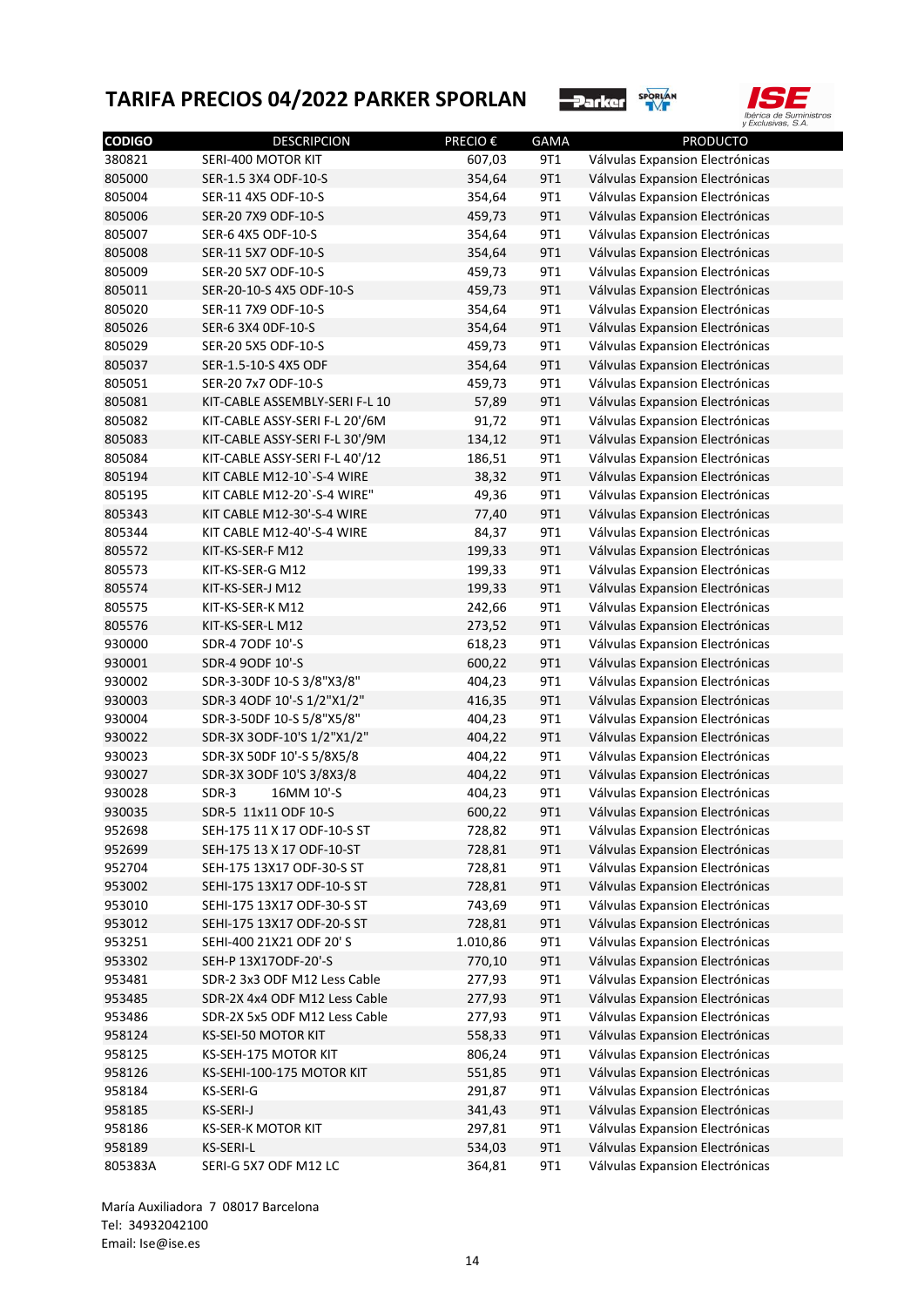



| <b>CODIGO</b> | <b>DESCRIPCION</b>            | PRECIO € | <b>GAMA</b> | <b>PRODUCTO</b>                      |
|---------------|-------------------------------|----------|-------------|--------------------------------------|
| 805385A       | SERI-G 7X9 ODF M12 LC         | 364,81   | 9T1         | Válvulas Expansion Electrónicas      |
| 805391A       | SERI-J 9X11 ODF M12 LC        | 436,18   | 9T1         | Válvulas Expansion Electrónicas      |
| 805397A       | SERI-K 9X9 ODF M12 LESS CABLE | 522,67   | 9T1         | Válvulas Expansion Electrónicas      |
| 805399A       | SERI-K 9X13 ODF M12 LC        | 522,67   | 9T1         | Válvulas Expansion Electrónicas      |
| 805410A       | SERI-GS 7X9 ODF M12 LC        | 364,81   | 9T1         | Válvulas Expansion Electrónicas      |
| 805413A       | SERI-JS 7x9 ODF LESS CABLE    | 436,18   | 9T1         | Válvulas Expansion Electrónicas      |
| 805414A       | SERI-JS 9X11 ODF M12 LC       | 436,18   | 9T1         | Válvulas Expansion Electrónicas      |
| 805415A       | SERI-JS 9X9 ODF M12 LC        | 436,18   | 9T1         | Válvulas Expansion Electrónicas      |
| 805418A       | SERI-KS 9X11 ODF M12 LC       | 522,67   | 9T1         | Válvulas Expansion Electrónicas      |
| 805419A       | SERI-KS 9X13 ODF M12 LC       | 522,67   | 9T1         | Válvulas Expansion Electrónicas      |
| 805422A       | SERI-LS 9X11 ODF M12 LC       | 603,60   | 9T1         | Válvulas Expansion Electrónicas      |
| 805424A       | SERI-LS 11X13 ODF M12 LC      | 603,60   | 9T1         | Válvulas Expansion Electrónicas      |
| 805448A       | SERI-F 5X7 ODF M12 LC         | 338,21   | 9T1         | Válvulas Expansion Electrónicas      |
| 805449A       | SERI-F 7X7 ODF M12 LC         | 338,21   | 9T1         | Válvulas Expansion Electrónicas      |
| 805450A       | SERI-F 7X9 ODF M12 LC         | 338,21   | 9T1         | Válvulas Expansion Electrónicas      |
| 806526A       | SER-A 3x4 ODF LESS CABLE      | 195,50   | 9T1         | Válvulas Expansion Electrónicas      |
| 806534A       | SER-AA 3x4 ODF LESS CABLE     | 195,50   | 9T1         | Válvulas Expansion Electrónicas      |
| 806538A       | SER-B 3x3 ODF LESS CABLE      | 195,50   | 9T1         | Válvulas Expansion Electrónicas      |
| 806544A       | SER-B 3x4 ODF LESS CABLE      | 195,50   | 9T1         | Válvulas Expansion Electrónicas      |
| 806550A       | SER-C 3x3 ODF LESS CABLE      | 195,50   | 9T1         | Válvulas Expansion Electrónicas      |
| 806554A       | SER-C 3x4 ODF LESS CABLE      | 195,50   | 9T1         | Válvulas Expansion Electrónicas      |
| 806557A       | SER-C 3x5 ODF LESS CABLE      | 195,50   | 9T1         | Válvulas Expansion Electrónicas      |
| 806586A       | SER-DS 5x7 ODF LESS CABLE     | 195,50   | 9T1         | Válvulas Expansion Electrónicas      |
| 806591A       | SER-DS 5x9 ODF LESS CABLE     | 195,50   | 9T1         | Válvulas Expansion Electrónicas      |
| 953007-002    | Y1218-SEHI 13X17ODF 10-S      | 855,93   | 9T1         | Válvulas Expansion Electrónicas      |
| 116199        | HVE-11-CP100 5X7 ODF 5"       | 377,24   | 9T3         | Válvulas Expansión Termostáticas Air |
| 116227        | HVE-16-CP100 7X9 ODF 60"      | 442,11   | 9T3         | Válvulas Expansión Termostáticas Air |
| 116829        | HVE-11-X 5X7 ODF 60"          | 402,23   | 9T3         | Válvulas Expansión Termostáticas Air |
| 117032        | HFE-8-CP60 5X7 ODF 60"        | 377,24   | 9T3         | Válvulas Expansión Termostáticas Air |
| 120423        | MVE-34-CP100 7X9 ODF 60"      | 614,63   | 9T3         | Válvulas Expansión Termostáticas Air |
| 120577        | MVE-21-CP100 7X9 ODF 60"      | 614,63   | 9T3         | Válvulas Expansión Termostáticas Air |
| 120605        | MVE-26-CP100 7X9 ODF 60"      | 614,63   | 9T3         | Válvulas Expansión Termostáticas Air |
| 120616        | MJE-20-C 7X11 ODF 60"         | 614,63   | 9T3         | Válvulas Expansión Termostáticas Air |
| 120668        | MVE-42-CP100 9X11 ODF 60"     | 843,80   | 9T3         | Válvulas Expansión Termostáticas Air |
| 124108        | OPE-21-C 9X11 ODF 60"         | 257,63   | 9T3         | Válvulas Expansión Termostáticas Air |
| 124124        | OSE-6-C 7X9 ODF 60"           | 257,63   | 9T3         | Válvulas Expansión Termostáticas Air |
| 124127        | OSE-45-C 9X11 ODF 60"         | 478,39   | 9T3         | Válvulas Expansión Termostáticas Air |
| 124129        | OSE-12-C 7X9 ODF 60"          | 257,63   | 9T3         | Válvulas Expansión Termostáticas Air |
| 124138        | OSE-21-C 7X9 ODF 60"          | 257,63   | 9T3         | Válvulas Expansión Termostáticas Air |
| 124145        | OSE-35-ZP 9X11 ODF 60"        | 478,39   | 9T3         | Válvulas Expansión Termostáticas Air |
| 124151        | OSE-6-Z 5X7 ODF 60"           | 257,64   | 9T3         | Válvulas Expansión Termostáticas Air |
|               | OSE-45-ZP 9X11 ODF 60"        | 478,39   | 9T3         |                                      |
| 124153        |                               |          |             | Válvulas Expansión Termostáticas Air |
| 124156        | OSE-35-C 9X11 ODF 60"         | 478,39   | 9T3         | Válvulas Expansión Termostáticas Air |
| 124163        | OSE-21-CP115 9X11 ODF 60"     | 257,63   | 9T3         | Válvulas Expansión Termostáticas Air |
| 124181        | OSE-9-CP115 7X11 ODF 60"      | 257,63   | 9T3         | Válvulas Expansión Termostáticas Air |
| 124208        | OJE-9-C 7X9 ODF 60"           | 257,63   | 9T3         | Válvulas Expansión Termostáticas Air |
| 124209        | OJE-16-C 9X11 ODF 60"         | 257,63   | 9T3         | Válvulas Expansión Termostáticas Air |
| 124212        | OJE-12-CP60 7X11 ODF 60"      | 257,63   | 9T3         | Válvulas Expansión Termostáticas Air |
| 124213        | OSE-9-C 7X9 ODF 60"           | 257,63   | 9T3         | Válvulas Expansión Termostáticas Air |
| 124214        | OSE-12-C 7X11 ODF 60"         | 250,13   | 9T3         | Válvulas Expansión Termostáticas Air |
| 124215        | OSE-21-C 9X11 ODF 60"         | 257,63   | 9T3         | Válvulas Expansión Termostáticas Air |
| 124216        | OSE-9-Z 7X9 ODF 60"           | 257,63   | 9T3         | Válvulas Expansión Termostáticas Air |
| 124217        | OSE-12-Z 7X11 ODF 60"         | 257,63   | 9T3         | Válvulas Expansión Termostáticas Air |
| 124218        | OSE-21-Z 9X11 ODF 60"         | 257,63   | 9T3         | Válvulas Expansión Termostáticas Air |
| 124224        | OSE-9-ZP 7X9 ODF 60"          | 257,63   | 9T3         | Válvulas Expansión Termostáticas Air |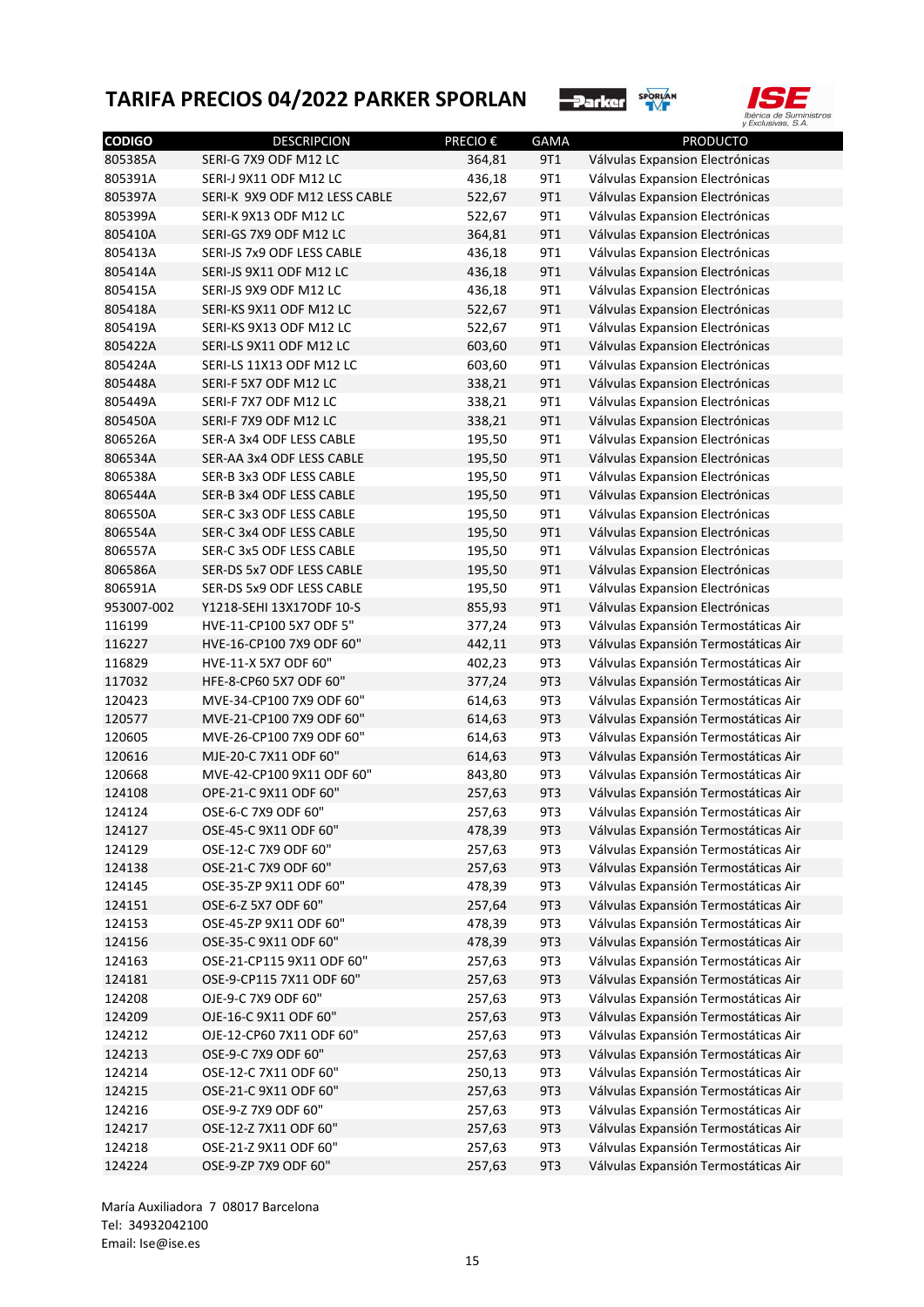



| <b>CODIGO</b> | <b>DESCRIPCION</b>         | <b>PRECIO€</b> | <b>GAMA</b> | <b>PRODUCTO</b>                      |
|---------------|----------------------------|----------------|-------------|--------------------------------------|
| 124225        | OSE-12-ZP 7X11 ODF 60"     | 257,63         | 9T3         | Válvulas Expansión Termostáticas Air |
| 124226        | OVE-15-GA 7X9 ODF 60"      | 257,63         | 9T3         | Válvulas Expansión Termostáticas Air |
| 124231        | OSE-21-ZP 9X11 ODF 60"     | 257,63         | 9T3         | Válvulas Expansión Termostáticas Air |
| 124233        | OVE-20-GA 7X11 ODF 60"     | 257,63         | 9T3         | Válvulas Expansión Termostáticas Air |
| 124238        | OVE-20-GA 7X9 ODF 60"      | 257,63         | 9T3         | Válvulas Expansión Termostáticas Air |
| 124240        | OVE-30-GA 9X11 ODF 60"     | 257,63         | 9T3         | Válvulas Expansión Termostáticas Air |
| 124247        | OVE-40-GA 9X11 ODF 60"     | 478,39         | 9T3         | Válvulas Expansión Termostáticas Air |
| 124261        | OVE-55-GA 9X11 ODF 60"     | 478,39         | 9T3         | Válvulas Expansión Termostáticas Air |
| 124275        | OVE-70-GA 9X11 ODF 60"     | 478,39         | 9T3         | Válvulas Expansión Termostáticas Air |
| 124278        | OPE-30-C 9X11 ODF 60"      | 478,39         | 9T3         | Válvulas Expansión Termostáticas Air |
| 124289        | OVE-10-CP100 5X7 ODF 60"   | 257,63         | 9T3         | Válvulas Expansión Termostáticas Air |
| 124296        | OVE-15-CP100 7X9 ODF 60"   | 257,63         | 9T3         | Válvulas Expansión Termostáticas Air |
| 124303        | OVE-20-CP100 7X11 ODF 60"  | 257,63         | 9T3         | Válvulas Expansión Termostáticas Air |
| 124308        | OVE-20-CP100 7X9 ODF 60"   | 257,63         | 9T3         | Válvulas Expansión Termostáticas Air |
| 124310        | OVE-30-CP100 9X11 ODF 60"  | 257,63         | 9T3         | Válvulas Expansión Termostáticas Air |
| 124314        | OVE-30-CP100 7X9 ODF 60"   | 257,63         | 9T3         | Válvulas Expansión Termostáticas Air |
| 124317        | OVE-40-CP100 9X11 ODF 60"  | 478,39         | 9T3         | Válvulas Expansión Termostáticas Air |
| 124331        | OVE-55-CP100 9X11 ODF 60"  | 478,39         | 9T3         | Válvulas Expansión Termostáticas Air |
| 124333        | OSE-12-CP115 7X11 ODF 60"  | 257,63         | 9T3         | Válvulas Expansión Termostáticas Air |
| 124345        | OVE-70-CP100 9X11 ODF 60"  | 478,39         | 9T3         | Válvulas Expansión Termostáticas Air |
| 124350        | OSE-30-CP115 9X11 ODF 60"  | 478,39         | 9T3         | Válvulas Expansión Termostáticas Air |
| 124359        | OVE-10-C 5X7 ODF 60"       | 257,64         | 9T3         | Válvulas Expansión Termostáticas Air |
| 124366        | OVE-15-C 7X9 ODF 60"       | 257,63         | 9T3         | Válvulas Expansión Termostáticas Air |
| 124378        | OVE-20-C 7X9 ODF 60"       | 257,63         | 9T3         | Válvulas Expansión Termostáticas Air |
| 124380        | OVE-30-C 9X11 ODF 60"      | 257,64         | 9T3         | Válvulas Expansión Termostáticas Air |
| 124384        | OVE-30-C 7X9 ODF 60"       | 257,63         | 9T3         | Válvulas Expansión Termostáticas Air |
| 124387        | OVE-40-C 9X11 ODF 60"      | 478,39         | 9T3         | Válvulas Expansión Termostáticas Air |
| 124401        | OVE-55-C 9X11 ODF 60"      | 478,39         | 9T3         | Válvulas Expansión Termostáticas Air |
| 124415        | OVE-70-C 9X11 ODF 60"      | 478,39         | 9T3         | Válvulas Expansión Termostáticas Air |
| 124450        | OVE-30-Z 9X11 ODF 60"      | 257,63         | 9T3         | Válvulas Expansión Termostáticas Air |
| 124506        | OVE-15-ZP 7X9 ODF 60"      | 257,63         | 9T3         | Válvulas Expansión Termostáticas Air |
| 124527        | OVE-40-ZP 9x11 ODF 60"     | 478,39         | 9T3         | Válvulas Expansión Termostáticas Air |
| 124631        | OJE-40-CP60 9X11 ODF 60"   | 478,39         | 9T3         | Válvulas Expansión Termostáticas Air |
| 124647        | OJE-23-CP60 9X11 ODF 60"   | 478,39         | 9T3         | Válvulas Expansión Termostáticas Air |
| 124652        | OJE-32-CP60 9X11 ODF 60"   | 478,39         | 9T3         | Válvulas Expansión Termostáticas Air |
| 124675        | OPE-12-C 7X11 ODF 60"      | 257,63         | 9T3         | Válvulas Expansión Termostáticas Air |
| 124679        | OSE-6-ZP 7X9 ODF 5"        | 257,63         | 9T3         | Válvulas Expansión Termostáticas Air |
| 124701        | OJE-32-C 9X11 ODF 60"      | 478,39         | 9T3         | Válvulas Expansión Termostáticas Air |
| 124750        | OSE-30-ZP 9X11 ODF 60"     | 478,39         | 9T3         | Válvulas Expansión Termostáticas Air |
| 124819        | OSE-30-C 9X11 ODF 60"      | 478,39         | 9T3         | Válvulas Expansión Termostáticas Air |
|               | OSE-30-ZP35 9X11 ODF 60"   | 478,39         | 9T3         |                                      |
| 124857        |                            |                |             | Válvulas Expansión Termostáticas Air |
| 124859        | OJE-23-C 9X11 ODF 60"      | 478,39         | 9T3         | Válvulas Expansión Termostáticas Air |
| 124908        | OSE-30-Z 9X11 ODF 60"      | 478,39         | 9T3         | Válvulas Expansión Termostáticas Air |
| 124920        | ONE-55-CP100 9X11 ODF 60"  | 478,39         | 9T3         | Válvulas Expansión Termostáticas Air |
| 125064        | ONE-30-CP100 9X11 ODF 60"  | 257,63         | 9T3         | Válvulas Expansión Termostáticas Air |
| 125144        | OSE-45-Z 9X11 ODF 60"      | 478,39         | 9T3         | Válvulas Expansión Termostáticas Air |
| 125229        | OSE-21-ZP35 9X11 ODF 60"   | 257,64         | 9T3         | Válvulas Expansión Termostáticas Air |
| 125259        | ONE-70-CP100 9X11 ODF 60"  | 478,39         | 9T3         | Válvulas Expansión Termostáticas Air |
| 125300        | OSE-35-CP 9X11 ODF 60"     | 478,39         | 9T3         | Válvulas Expansión Termostáticas Air |
| 125324        | ONE-30-CP100 7X11 ODF 60"  | 257,63         | 9T3         | Válvulas Expansión Termostáticas Air |
| 125327        | OSE-6-Z 7X9 ODF 60"        | 257,64         | 9T3         | Válvulas Expansión Termostáticas Air |
| 125338        | ONE-70-CP100 11X13 ODF 60" | 478,39         | 9T3         | Válvulas Expansión Termostáticas Air |
| 125369        | OZE-35-GA 9X9 ODF 60"      | 257,63         | 9T3         | Válvulas Expansión Termostáticas Air |
| 125372        | OZE-25-GA 9X11X2 ODF 60"   | 257,63         | 9T3         | Válvulas Expansión Termostáticas Air |
| 125384        | OZE-25-GA 7X11X2 ODF 60"   | 257,63         | 9T3         | Válvulas Expansión Termostáticas Air |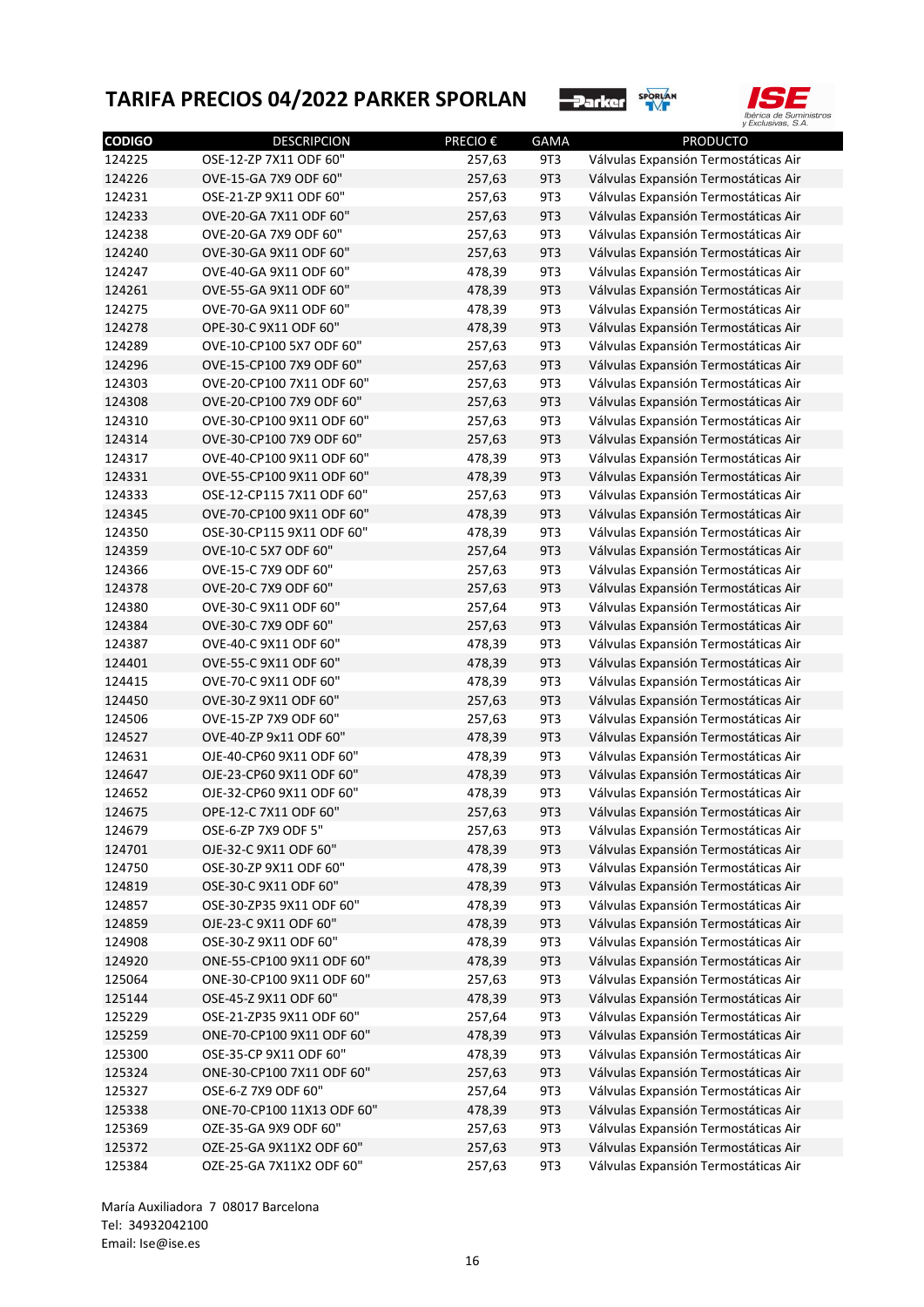



| <b>CODIGO</b> | <b>DESCRIPCION</b>          | <b>PRECIO€</b> | <b>GAMA</b> | <b>PRODUCTO</b>                      |
|---------------|-----------------------------|----------------|-------------|--------------------------------------|
| 125385        | OZE-25-GA 7X9 ODF 60"       | 257,63         | 9T3         | Válvulas Expansión Termostáticas Air |
| 125387        | OZE-35-GA 7X9X2 ODF 60"     | 257,64         | 9T3         | Válvulas Expansión Termostáticas Air |
| 125396        | OZE-20-GA 7X9 ODF 60"       | 257,63         | 9T3         | Válvulas Expansión Termostáticas Air |
| 125399        | OZE-35-GA 9X11X2 ODF 60"    | 257,64         | 9T3         | Válvulas Expansión Termostáticas Air |
| 125408        | OJE-12-CP60 5X7 ODF 60"     | 257,63         | 9T3         | Válvulas Expansión Termostáticas Air |
| 125413        | ONE-70-CP100 11X11 ODF 60"  | 478,39         | 9T3         | Válvulas Expansión Termostáticas Air |
| 125428        | OZE-20-GA 7X11X2 ODF 60"    | 257,64         | 9T3         | Válvulas Expansión Termostáticas Air |
| 125436        | OZEB-20-GA 7X9 ODF 60"      | 283,40         | 9T3         | Válvulas Expansión Termostáticas Air |
| 125467        | OZE-60-GA 9X11X2 ODF 60"    | 478,39         | 9T3         | Válvulas Expansión Termostáticas Air |
| 125471        | OVEB-30-CP100 9X11 ODF 60"  | 283,40         | 9T3         | Válvulas Expansión Termostáticas Air |
| 125472        | OVEB-15-CP100 7X9X2 ODF 60" | 283,40         | 9T3         | Válvulas Expansión Termostáticas Air |
| 125482        | OZEB-25-GA 7X9 ODF 5"       | 283,40         | 9T3         | Válvulas Expansión Termostáticas Air |
| 125519        | OJE-12-C 7X11 ODF 60"       | 257,63         | 9T3         | Válvulas Expansión Termostáticas Air |
| 125524        | OJE-9-CP60 7X9 ODF 60"      | 257,63         | 9T3         | Válvulas Expansión Termostáticas Air |
| 125527        | OJE-16-CP60 9X11 ODF 60"    | 257,63         | 9T3         | Válvulas Expansión Termostáticas Air |
| 125528        | OJE-40-C 9X11 ODF 60"       | 478,39         | 9T3         | Válvulas Expansión Termostáticas Air |
| 125537        | OJE-9-CP60 7X11 ODF 60"     | 257,63         | 9T3         | Válvulas Expansión Termostáticas Air |
| 125538        | OJE-12-C 7X9 ODF 60"        | 257,63         | 9T3         | Válvulas Expansión Termostáticas Air |
| 125542        | OJE-6-C 5X7 ODF 60"         | 257,63         | 9T3         | Válvulas Expansión Termostáticas Air |
| 125546        | OJE-6-CP60 5X7 ODF 60"      | 257,63         | 9T3         | Válvulas Expansión Termostáticas Air |
| 125606        | ONE-40-CP100 9X11 ODF 60"   | 478,39         | 9T3         | Válvulas Expansión Termostáticas Air |
| 125624        | ONE-20-CP100 7X11 ODF 60"   | 257,63         | 9T3         | Válvulas Expansión Termostáticas Air |
| 125695        | OZEB-35-GA 9X9 ODF 60"      | 283,40         | 9T3         | Válvulas Expansión Termostáticas Air |
| 125697        | OZEB-20-GA 9X9X2 ODF 60"    | 283,40         | 9T3         | Válvulas Expansión Termostáticas Air |
| 125699        | OZEB-25-GA 9X9X2 ODF 60"    | 283,40         | 9T3         | Válvulas Expansión Termostáticas Air |
| 128101        | SSE-6-C 4X7 ODF 60"         | 217,33         | 9T3         | Válvulas Expansión Termostáticas Air |
| 128103        | SSE-6-CP115 5X7 ODF 60"     | 217,33         | 9T3         | Válvulas Expansión Termostáticas Air |
| 128113        | SSE-4-C 4X5 ODF 60"         | 217,33         | 9T3         | Válvulas Expansión Termostáticas Air |
| 128205        | SVE-15-C 5X7 ODF 60"        | 217,33         | 9T3         | Válvulas Expansión Termostáticas Air |
| 128221        | SSE-10-ZP 5X7 ODF 60"       | 217,33         | 9T3         | Válvulas Expansión Termostáticas Air |
| 128226        | SSE-10-C 7X9 ODF 60"        | 217,33         | 9T3         | Válvulas Expansión Termostáticas Air |
| 128231        | SSE-10-ZP 7X9 ODF 60"       | 217,33         | 9T3         | Válvulas Expansión Termostáticas Air |
| 128235        | SSE-10-Z 7X9 ODF 60"        | 217,33         | 9T3         | Válvulas Expansión Termostáticas Air |
| 128269        | SJE-10-C 7X9 ODF 60"        | 217,33         | 9T3         | Válvulas Expansión Termostáticas Air |
| 128270        | SSE-10-C 5X7 ODF 60"        | 217,33         | 9T3         | Válvulas Expansión Termostáticas Air |
| 128353        | SPE-10-C 7X9 ODF 60"        | 217,33         | 9T3         | Válvulas Expansión Termostáticas Air |
| 128389        | SSE-2-X 4X5 ODF 60"         | 236,60         | 9T3         | Válvulas Expansión Termostáticas Air |
| 128497        | SVE-15-CP100 5X7 ODF 60"    | 217,33         | 9T3         | Válvulas Expansión Termostáticas Air |
| 128505        | SGE-1-GP 3X4 ODF 5"         | 217,33         | 9T3         | Válvulas Expansión Termostáticas Air |
| 128558        | SJE-3-CP60 4X5 ODF 60"      | 217,33         | 9T3         | Válvulas Expansión Termostáticas Air |
|               | SJE-10-CP60 5X7 ODF 60"     | 217,33         | 9T3         |                                      |
| 128565        | SVE-15-GA 5X9 ODF 60"       |                |             | Válvulas Expansión Termostáticas Air |
| 128570        |                             | 217,33         | 9T3         | Válvulas Expansión Termostáticas Air |
| 128595        | SVE-15-GA 5X7 ODF 60"       | 217,33         | 9T3         | Válvulas Expansión Termostáticas Air |
| 128800        | SSE-1/2-X 4X7 ODF 60"       | 217,32         | 9T3         | Válvulas Expansión Termostáticas Air |
| 128814        | SSE-6-C 4X5 ODF 60"         | 217,33         | 9T3         | Válvulas Expansión Termostáticas Air |
| 128823        | SSE-7-CP115 5X7 ODF 60"     | 217,33         | 9T3         | Válvulas Expansión Termostáticas Air |
| 128849        | SNE-10-CP100 5X7 ODF 60"    | 217,33         | 9T3         | Válvulas Expansión Termostáticas Air |
| 128889        | SSE-4-Z 4X5 ODF 60"         | 217,33         | 9T3         | Válvulas Expansión Termostáticas Air |
| 128915        | SJE-2-C 4X5 ODF 60"         | 217,33         | 9T3         | Válvulas Expansión Termostáticas Air |
| 128917        | SJE-3-C 4X7 ODF 60"         | 217,33         | 9T3         | Válvulas Expansión Termostáticas Air |
| 128918        | SJE-5-C 5X7 ODF 60"         | 217,33         | 9T3         | Válvulas Expansión Termostáticas Air |
| 128919        | SJE-6-C 5X7 ODF 60"         | 217,33         | 9T3         | Válvulas Expansión Termostáticas Air |
| 128924        | SJE-2-CP60 4X5 ODF 60"      | 217,33         | 9T3         | Válvulas Expansión Termostáticas Air |
| 128926        | SJE-3-CP60 4X7 ODF 60"      | 217,33         | 9T3         | Válvulas Expansión Termostáticas Air |
| 128927        | SJE-5-CP60 5X7 ODF 60"      | 217,33         | 9T3         | Válvulas Expansión Termostáticas Air |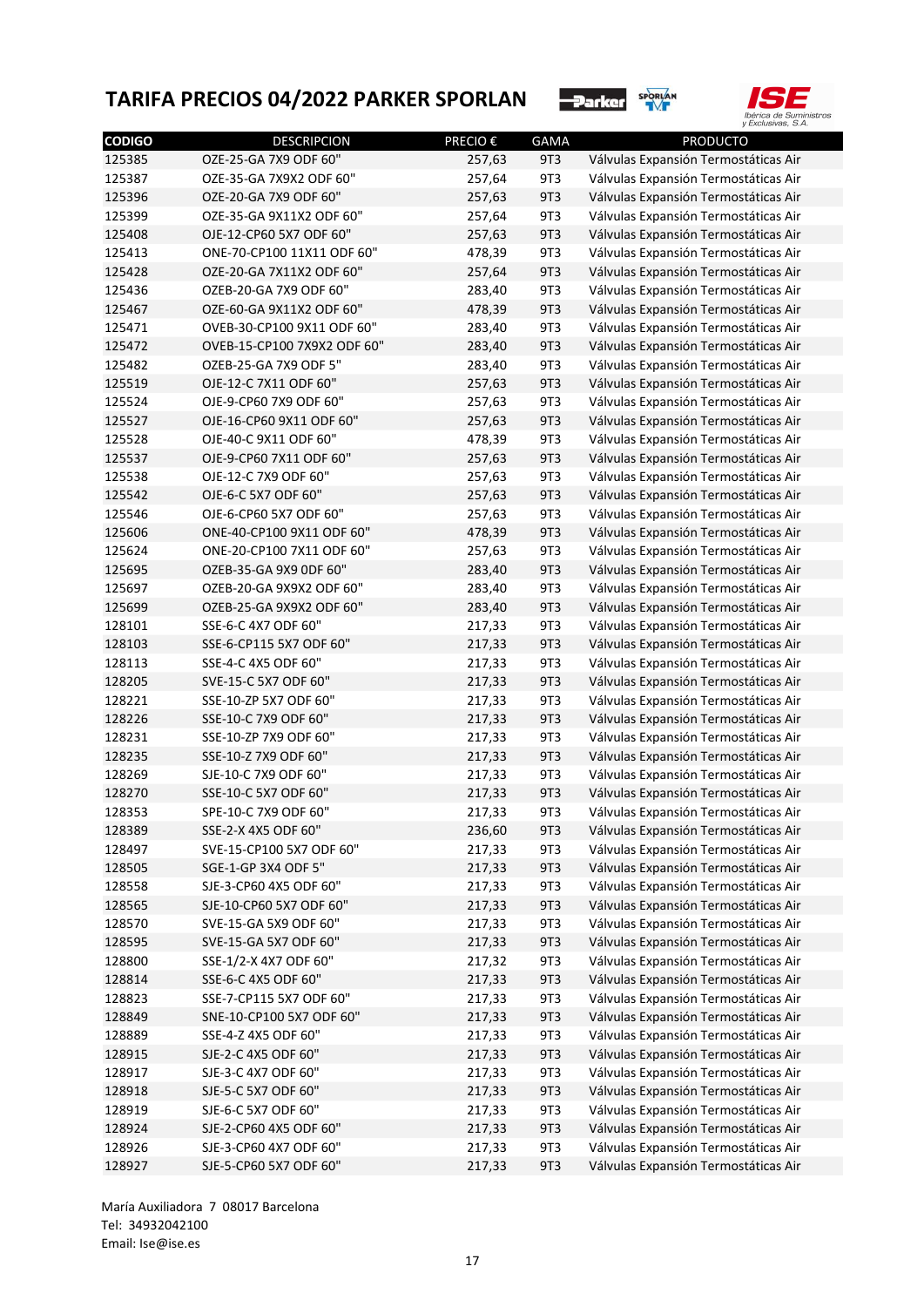



| <b>CODIGO</b> | <b>DESCRIPCION</b>          | <b>PRECIO€</b> | <b>GAMA</b> | <b>PRODUCTO</b>                      |
|---------------|-----------------------------|----------------|-------------|--------------------------------------|
| 128929        | SJE-6-CP60 5X7 ODF 60"      | 217,33         | 9T3         | Válvulas Expansión Termostáticas Air |
| 128933        | SSE-2-C 4X5 ODF 60"         | 217,33         | 9T3         | Válvulas Expansión Termostáticas Air |
| 128934        | SSE-3-C 4X7 ODF 60"         | 217,33         | 9T3         | Válvulas Expansión Termostáticas Air |
| 128936        | SSE-4-C 4X7 ODF 60"         | 217,33         | 9T3         | Válvulas Expansión Termostáticas Air |
| 128937        | SSE-6-C 5X7 ODF 60"         | 217,33         | 9T3         | Válvulas Expansión Termostáticas Air |
| 128938        | SSE-7-C 5X7 ODF 60"         | 217,33         | 9T3         | Válvulas Expansión Termostáticas Air |
| 128944        | SSE-3-Z 4X7 ODF 60"         | 217,33         | 9T3         | Válvulas Expansión Termostáticas Air |
| 128945        | SSE-4-Z 4X7 ODF 60"         | 217,33         | 9T3         | Válvulas Expansión Termostáticas Air |
| 128946        | SSE-6-Z 5X7 ODF 60"         | 217,33         | 9T3         | Válvulas Expansión Termostáticas Air |
| 128947        | SSE-7-Z 5X7 ODF 60"         | 217,33         | 9T3         | Válvulas Expansión Termostáticas Air |
| 128954        | SSE-4-ZP 4X7 ODF 60"        | 217,33         | 9T3         | Válvulas Expansión Termostáticas Air |
| 128955        | SSE-6-ZP 5X7 ODF 60"        | 217,33         | 9T3         | Válvulas Expansión Termostáticas Air |
| 128957        | SSE-7-ZP 5X7 ODF 60"        | 217,33         | 9T3         | Válvulas Expansión Termostáticas Air |
| 128990        | SSE-4-CP115 4X7 ODF 60"     | 217,33         | 9T3         | Válvulas Expansión Termostáticas Air |
| 129010        | SSE-4-CP115 4X5 ODF 60"     | 217,33         | 9T3         | Válvulas Expansión Termostáticas Air |
| 129076        | SSE-3-CP115 4X5 ODF 60"     | 217,33         | 9T3         | Válvulas Expansión Termostáticas Air |
| 129105        | SNE-3-CP100 4X5 ODF 60"     | 217,33         | 9T3         | Válvulas Expansión Termostáticas Air |
| 129107        | SNE-5-CP100 4X7 ODF 60"     | 217,33         | 9T3         | Válvulas Expansión Termostáticas Air |
| 129271        | SVE-5-GA 4X7 ODF 60"        | 217,33         | 9T3         | Válvulas Expansión Termostáticas Air |
| 129281        | SVE-5-GA 4X11 ODF 60"       | 213,19         | 9T3         | Válvulas Expansión Termostáticas Air |
| 129334        | SVE-8-GA 5X7 ODF 60"        | 217,33         | 9T3         | Válvulas Expansión Termostáticas Air |
| 129383        | SVE-10-GA 5X7 ODF 60"       | 217,33         | 9T3         | Válvulas Expansión Termostáticas Air |
| 129409        | SVE-15-CP100 7X9 ODF 60"    | 217,33         | 9T3         | Válvulas Expansión Termostáticas Air |
| 129414        | SVE-15-CP100 5X9 ODF 60"    | 217,33         | 9T3         | Válvulas Expansión Termostáticas Air |
| 129416        | SVE-15-Z 5X7 ODF 60"        | 217,33         | 9T3         | Válvulas Expansión Termostáticas Air |
| 129523        | SVE-1-1/2-CP100 4X5 ODF 60" | 217,33         | 9T3         | Válvulas Expansión Termostáticas Air |
| 129572        | SVE-2-CP100 4X5 ODF 60"     | 217,33         | 9T3         | Válvulas Expansión Termostáticas Air |
| 129642        | SVE-3-CP100 4X5 ODF 60"     | 217,33         | 9T3         | Válvulas Expansión Termostáticas Air |
| 129712        | SVE-4-CP100 4X5 ODF 60"     | 217,33         | 9T3         | Válvulas Expansión Termostáticas Air |
| 129719        | SVE-4-CP100 4X7X2 ODF 60"   | 217,33         | 9T3         | Válvulas Expansión Termostáticas Air |
| 129782        | SVE-5-CP100 4X5 ODF 60"     | 217,33         | 9T3         | Válvulas Expansión Termostáticas Air |
| 129789        | SVE-5-CP100 4X7 ODF 60"     | 217,33         | 9T3         | Válvulas Expansión Termostáticas Air |
| 129852        | SVE-8-CP100 5X7 ODF 60"     | 217,33         | 9T3         | Válvulas Expansión Termostáticas Air |
| 129901        | SVE-10-CP100 5X7 ODF 60"    | 217,33         | 9T3         | Válvulas Expansión Termostáticas Air |
|               |                             |                |             |                                      |
| 130447        | SVE-3-C 4X5 ODF 60"         | 217,33         | 9T3         | Válvulas Expansión Termostáticas Air |
| 130594        | SVE-4-C 4X7 ODF 60"         | 217,33         | 9T3         | Válvulas Expansión Termostáticas Air |
| 130734        | SVE-5-C 4X7 ODF 60"         | 217,33         | 9T3         | Válvulas Expansión Termostáticas Air |
| 130797        | SVE-8-C 5X7 ODF 60"         | 217,33         | 9T3         | Válvulas Expansión Termostáticas Air |
| 130839        | SVE-10-C 5X7 ODF 60"        | 217,33         | 9T3         | Válvulas Expansión Termostáticas Air |
| 131728        | SVE-8-Z 5X7 ODF 60"         | 217,33         | 9T3         | Válvulas Expansión Termostáticas Air |
| 146680        | VVE-100-GA 11X11 ODF 60"    | 870,91         | 9T3         | Válvulas Expansión Termostáticas Air |
| 146722        | VVE-52-CP100 11X11 ODF 60"  | 870,91         | 9T3         | Válvulas Expansión Termostáticas Air |
| 146728        | VJE-45-CP60 11X11 ODF 60"   | 870,92         | 9T3         | Válvulas Expansión Termostáticas Air |
| 146750        | VVE-70-CP100 11X11 ODF 60"  | 870,92         | 9T3         | Válvulas Expansión Termostáticas Air |
| 146778        | VVE-100-CP100 11X11 ODF 60" | 870,92         | 9T3         | Válvulas Expansión Termostáticas Air |
| 146779        | VVE-100-CP100 11X11 ODF 10' | 870,91         | 9T3         | Válvulas Expansión Termostáticas Air |
| 146785        | VVE-100-CP100 11X13 ODF 60" | 870,92         | 9T3         | Válvulas Expansión Termostáticas Air |
| 146815        | VNE-100-CP100 11X13 ODF 60" | 870,92         | 9T3         | Válvulas Expansión Termostáticas Air |
| 146883        | VVE-100-C 11X13 ODF 60"     | 870,92         | 9T3         | Válvulas Expansión Termostáticas Air |
| 146913        | VJE-55-CP60 11X11 ODF 10'   | 870,91         | 9T3         | Válvulas Expansión Termostáticas Air |
| 147017        | VJE-35-CP60 11X11 ODF 60"   | 870,92         | 9T3         | Válvulas Expansión Termostáticas Air |
| 147113        | VSE-70-CP115 11X11 ODF 10'  | 870,92         | 9T3         | Válvulas Expansión Termostáticas Air |
| 147201        | VSE-70-C 11X11 ODF 60"      | 870,92         | 9T3         | Válvulas Expansión Termostáticas Air |
| 147456        | WJE-80-CP60 13X17 ODF 10'   | 1.595,65       | 9T3         | Válvulas Expansión Termostáticas Air |
| 147461        | WJE-80-C 13X17 ODF 10'      | 1.595,65       | 9T3         | Válvulas Expansión Termostáticas Air |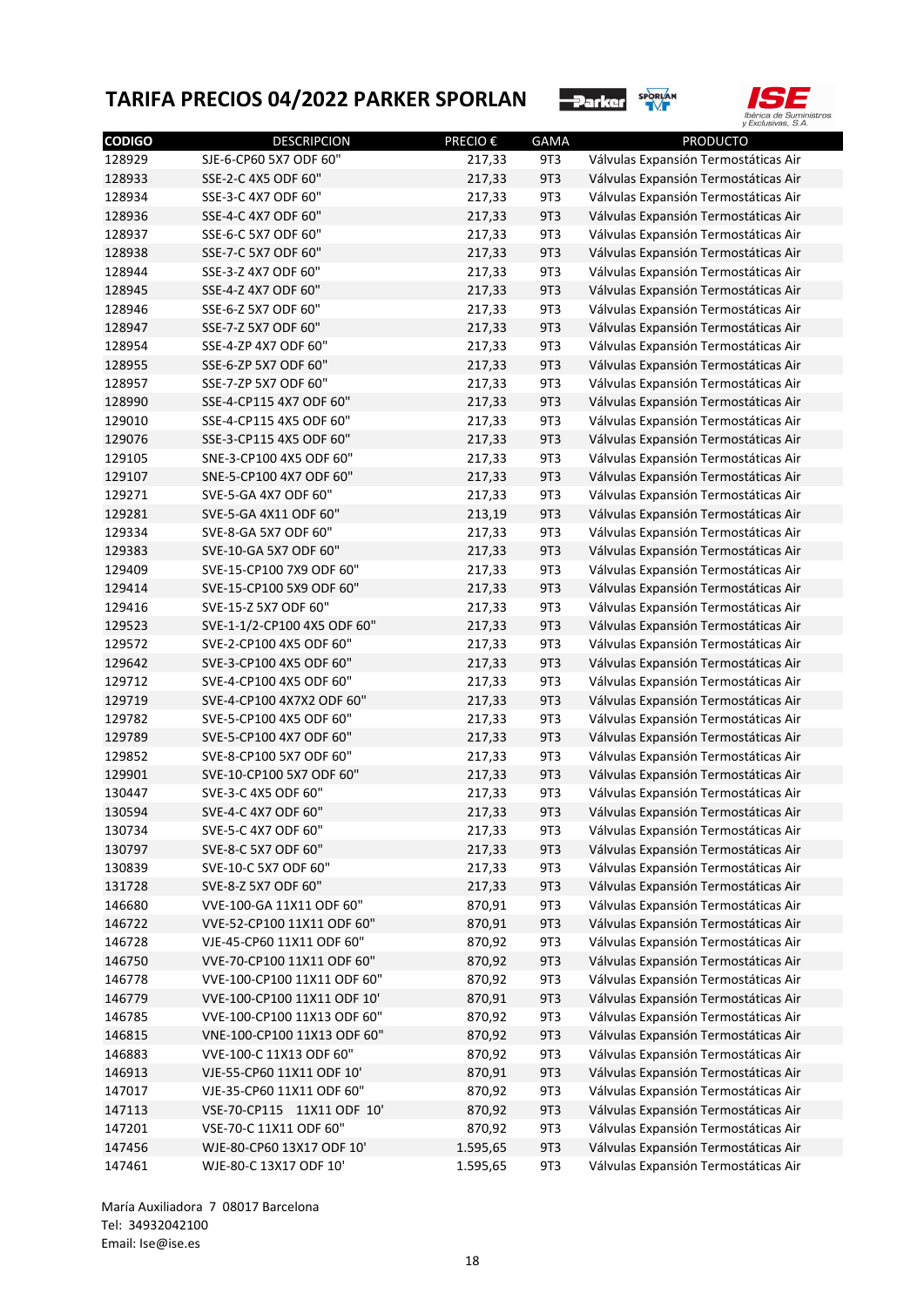



| <b>CODIGO</b> | <b>DESCRIPCION</b>            | <b>PRECIO €</b>  | <b>GAMA</b> | <b>PRODUCTO</b>                      |
|---------------|-------------------------------|------------------|-------------|--------------------------------------|
| 147481        | WJE-80-C 13X13 ODF 10'        | 1.595,65         | 9T3         | Válvulas Expansión Termostáticas Air |
| 147484        | WNE-135-CP100 13X17 ODF 10'   | 1.595,65         | 9T3         | Válvulas Expansión Termostáticas Air |
| 147503        | WJE-110-G 13X17 ODF 10'       | 1.595,65         | 9T3         | Válvulas Expansión Termostáticas Air |
| 147529        | WJE-80-CP60 13X13 ODF 10'     | 1.595,65         | 9T3         | Válvulas Expansión Termostáticas Air |
| 163505        | EBSJE-7-C 5X7 ODF 60"         | 204,60           | 9T3         | Válvulas Expansión Termostáticas Air |
| 163506        | EBSJE-7-CP60 5X7 ODF 60"      | 204,60           | 9T3         | Válvulas Expansión Termostáticas Air |
| 163507        | EBSSE-7-1/2-C 5X7 ODF 60"     | 204,60           | 9T3         | Válvulas Expansión Termostáticas Air |
| 163508        | EBSSE-7-1/2-Z 5X7 ODF 60"     | 204,60           | 9T3         | Válvulas Expansión Termostáticas Air |
| 163509        | EBSSE-7-1/2-ZP 5X7 ODF 60"    | 204,60           | 9T3         | Válvulas Expansión Termostáticas Air |
| 163518        | EBSVE-11-C 5X7 ODF 60"        | 204,60           | 9T3         | Válvulas Expansión Termostáticas Air |
| 163525        | EBSVE-11-CP100 5X7 ODF 60"    | 204,60           | 9T3         | Válvulas Expansión Termostáticas Air |
| 163530        | EBSVE-11-CP100 7X9 ODF 60"    | 204,60           | 9T3         | Válvulas Expansión Termostáticas Air |
| 163539        | EBSVE-11-Z 5X7 ODF 60"        | 204,60           | 9T3         | Válvulas Expansión Termostáticas Air |
| 163547        | EBSSE-7-1/2-CP115 5X7 ODF 60" | 204,60           | 9T3         | Válvulas Expansión Termostáticas Air |
| 163557        | EBSVE-8-CP100 5X7 ODF 60"     | 204,60           | 9T3         | Válvulas Expansión Termostáticas Air |
| 163560        | EBSVE-8-C 5X7 ODF 60"         | 204,60           | 9T3         | Válvulas Expansión Termostáticas Air |
| 163575        | EBSSE-6-ZP 5X7 ODF 60"        | 204,60           | 9T3         | Válvulas Expansión Termostáticas Air |
| 163576        | EBSVE-15-C 7X9 ODF 60"        | 204,60           | 9T3         | Válvulas Expansión Termostáticas Air |
| 163587        | EBSSE-6-Z 5X7 ODF 60"         | 204,60           | 9T3         | Válvulas Expansión Termostáticas Air |
| 163595        | EBSVE-15-GA 7X9 ODF 60"       | 204,60           | 9T3         | Válvulas Expansión Termostáticas Air |
| 163596        | EBSVE-20-C 7X9 ODF 60"        | 204,60           | 9T3         | Válvulas Expansión Termostáticas Air |
| 163600        | EBSOE-20-CP100 7x11 ODF 60"   | 204,60           | 9T3         | Válvulas Expansión Termostáticas Air |
| 163607        | EBSVE-20-GA 7X11 ODF 60"      | 204,60           | 9T3         | Válvulas Expansión Termostáticas Air |
| 163614        | EBSJE-5C 5X7 ODF 60"          | 204,60           | 9T3         | Válvulas Expansión Termostáticas Air |
| 163628        | EBSVE-15-CP100 7X9 ODF 60"    | 204,60           | 9T3         | Válvulas Expansión Termostáticas Air |
| 163678        | EBSJE-5-CP60 5X7 ODF 60"      | 204,60           | 9T3         | Válvulas Expansión Termostáticas Air |
| 163691        | EBSNE-8-CP100 5X7 ODF 60"     | 204,60           | 9T3         | Válvulas Expansión Termostáticas Air |
| 163697        | EBSVE-20-CP100 7X9 ODF 60"    | 204,60           | 9T3         | Válvulas Expansión Termostáticas Air |
| 163708        | EBSSE-6-C 5X7 ODF 60"         | 204,60           | 9T3         | Válvulas Expansión Termostáticas Air |
| 163724        | EBSSE-10-CP115 7X9 ODF 60"    | 204,60           | 9T3         | Válvulas Expansión Termostáticas Air |
| 163749        | EBSSE-13-ZP 7X11 ODF 60"      | 204,60           | 9T3         | Válvulas Expansión Termostáticas Air |
| 163752        | EBSSE-10-ZP 7X9X2 ODF 60"     | 204,60           | 9T3         | Válvulas Expansión Termostáticas Air |
| 163773        | EBSVE-11-GA 5X7X2 ODF 60"     | 204,60           | 9T3         | Válvulas Expansión Termostáticas Air |
| 163781        | EBSSE-10-C 5X7 ODF 60"        | 204,60           | 9T3         | Válvulas Expansión Termostáticas Air |
| 163783        | EBSSE-13-C 7X11 ODF 60"       | 198,65           | 9T3         | Válvulas Expansión Termostáticas Air |
| 163792        | EBSJE-9-C 5X7 ODF 60"         | 204,60           | 9T3         | Válvulas Expansión Termostáticas Air |
| 163867        | EBSJE-12-CP60 7X11 ODF 60"    | 204,60           | 9T3         | Válvulas Expansión Termostáticas Air |
|               | EBSSE-10-Z 7X9 ODF 60"        |                  |             | Válvulas Expansión Termostáticas Air |
| 163874        | EBSSE-10-C 7X9 ODF 60"        | 204,60<br>204,60 | 9T3<br>9T3  |                                      |
| 163877        | EBSSE-7-1/2-CP 5X7 ODF 60"    |                  |             | Válvulas Expansión Termostáticas Air |
| 163889        |                               | 204,60           | 9T3         | Válvulas Expansión Termostáticas Air |
| 163897        | EBSJE-9-CP60 7X9 ODF 60"      | 204,60           | 9T3         | Válvulas Expansión Termostáticas Air |
| 164963        | EBSNE-20-CP100 5X7 ODF 60"    | 204,60           | 9T3         | Válvulas Expansión Termostáticas Air |
| 164970        | EBSJE-12-C 7X11 ODF 60"       | 204,60           | 9T3         | Válvulas Expansión Termostáticas Air |
| 164995        | EBSJE-9-C 7X9 ODF 60"         | 204,60           | 9T3         | Válvulas Expansión Termostáticas Air |
| 165002        | EBSNE-15-CP100 5X7 ODF 60"    | 204,60           | 9T3         | Válvulas Expansión Termostáticas Air |
| 165005        | EBSSE-13-C 5X7 ODF 60"        | 204,60           | 9T3         | Válvulas Expansión Termostáticas Air |
| 165041        | EBSVE-20-CP100 5X7 ODF 60"    | 204,60           | 9T3         | Válvulas Expansión Termostáticas Air |
| 165209        | EBSNE-15-GA 5X7 ODF 60"       | 204,60           | 9T3         | Válvulas Expansión Termostáticas Air |
| 165219        | EBSNE-20-GA 5X7 ODF 60"       | 204,60           | 9T3         | Válvulas Expansión Termostáticas Air |
| 165243        | EBSSE-6-CP115-B10 5X7 ODF 60" | 204,60           | 9T3         | Válvulas Expansión Termostáticas Air |
| 168813        | OZEB-35-GA 9X11 ODF 60"       | 283,40           | 9T3         | Válvulas Expansión Termostáticas Air |
| 168824        | OZE-20-CP180 7X9 ODF 60"      | 259,31           | 9T3         | Válvulas Expansión Termostáticas Air |
| 168826        | OZE-35-CP180 9X11 ODF 60"     | 257,64           | 9T3         | Válvulas Expansión Termostáticas Air |
| 168836        | OZE-50-CP180 9X11 ODF 60"     | 478,39           | 9T3         | Válvulas Expansión Termostáticas Air |
| 168837        | OZE-60-CP180 9X11 ODF 60"     | 478,39           | 9T3         | Válvulas Expansión Termostáticas Air |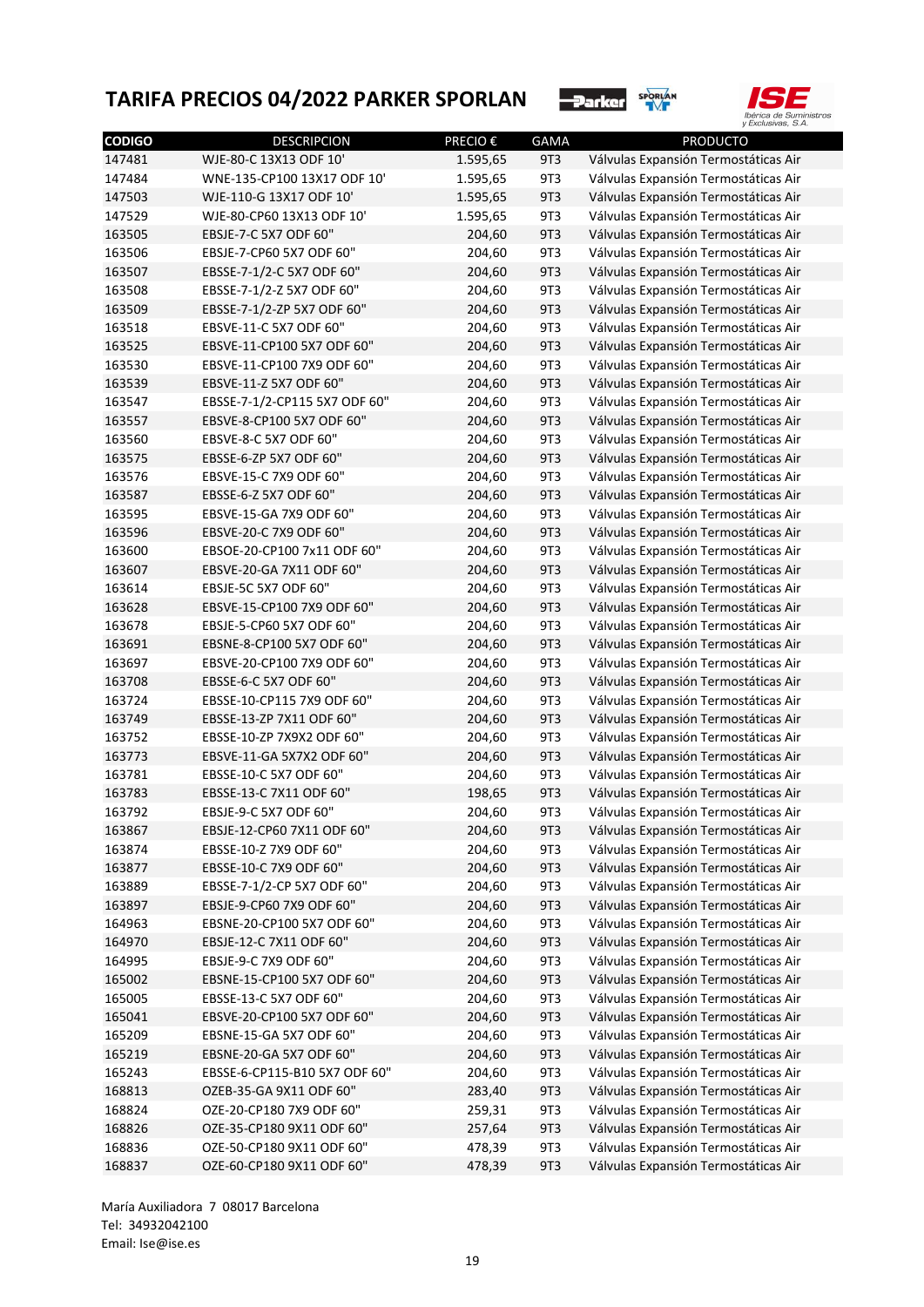



| <b>CODIGO</b> | <b>DESCRIPCION</b>                                | <b>PRECIO€</b> | <b>GAMA</b>     | <b>PRODUCTO</b>                        |
|---------------|---------------------------------------------------|----------------|-----------------|----------------------------------------|
| 168962        | EBSOE-15-CP100 7x9 ODF 60"                        | 204,60         | 9T3             | Válvulas Expansión Termostáticas Air   |
| 125441-001    | OZE-50-GA 9x9 ODF 60"                             | 478,39         | 9T3             | Válvulas Expansión Termostáticas Air   |
| 125445-001    | OZE-20-GA 7x9 ODF 60" W/1032SPR                   | 257,63         | 9T3             | Válvulas Expansión Termostáticas Air   |
| 125446-001    | OZE-25-GA-9x9 ODF 60" W/1032SPR                   | 257,63         | 9T3             | Válvulas Expansión Termostáticas Air   |
| 125447-001    | OZE-35-GA 9x9 ODF 60" W/1032SPR                   | 257,63         | 9T3             | Válvulas Expansión Termostáticas Air   |
| 100329        | BFVE-B-C 3X4 SAE 60"                              | 133,65         | 9T <sub>2</sub> | Válvulas Expansión Termostáticas Refr. |
| 100448        | BFVE-A-C 3X4 SAE 60"                              | 133,65         | 9T <sub>2</sub> | Válvulas Expansión Termostáticas Refr. |
| 102121        | CSE-4-Z 3X4 SAE 60"                               | 205,61         | 9T <sub>2</sub> | Válvulas Expansión Termostáticas Refr. |
| 109063        | EBFVE-B-CP100 3VX4 ODF 30"                        | 164,14         | 9T <sub>2</sub> | Válvulas Expansión Termostáticas Refr. |
| 109128        | SBFSE-A-Z 3X4 ODF 60"                             | 172,31         | 9T <sub>2</sub> | Válvulas Expansión Termostáticas Refr. |
| 109226        | EFJE-1-1/2-C 3X4 ODF 30"                          | 127,47         | 9T <sub>2</sub> | Válvulas Expansión Termostáticas Refr. |
| 109260        | EFJE-1-1/2-CP60 3X4 ODF 30"                       | 133,84         | 9T <sub>2</sub> | Válvulas Expansión Termostáticas Refr. |
| 109261        | EFJE-2-CP60 3SX4 ODF 30"                          | 133,84         | 9T <sub>2</sub> | Válvulas Expansión Termostáticas Refr. |
| 109351        | EFSE-1/2-ZP 2X4 ODF 30"                           | 133,84         | 9T <sub>2</sub> | Válvulas Expansión Termostáticas Refr. |
| 109979        | EFJE-1/2-L2 2SX4 ODF 30"                          | 149,70         | 9T <sub>2</sub> | Válvulas Expansión Termostáticas Refr. |
| 109980        | EFJE-3-CP60 4VX5 ODF 30"                          | 133,84         | 9T <sub>2</sub> | Válvulas Expansión Termostáticas Refr. |
| 110193        | SBFJE-C-C 10X12X6MM 60"                           | 172,31         | 9T <sub>2</sub> | Válvulas Expansión Termostáticas Refr. |
| 110254        | EFVE-5-CP100 4VX5 ODF 60"                         | 133,84         | 9T <sub>2</sub> | Válvulas Expansión Termostáticas Refr. |
| 110384        | EFJE-1-1/2 3X4 ODF 60" ODF                        | 133,84         | 9T <sub>2</sub> | Válvulas Expansión Termostáticas Refr. |
| 110506        | EFJ-1/2-L2 10X12 MM 60"                           | 137,61         | 9T <sub>2</sub> | Válvulas Expansión Termostáticas Refr. |
| 110548        | FVE-3-CP100 3X4 SAE 60"                           | 142,94         | 9T <sub>2</sub> | Válvulas Expansión Termostáticas Refr. |
| 110683        | $FVE-1/2-L3$<br>3X4 SAE 30"                       | 159,88         | 9T <sub>2</sub> | Válvulas Expansión Termostáticas Refr. |
| 110724        | EFNE-5-CP100 10X12X6MM ODF 60"                    | 133,84         | 9T <sub>2</sub> | Válvulas Expansión Termostáticas Refr. |
| 110736        | EFNE-3-CP100 10X12X6 MM 60"                       | 133,84         | 9T <sub>2</sub> | Válvulas Expansión Termostáticas Refr. |
| 110738        | EFJE-3-C 3SX4 ODF 60"                             | 133,84         | 9T <sub>2</sub> | Válvulas Expansión Termostáticas Refr. |
| 110770        | EFVE-1-CP100 3SX4 ODF 60"                         | 133,84         | 9T <sub>2</sub> | Válvulas Expansión Termostáticas Refr. |
| 110788        | EFVE-3-CP100 4VX5 ODF 60"                         | 133,84         | 9T <sub>2</sub> | Válvulas Expansión Termostáticas Refr. |
| 110808        | EFJE-1-1/2-CP60 3SX4 ODF 60"                      | 133,84         | 9T <sub>2</sub> | Válvulas Expansión Termostáticas Refr. |
| 110813        | FVE-1/2-L4 3X4 SAE 60"                            | 159,88         | 9T <sub>2</sub> | Válvulas Expansión Termostáticas Refr. |
| 110958        | EFNE-3-CP100 3X4 ODF 60"                          | 133,84         | 9T <sub>2</sub> | Válvulas Expansión Termostáticas Refr. |
| 110981        | FVE-1/2-L4 3X4 SAE 30"                            | 159,88         | 9T <sub>2</sub> | Válvulas Expansión Termostáticas Refr. |
| 110998        | EFJ-1-1/2-CP60 10X12 MM 60"                       | 121,75         | 9T <sub>2</sub> | Válvulas Expansión Termostáticas Refr. |
| 111012        | EFJ-1/2-CP60 10X12MM 1.5M                         | 121,75         | 9T <sub>2</sub> | Válvulas Expansión Termostáticas Refr. |
| 111088        | EFNE-1-1/2-CP100 3SX4 ODF 30"                     | 133,84         | 9T <sub>2</sub> | Válvulas Expansión Termostáticas Refr. |
| 111315        | EFSE-3-C 3SX4 ODF 60"                             | 133,84         | 9T <sub>2</sub> | Válvulas Expansión Termostáticas Refr. |
| 111415        | EFJE-2-CP60 4X5 ODF 30"                           | 133,84         | 9T <sub>2</sub> | Válvulas Expansión Termostáticas Refr. |
| 111557        | SBFJE-C-CP60 3X4 X2 ODF 60                        | 172,31         | 9T2             | Válvulas Expansión Termostáticas Refr. |
| 111623        | EFSE-1/2-C 3SX4 ODF 60"                           | 133,84         | 9T <sub>2</sub> | Válvulas Expansión Termostáticas Refr. |
| 111782        | EBFVE-C-CP100-B10 3VX4ODF 60"                     | 153,69         | 9T <sub>2</sub> | Válvulas Expansión Termostáticas Refr. |
| 112104        | SBFJE-B-C 3X4 ODF 60"                             | 172,31         | 9T2             | Válvulas Expansión Termostáticas Refr. |
|               |                                                   |                | 9T2             | Válvulas Expansión Termostáticas Refr. |
| 112113        | SBFJE-AA-C 3X4 ODF 60"<br>SBFJE-B-C 10X12X6MM 60" | 172,31         |                 |                                        |
| 112128        |                                                   | 172,31         | 9T <sub>2</sub> | Válvulas Expansión Termostáticas Refr. |
| 112159        | SBFJE-C-C 3X4 ODF 60"                             | 172,31         | 9T2             | Válvulas Expansión Termostáticas Refr. |
| 112163        | SBFJE-A-C 10X12X6MM 1.5M                          | 172,31         | 9T <sub>2</sub> | Válvulas Expansión Termostáticas Refr. |
| 112390        | EFNE-1-1/2-CP100 3X4 ODF 60"                      | 133,84         | 9T <sub>2</sub> | Válvulas Expansión Termostáticas Refr. |
| 154597        | Y1037-FV-1-230 3VX3 ODF 5"                        | 277,11         | 9T2             | Válvulas Expansión Termostáticas Refr. |
| 154734        | Y1037-FV-5-230 3VX3 ODF 5"                        | 282,51         | 9T <sub>2</sub> | Válvulas Expansión Termostáticas Refr. |
| 154780        | Y1037-FV-5-220 3X3 ODF 60"                        | 282,50         | 9T2             | Válvulas Expansión Termostáticas Refr. |
| 154807        | Y1037-FV-1/2-190 3X3 ODF 60"                      | 282,50         | 9T <sub>2</sub> | Válvulas Expansión Termostáticas Refr. |
| 154828        | Y1037-FV-3-230 3VX3 ODF 60"                       | 277,12         | 9T2             | Válvulas Expansión Termostáticas Refr. |
| 168000        | Q BODY 3X4 SAE                                    | 73,26          | 9T <sub>2</sub> | Válvulas Expansión Termostáticas Refr. |
| 168005        | QE BODY 3X4X2 SAE                                 | 88,91          | 9T2             | Válvulas Expansión Termostáticas Refr. |
| 168007        | EQ BODY 3(ELBOW W/STRAINER)X4                     | 71,87          | 9T <sub>2</sub> | Válvulas Expansión Termostáticas Refr. |
| 168010        | SQ BODY 3X4 ODF                                   | 87,42          | 9T2             | Válvulas Expansión Termostáticas Refr. |
| 168015        | SQE BODY 3X4X2 ODF                                | 95,35          | 9T2             | Válvulas Expansión Termostáticas Refr. |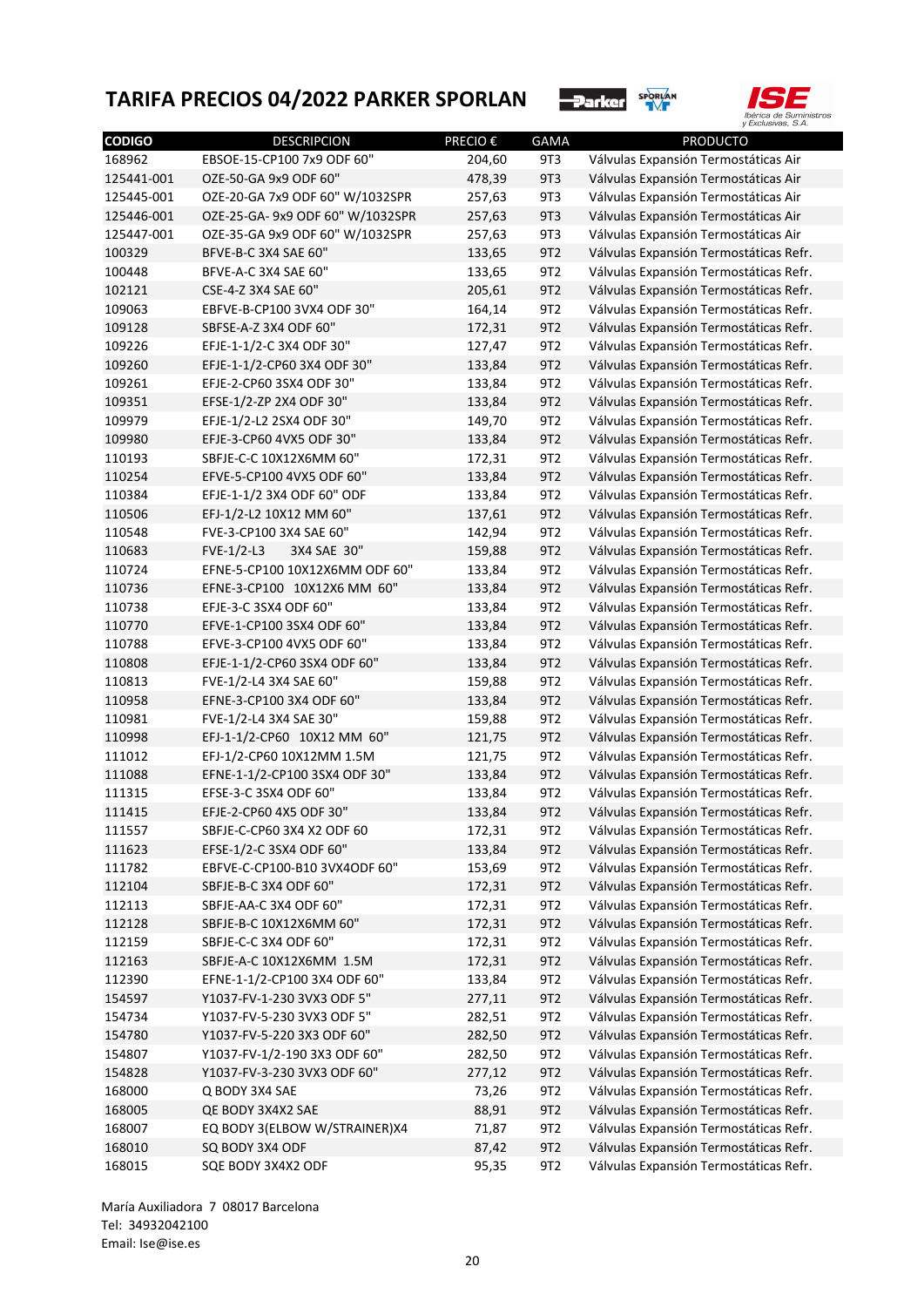



| <b>CODIGO</b>    | <b>DESCRIPCION</b>                                 | <b>PRECIO €</b> | <b>GAMA</b>     | <b>PRODUCTO</b>                        |
|------------------|----------------------------------------------------|-----------------|-----------------|----------------------------------------|
| 168018           | EQE BODY 3(ELBOW W/STR)X4 ODF                      | 87,90           | 9T <sub>2</sub> | Válvulas Expansión Termostáticas Refr. |
| 168019           | EQE BODY 3(ELBOW)X4 ODF                            | 87,90           | 9T2             | Válvulas Expansión Termostáticas Refr. |
| 168033           | EBQ BODY 2X3 ODF                                   | 79,58           | 9T2             | Válvulas Expansión Termostáticas Refr. |
| 168035           | EBQE BODY 2X3 ODF                                  | 84,85           | 9T2             | Válvulas Expansión Termostáticas Refr. |
| 168044           | EBQE BODY 2X4 ODF                                  | 84,85           | 9T2             | Válvulas Expansión Termostáticas Refr. |
| 168051           | EBQ BODY 2X4 ODF                                   | 79,58           | 9T2             | Válvulas Expansión Termostáticas Refr. |
| 168141           | SQE BODY 10X12X6P MM                               | 102,68          | 9T2             | Válvulas Expansión Termostáticas Refr. |
| 168144           | EQ BODY 3VX4 ODF                                   | 105,86          | 9T2             | Válvulas Expansión Termostáticas Refr. |
| 168150           | EQE BODY 3VX4X2 ODF W/S 877                        | 119,21          | 9T2             | Válvulas Expansión Termostáticas Refr. |
| 168183           | BQE-BODY 3X4X2 SAE                                 | 102,51          | 9T2             | Válvulas Expansión Termostáticas Refr. |
| 168184           | BQE BODY 2X4 SAE                                   | 94,16           | 9T2             | Válvulas Expansión Termostáticas Refr. |
| 168186           | EBQE BODY 3VX4X2 ODF                               | 87,39           | 9T2             | Válvulas Expansión Termostáticas Refr. |
| 168187           | EBQE BODY 4VX5X2 ODF                               | 87,39           | 9T <sub>2</sub> | Válvulas Expansión Termostáticas Refr. |
| 168188           | EBQE BODY 4X7 ODF                                  | 91,29           | 9T <sub>2</sub> | Válvulas Expansión Termostáticas Refr. |
| 168190           | <b>BQ BODY 3X4 SAE</b>                             | 84,80           | 9T2             | Válvulas Expansión Termostáticas Refr. |
| 168191           | BQ BODY 2X4 SAE                                    | 82,33           | 9T <sub>2</sub> | Válvulas Expansión Termostáticas Refr. |
| 168193           | SBQ BODY 3X4 ODF                                   | 91,97           | 9T2             | Válvulas Expansión Termostáticas Refr. |
| 168194           | EBQ BODY 3VX4 ODF                                  | 81,96           | 9T <sub>2</sub> | Válvulas Expansión Termostáticas Refr. |
| 168198           | SBQE BODY 3X4X2 ODF                                | 92,07           | 9T2             | Válvulas Expansión Termostáticas Refr. |
| 109584-003       | EFVE-3-GA 4X5 ODF 60"                              | 133,84          | 9T <sub>2</sub> | Válvulas Expansión Termostáticas Refr. |
| 109588-002       | EFVE-5-GA 4X5 ODF 60"                              | 133,84          | 9T <sub>2</sub> | Válvulas Expansión Termostáticas Refr. |
| 154594-009       | Y1037-FV-1/2-230 3VX3 ODF 60"                      | 282,50          | 9T <sub>2</sub> | Válvulas Expansión Termostáticas Refr. |
| 154807-001       | Y1037-FV-1/2-190 3X3 ODF 60"                       | 282,50          | 9T2             | Válvulas Expansión Termostáticas Refr. |
| 154841-001       | Y1037-FV-1/2-270 3SX30DSHT 60"                     | 282,50          | 9T <sub>2</sub> | Válvulas Expansión Termostáticas Refr. |
| 154842-002       | Y1037-FV-1-270 3SX3ODFSHT 60"                      | 282,50          | 9T2             | Válvulas Expansión Termostáticas Refr. |
| 155217-001       | Y1037-FV-3-200 3X3 ODF 60"                         | 282,50          | 9T <sub>2</sub> | Válvulas Expansión Termostáticas Refr. |
| 155218-001       | Y1037-FV-5-200 3X3 ODF 60"                         | 282,50          | 9T <sub>2</sub> | Válvulas Expansión Termostáticas Refr. |
| 155342-001       | Y1037-FV-1/2-190 3SX3 ODF 60"                      | 282,50          | 9T <sub>2</sub> | Válvulas Expansión Termostáticas Refr. |
| 151245           | RCVE-3-GA 3X4X2 ODF 30"                            | 163,58          | 9T4             | Válvulas Expansión Termostáticas Res   |
| 151252           | RCVE-4-GA 4X4X2 ODF 30"                            | 163,58          | 9T4             | Válvulas Expansión Termostáticas Res   |
| 151256           | RCVE-4-GA 4X5X2 ODF 30"                            | 163,58          | 9T4             | Válvulas Expansión Termostáticas Res   |
| 151258           | RCVE-5-GA 4X4X2 ODF 30"                            | 163,59          | 9T4             | Válvulas Expansión Termostáticas Res   |
| 151259           | RCZE-3-N 3X4X2 ODF 30"                             | 163,58          | 9T4             | Válvulas Expansión Termostáticas Res   |
| 151265           | RCVE-2-GA 3X4X2 ODF 30"                            | 163,58          | 9T4             | Válvulas Expansión Termostáticas Res   |
| 151287           | RCZE-2-N 3X4X2 ODF 30"                             | 163,58          | 9T4             | Válvulas Expansión Termostáticas Res   |
| 151365           | RCZE-2-GA 3X4X2 ODF 30"                            | 163,58          | 9T4             | Válvulas Expansión Termostáticas Res   |
| 151366           | RCZE-3-GA 3X4X2 ODF 30"                            | 163,58          | <b>9T4</b>      | Válvulas Expansión Termostáticas Res   |
| 151368           | RCZE-4-GA 4X4X2 ODF 30"                            | 163,58          | 9T4             | Válvulas Expansión Termostáticas Res   |
| 151369           | RCZE-5-GA 4X5X2 ODF 30"                            | 163,58          | 9T4             | Válvulas Expansión Termostáticas Res   |
| 161004           | ERDE-3/4-C 3SX4 ODF 60"                            | 135,01          | 9T4             | Válvulas Expansión Termostáticas Res   |
| 161006           | ERDE-3/4-Z 3SX4 ODF 60"                            | 135,01          | 9T4             | Válvulas Expansión Termostáticas Res   |
| 161008           | ERDE-3/4-ZP40 3SX4 ODF 60"                         | 135,01          | 9T4             | Válvulas Expansión Termostáticas Res   |
| 161009           | ERDE-1/2-C 2SX4 ODF 30"                            | 135,01          | 9T4             | Válvulas Expansión Termostáticas Res   |
| 161010           | ERDE-1/2-Z 2SX4 ODF 30"                            | 135,01          | 9T4             | Válvulas Expansión Termostáticas Res   |
| 161011           | ERDE-1/2-ZP40 2SX4 ODF 30"                         | 135,01          | 9T4             | Válvulas Expansión Termostáticas Res   |
| 161012           | ERDE-1/3-C 2SX4 ODF 30"                            | 135,01          | 9T4             | Válvulas Expansión Termostáticas Res   |
| 161013           | ERDE-2-C 3SX4 ODF 60"                              | 134,74          | 9T4             | Válvulas Expansión Termostáticas Res   |
| 161014           | ERDE-2-Z 3SX4 ODF 60"                              | 135,01          | 9T4             | Válvulas Expansión Termostáticas Res   |
|                  | ERDE-2-ZP40 3SX4 ODF 60"                           |                 | 9T4             |                                        |
| 161015           |                                                    | 135,01          |                 | Válvulas Expansión Termostáticas Res   |
| 161017<br>161019 | ERDE-1.5-C 3SX4 ODF 60"<br>ERDE-1.5-Z 3SX4 ODF 60" | 135,01          | 9T4<br>9T4      | Válvulas Expansión Termostáticas Res   |
|                  |                                                    | 135,01          |                 | Válvulas Expansión Termostáticas Res   |
| 161021           | ERDE-2.5-C 3SX4 ODF 60"                            | 134,74          | 9T4             | Válvulas Expansión Termostáticas Res   |
| 161022           | ERDE-2.5-Z 3SX4 ODF 60"                            | 135,01          | 9T4             | Válvulas Expansión Termostáticas Res   |
| 161023           | ERDE-2.5-ZP40 3SX4 ODF 60"                         | 135,01          | 9T4             | Válvulas Expansión Termostáticas Res   |
| 161024           | ERDE-3.5-C 3SX4 ODF 60"                            | 135,01          | <b>9T4</b>      | Válvulas Expansión Termostáticas Res   |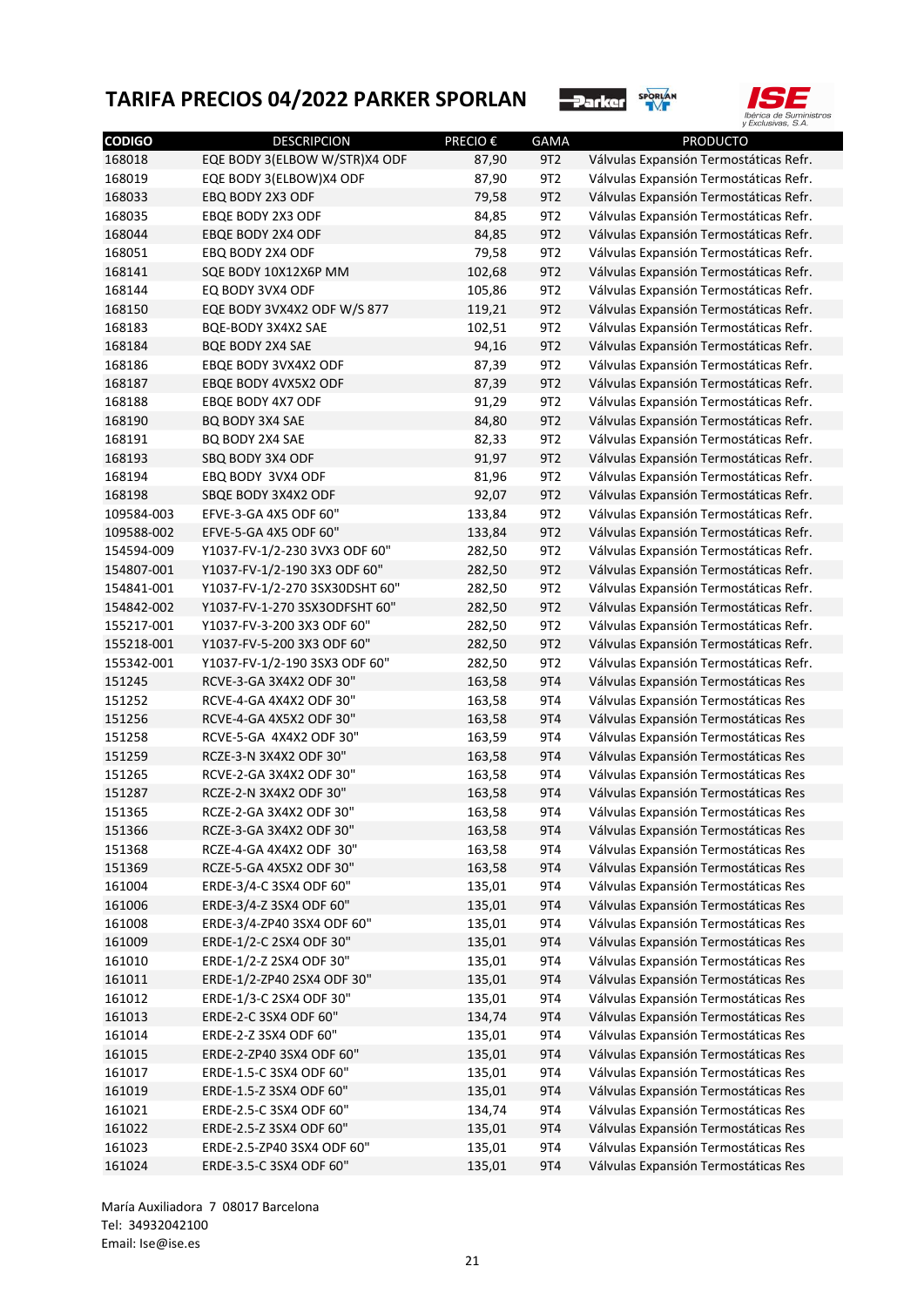



| <b>CODIGO</b>    | <b>DESCRIPCION</b>             | <b>PRECIO€</b> | <b>GAMA</b> | <b>PRODUCTO</b>                      |
|------------------|--------------------------------|----------------|-------------|--------------------------------------|
| 161026           | ERDE-3.5-Z 3SX4 ODF 60"        | 135,01         | 9T4         | Válvulas Expansión Termostáticas Res |
| 161028           | ERDE-3.5-ZP40 3X4 ODF 60"      | 135,01         | 9T4         | Válvulas Expansión Termostáticas Res |
| 161030           | ERDE-5-C 4X7 ODF 60"           | 135,01         | 9T4         | Válvulas Expansión Termostáticas Res |
| 161031           | ERDE-5-Z 4X7 ODF 60"           | 135,01         | 9T4         | Válvulas Expansión Termostáticas Res |
| 161032           | ERDE-5-ZP40 4X7 ODF 60"        | 135,01         | 9T4         | Válvulas Expansión Termostáticas Res |
| 161033           | ERDE-6-C 5X7 ODF 60"           | 135,01         | 9T4         | Válvulas Expansión Termostáticas Res |
| 161034           | ERDE-6-Z 5X7 ODF 60"           | 135,01         | 9T4         | Válvulas Expansión Termostáticas Res |
| 161035           | ERDE-6-ZP40 5X7 ODF 60"        | 135,01         | 9T4         | Válvulas Expansión Termostáticas Res |
| 168718           | ERZE-4-GA 3SX4X4 ODF 60"       | 135,01         | 9T4         | Válvulas Expansión Termostáticas Res |
| 168719           | ERZE-8-GA 5X7X2 ODF 60"        | 135,01         | 9T4         | Válvulas Expansión Termostáticas Res |
| 168720           | ERZE-15-GA 5X7X2 ODF 60"       | 170,28         | 9T4         | Válvulas Expansión Termostáticas Res |
| 168736           | ERZE-8-CP180 5X7X2 ODF 60"     | 135,01         | 9T4         | Válvulas Expansión Termostáticas Res |
| 168737           | ERZE-2-CP180 3SX4X2 ODF 60"    | 135,01         | 9T4         | Válvulas Expansión Termostáticas Res |
| 168742           | ERVE-1.1/2-CP100 3SX4X2 ODF60" | 135,01         | 9T4         | Válvulas Expansión Termostáticas Res |
| 168743           | ERVE-1.1/2-GA 3SX4 ODF 60"     | 135,01         | 9T4         | Válvulas Expansión Termostáticas Res |
| 168744           | ERVE-2-CP100 3SX4X2 ODF 60"    | 135,01         | 9T4         | Válvulas Expansión Termostáticas Res |
| 168745           | ERVE-2-GA 3SX4X2 ODF 60"       | 135,01         | 9T4         | Válvulas Expansión Termostáticas Res |
| 168746           | ERVE-3-CP100 3SX4X2 ODF 60"    | 135,01         | 9T4         | Válvulas Expansión Termostáticas Res |
| 168747           | ERVE-3-CP100 4X5X2 ODF 60"     | 135,01         | 9T4         | Válvulas Expansión Termostáticas Res |
| 168748           | ERVE-3-GA-3SX4 ODF 60"         | 135,01         | 9T4         | Válvulas Expansión Termostáticas Res |
| 168749           | ERVE-3-GA 4X5X2 ODF 60"        | 135,01         | 9T4         | Válvulas Expansión Termostáticas Res |
| 168750           | ERVE-4-CP100 3SX4X2 ODF 60"    | 135,01         | 9T4         | Válvulas Expansión Termostáticas Res |
| 168751           | ERVE-4-CP100 4X5X2 ODF 60"     | 135,01         | 9T4         | Válvulas Expansión Termostáticas Res |
| 168752           | ERVE-4-CP100 4X7X2 ODF 60"     | 135,01         | 9T4         | Válvulas Expansión Termostáticas Res |
| 168753           | ERVE-4-GA 3SX4X2 ODF 60"       | 135,01         | 9T4         | Válvulas Expansión Termostáticas Res |
| 168754           | ERVE-4-GA 4X5X2 ODF 60"        | 135,01         | 9T4         | Válvulas Expansión Termostáticas Res |
| 168755           | ERVE-4-GA 4X7X2 ODF 60"        | 135,01         | 9T4         | Válvulas Expansión Termostáticas Res |
| 168756           | ERVE-5-CP100 3SX4X2 ODF 60"    | 135,01         | 9T4         | Válvulas Expansión Termostáticas Res |
| 168757           | ERVE-5-CP100 4X5X2 ODF 60"     | 135,01         | 9T4         | Válvulas Expansión Termostáticas Res |
| 168758           | ERVE-5-CP100 4X7X2 ODF 60"     | 135,01         | 9T4         | Válvulas Expansión Termostáticas Res |
| 168759           | ERVE-5-GA 3SX4X2 ODF 60"       | 135,01         | 9T4         | Válvulas Expansión Termostáticas Res |
| 168760           | ERVE-5-GA 4X5X2 ODF 60"        | 135,01         | 9T4         | Válvulas Expansión Termostáticas Res |
| 168761           | ERVE-5-GA 4X7X2 ODF 60"        | 135,01         | 9T4         | Válvulas Expansión Termostáticas Res |
| 168762           | ERVE-6-CP100 4X5X2 ODF 60"     | 135,01         | 9T4         | Válvulas Expansión Termostáticas Res |
| 168763           | ERVE-6-CP100 4X7X2 ODF 60"     | 135,01         | 9T4         | Válvulas Expansión Termostáticas Res |
| 168764           | ERVE-6-CP100 5X7X2 ODF 60"     | 135,01         | 9T4         | Válvulas Expansión Termostáticas Res |
| 168766           | ERVE-6-GA 4X5X2 ODF 60"        | 135,01         | 9T4         | Válvulas Expansión Termostáticas Res |
| 168767           | ERVE-6-GA 4X7X2 ODF 60"        | 135,01         | 9T4         | Válvulas Expansión Termostáticas Res |
| 168768           | ERVE-6-GA 5X7X2 ODF 60"        | 135,01         | 9T4         | Válvulas Expansión Termostáticas Res |
| 168769           | ERVE-8-CP100 4X7X2 ODF 60"     | 135,01         | 9T4         | Válvulas Expansión Termostáticas Res |
| 168770           | ERVE-8-CP100 5X7X2 ODF 60"     | 135,01         | 9T4         | Válvulas Expansión Termostáticas Res |
|                  | ERVE-8-CP100 5X9X2 ODF 60"     | 135,01         | 9T4         | Válvulas Expansión Termostáticas Res |
| 168771<br>168772 | ERVE-8-GA 4X7X2 ODF 60"        | 135,01         | 9T4         | Válvulas Expansión Termostáticas Res |
|                  | ERVE-8-GA 5X7X2 ODF 60"        | 135,01         | 9T4         |                                      |
| 168773           | ERVE-8-GA 5X9X2 ODF 60"        |                |             | Válvulas Expansión Termostáticas Res |
| 168774           | ERVE-10-CP100 5X7X2 ODF60"     | 135,01         | 9T4         | Válvulas Expansión Termostáticas Res |
| 168775           |                                | 170,28         | 9T4         | Válvulas Expansión Termostáticas Res |
| 168776           | ERVE-10-CP100 5X9X2 ODF60"     | 170,28         | 9T4         | Válvulas Expansión Termostáticas Res |
| 168777           | ERVE-10-GA 5X7X2 ODF60"        | 170,28         | 9T4         | Válvulas Expansión Termostáticas Res |
| 168778           | ERVE-10-GA 5X9X2 ODF60"        | 170,28         | 9T4         | Válvulas Expansión Termostáticas Res |
| 168779           | ERVE-12-CP100 5X7X2 ODF 60"    | 170,28         | 9T4         | Válvulas Expansión Termostáticas Res |
| 168780           | ERVE-12-CP100 5X9X2 ODF 60"    | 170,28         | 9T4         | Válvulas Expansión Termostáticas Res |
| 168781           | ERVE-12-GA 5X7X2 ODF 60"       | 170,28         | 9T4         | Válvulas Expansión Termostáticas Res |
| 168782           | ERVE-12-GA 5X9X2 ODF 60"       | 170,28         | 9T4         | Válvulas Expansión Termostáticas Res |
| 168783           | ERZE-1.1/2-CP180 3SX4X2 ODF60" | 135,01         | 9T4         | Válvulas Expansión Termostáticas Res |
| 168784           | ERZE-1.1/2-GA 3SX4 ODF 60"     | 135,01         | 9T4         | Válvulas Expansión Termostáticas Res |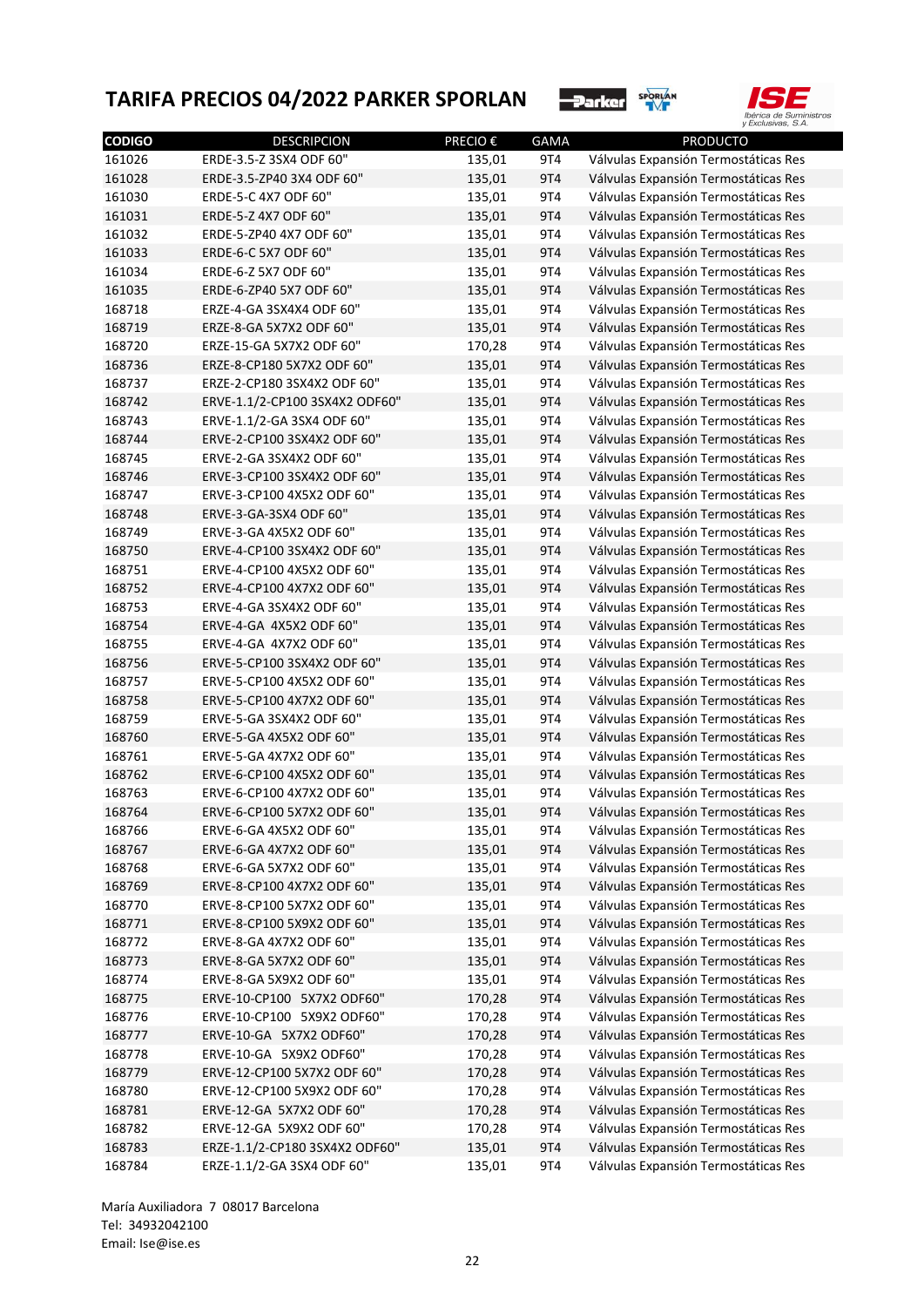



| <b>CODIGO</b> | <b>DESCRIPCION</b>             | <b>PRECIO€</b> | GAMA       | <b>PRODUCTO</b>                      |
|---------------|--------------------------------|----------------|------------|--------------------------------------|
| 168786        | ERZE-2-GA 3SX4X2 ODF 60"       | 135,01         | 9T4        | Válvulas Expansión Termostáticas Res |
| 168787        | ERZE-3-CP180 3SX4X2 ODF 60"    | 135,01         | 9T4        | Válvulas Expansión Termostáticas Res |
| 168788        | ERZE-3-GA 3SX4X2 ODF 60"       | 135,01         | 9T4        | Válvulas Expansión Termostáticas Res |
| 168789        | ERZE-4-CP180 3SX4X2 ODF 60"    | 135,01         | 9T4        | Válvulas Expansión Termostáticas Res |
| 168790        | ERZE-1-GA 3SX4X2 ODF 60"       | 135,01         | 9T4        | Válvulas Expansión Termostáticas Res |
| 168791        | ERZE-5-CP180 3SX4X2 ODF 60"    | 135,01         | 9T4        | Válvulas Expansión Termostáticas Res |
| 168792        | ERZE-5-GA 3SX4X2 ODF 60"       | 135,01         | 9T4        | Válvulas Expansión Termostáticas Res |
| 168793        | ERZE-6-CP180 4X5X2 ODF 60"     | 135,01         | 9T4        | Válvulas Expansión Termostáticas Res |
| 168794        | ERZE-6-GA 4SX5X2 ODF 60"       | 135,01         | 9T4        | Válvulas Expansión Termostáticas Res |
| 168795        | ERZE-8-CP180 4X7X2 ODF 60"     | 135,01         | 9T4        | Válvulas Expansión Termostáticas Res |
| 168796        | ERVE-1-CP100 3SX4X2 ODF 60"    | 135,01         | 9T4        | Válvulas Expansión Termostáticas Res |
| 168797        | ERZE-8-GA 4X7X2 ODF 60"        | 135,01         | 9T4        | Válvulas Expansión Termostáticas Res |
| 168798        | ERVE-1-GA 3x4 ODF 60"          | 135,01         | 9T4        | Válvulas Expansión Termostáticas Res |
| 168799        | ERZE-12.1/2-CP180 5X72 ODF 60" | 170,28         | 9T4        | Válvulas Expansión Termostáticas Res |
| 168800        | ERZE-12.1/2-CP180 5X9X2 ODF60" | 170,28         | 9T4        | Válvulas Expansión Termostáticas Res |
| 168801        | ERZE-12.1/2-GA 5X7X2 ODF 60"   | 170,28         | 9T4        | Válvulas Expansión Termostáticas Res |
| 168802        | ERZE-12.1/2-GA 5X9X2 ODF 60"   | 170,28         | 9T4        | Válvulas Expansión Termostáticas Res |
| 168803        | ERZE-15-CP180 5X7X2 ODF 60"    | 170,28         | 9T4        | Válvulas Expansión Termostáticas Res |
| 168804        | ERZE-15-CP180 5X9X2 ODF 60"    | 170,28         | 9T4        | Válvulas Expansión Termostáticas Res |
| 168807        | ERZE-15-GA 5X9X2 ODF 60"       | 170,28         | 9T4        | Válvulas Expansión Termostáticas Res |
| 168878        | ERZE-1.CP180 3SX4x2 ODF 5'     | 135,01         | 9T4        | Válvulas Expansión Termostáticas Res |
| 169146        | ERJ-1/2-C 2SX3 ODF 60"         | 124,93         | 9T4        | Válvulas Expansión Termostáticas Res |
| 169147        | ERJ-1/4-C 2SX3 ODF 30"         | 124,93         | 9T4        | Válvulas Expansión Termostáticas Res |
| 169148        | ERJ-1/6-C 2x3 ODF 30"          | 124,93         | 9T4        | Válvulas Expansión Termostáticas Res |
| 169149        | ERS-1/2-C 2SX3 ODF 60"         | 124,93         | 9T4        | Válvulas Expansión Termostáticas Res |
| 169151        | ERS-1/2-ZP 2x3 ODF 60"         | 124,93         | 9T4        | Válvulas Expansión Termostáticas Res |
| 169152        | ERS-1/4-C 2x3 ODF 30"          | 124,93         | 9T4        | Válvulas Expansión Termostáticas Res |
| 169153        | ERS-1/4-Z 2x3 ODF 30"          | 124,93         | 9T4        | Válvulas Expansión Termostáticas Res |
| 169154        | ERS-1/4-ZP 2x3 ODF 30"         | 124,93         | 9T4        | Válvulas Expansión Termostáticas Res |
| 169155        | ERS-1/6-C 2x3 ODF 30"          | 124,93         | 9T4        | Válvulas Expansión Termostáticas Res |
| 169156        | ERS-1/6-Z 2x3 ODF 30"          | 124,93         | 9T4        | Válvulas Expansión Termostáticas Res |
| 169157        | ERS-1/6-ZP 2x3 ODF 30"         | 124,93         | 9T4        | Válvulas Expansión Termostáticas Res |
| 169158        | ERV-1/2-C 2x3 ODF 30"          | 124,93         | 9T4        | Válvulas Expansión Termostáticas Res |
| 169159        | ERV-1/3-C 2x3 ODF 30"          | 124,93         | 9T4        | Válvulas Expansión Termostáticas Res |
| 169160        | ERJ-1/2-C 2x4 ODF 60"          | 124,93         | 9T4        | Válvulas Expansión Termostáticas Res |
| 169161        | ERJ-1/4-C 2x4 ODF 30"          | 124,93         | 9T4        | Válvulas Expansión Termostáticas Res |
| 169162        | ERJ-1/6-C 2SX4 ODF 30"         | 124,93         | <b>9T4</b> | Válvulas Expansión Termostáticas Res |
| 169163        | ERS-1/2-C 2x4 ODF 60"          | 124,93         | 9T4        | Válvulas Expansión Termostáticas Res |
| 169164        | ERS-1/2-ZP 2x4 ODF 60"         | 124,93         | 9T4        | Válvulas Expansión Termostáticas Res |
| 169165        | ERS-1/2-Z 2x4 ODF 60"          | 124,93         | 9T4        | Válvulas Expansión Termostáticas Res |
| 169166        | ERS-1/4-C 2x4 ODF 30"          | 124,93         | 9T4        | Válvulas Expansión Termostáticas Res |
| 169167        | ERS-1/4-Z 2x4 ODF 30"          | 124,93         | 9T4        | Válvulas Expansión Termostáticas Res |
| 169168        | ERS-1/4-ZP 2x4 ODF 30"         | 124,93         | 9T4        | Válvulas Expansión Termostáticas Res |
| 169169        | ERS-1/6-C 2x4 ODF 30"          | 124,93         | 9T4        | Válvulas Expansión Termostáticas Res |
| 169170        | ERS-1/6-Z 2x4 ODF 30"          | 124,93         | 9T4        | Válvulas Expansión Termostáticas Res |
| 169171        | ERS-1/6-ZP 2x4 ODF 30"         | 124,93         | 9T4        | Válvulas Expansión Termostáticas Res |
| 169172        | ERV-1/2-C 2x4 ODF 30"          | 124,93         | 9T4        | Válvulas Expansión Termostáticas Res |
| 169173        | ERV-1/3-C 2x4 ODF 30"          | 124,93         | 9T4        | Válvulas Expansión Termostáticas Res |
| 169174        | ERJE-1/2-C 2SX4X2 ODF 60"      | 135,01         | 9T4        | Válvulas Expansión Termostáticas Res |
| 169175        | ERJE-1/4-C 2SX4X2 30"          | 135,01         | 9T4        | Válvulas Expansión Termostáticas Res |
| 169176        | ERSE-1-Z 2SX4X2 60"            | 135,01         | 9T4        | Válvulas Expansión Termostáticas Res |
| 169177        | ERSE-1-C 2SX4X2 60"            | 135,01         | 9T4        | Válvulas Expansión Termostáticas Res |
| 169178        | ERSE-1/2-C 2SX4X2 60"          | 135,01         | 9T4        | Válvulas Expansión Termostáticas Res |
| 169179        | ERSE-1/2-ZP 2SX4X2 60"         | 135,01         | 9T4        | Válvulas Expansión Termostáticas Res |
| 169180        | ERSE-1/2-Z 2SX4X2 60"          | 135,01         | 9T4        | Válvulas Expansión Termostáticas Res |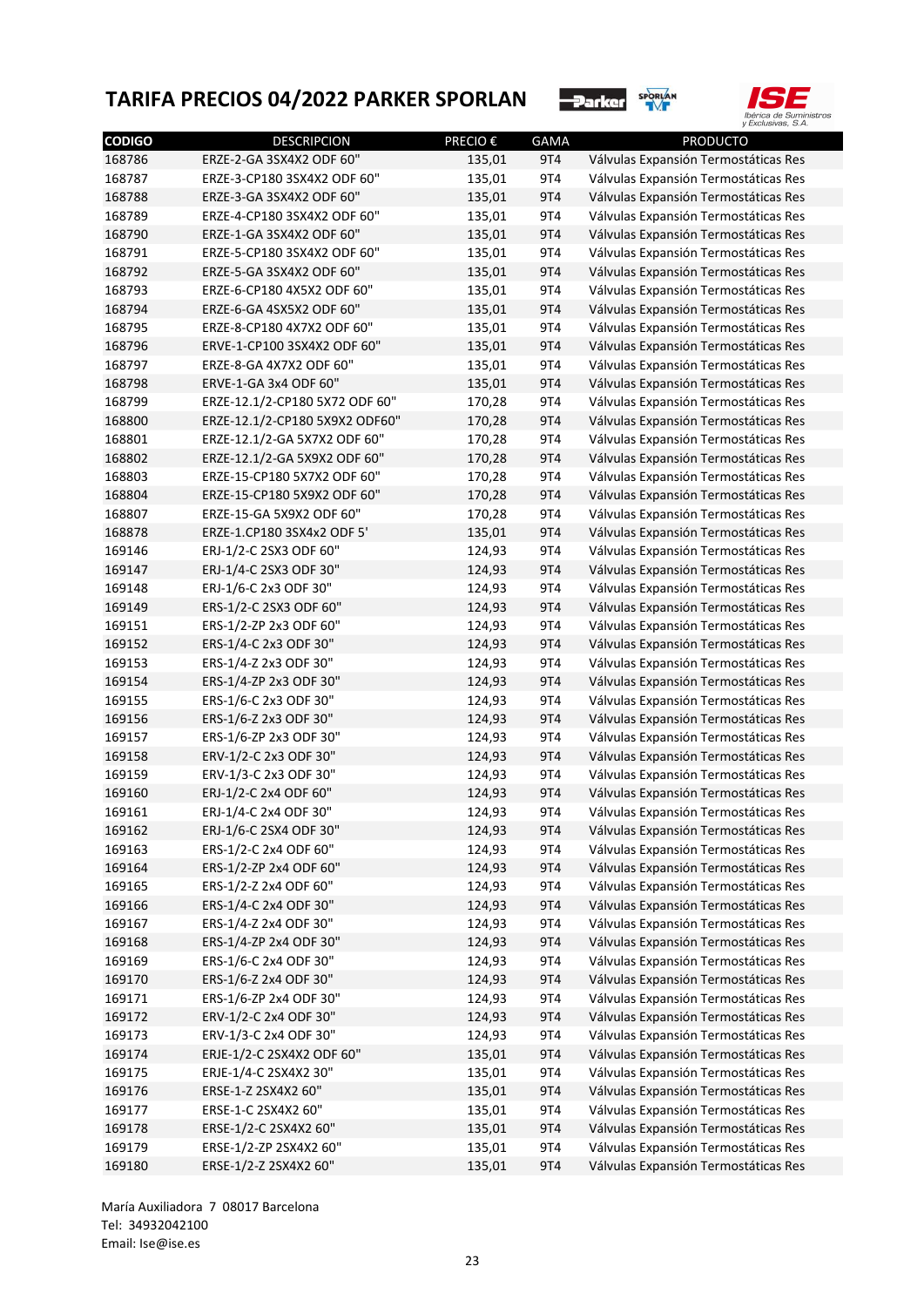



| <b>CODIGO</b> | <b>DESCRIPCION</b>           | PRECIO € | <b>GAMA</b> | <b>PRODUCTO</b>                      |
|---------------|------------------------------|----------|-------------|--------------------------------------|
| 169181        | ERSE-1/4-C 2SX4X2 30"        | 135,01   | 9T4         | Válvulas Expansión Termostáticas Res |
| 169182        | ERSE-1/4-ZP-2SX4X2 ODF 30"   | 135,01   | 9T4         | Válvulas Expansión Termostáticas Res |
| 169183        | ERSE-1/4-Z-2SX4X2 ODF 30"    | 135,01   | 9T4         | Válvulas Expansión Termostáticas Res |
| 169184        | ERSE-1/6-C 2SX4X2 ODF 30"    | 135,01   | 9T4         | Válvulas Expansión Termostáticas Res |
| 169185        | ERVE-1-C 2x4 ODF 60"         | 135,01   | 9T4         | Válvulas Expansión Termostáticas Res |
| 169186        | ERVE-1/2-C 2SX4X2 ODF 30"    | 135,01   | 9T4         | Válvulas Expansión Termostáticas Res |
| 169186        | ERVE-1/2-C 2SX4X2 ODF 30"    | 135,01   | 9T4         | Válvulas Expansión Termostáticas Res |
| 169187        | ERVE-1/3-C 2x4 ODF 30"       | 135,01   | 9T4         | Válvulas Expansión Termostáticas Res |
| 169188        | ERJ-1-C 3SX4 ODF 60"         | 124,93   | 9T4         | Válvulas Expansión Termostáticas Res |
| 169189        | ERJ-1-1/2-C 3x4 ODF 60"      | 124,93   | 9T4         | Válvulas Expansión Termostáticas Res |
| 169190        | ERJ-1/2-C 3x4 ODF 60"        | 124,93   | 9T4         | Válvulas Expansión Termostáticas Res |
| 169191        | ERS-1-C 3x4 ODF 60"          | 124,93   | 9T4         | Válvulas Expansión Termostáticas Res |
| 169192        | ERS-1-Z 3x4 ODF 60"          | 124,93   | 9T4         | Válvulas Expansión Termostáticas Res |
| 169193        | ERS-1-ZP 3x4 ODF 60"         | 124,93   | 9T4         | Válvulas Expansión Termostáticas Res |
| 169194        | ERS-1-1/2-ZP 3x4 ODF 60"     | 124,93   | 9T4         | Válvulas Expansión Termostáticas Res |
| 169195        | ERS-1-1/2-C 3x4 ODF 60"      | 124,93   | 9T4         | Válvulas Expansión Termostáticas Res |
| 169196        | ERS-1-1/2-Z 3x4 ODF 60"      | 124,93   | 9T4         | Válvulas Expansión Termostáticas Res |
| 169197        | ERS-1/2-Z 3x4 ODF 60"        | 124,93   | 9T4         | Válvulas Expansión Termostáticas Res |
| 169198        | ERS-1/2-C 3x4 ODF 60"        | 124,93   | 9T4         | Válvulas Expansión Termostáticas Res |
| 169199        | ERS-1/2-ZP 3x4 ODF 60"       | 124,93   | 9T4         | Válvulas Expansión Termostáticas Res |
| 169200        | ERS-1/4-C 3x4 ODF 30"        | 124,93   | 9T4         | Válvulas Expansión Termostáticas Res |
| 169201        | ERS-1/4-Z 3x4 ODF 30"        | 124,93   | 9T4         | Válvulas Expansión Termostáticas Res |
| 169202        | ERS-1/4-ZP 3x4 ODF 30"       | 124,93   | 9T4         | Válvulas Expansión Termostáticas Res |
| 169203        | ERS-1/6-C 3x4 ODF 30"        | 124,93   | 9T4         | Válvulas Expansión Termostáticas Res |
| 169204        | ERS-1/6-Z 3x4 ODF 30"        | 124,93   | 9T4         | Válvulas Expansión Termostáticas Res |
| 169205        | ERS-1/6-ZP 3x4 ODF 30"       | 124,93   | 9T4         | Válvulas Expansión Termostáticas Res |
| 169206        | ERV-1-C 3x4 ODF 60"          | 124,93   | 9T4         | Válvulas Expansión Termostáticas Res |
| 169207        | ERV-2-C 3SX4 ODF 5           | 124,93   | 9T4         | Válvulas Expansión Termostáticas Res |
| 169208        | ERV-1/2-C 3x4 ODF 30"        | 124,93   | 9T4         | Válvulas Expansión Termostáticas Res |
| 169209        | ERV-1/3-C 3x4 ODF 30"        | 124,93   | 9T4         | Válvulas Expansión Termostáticas Res |
| 169210        | ERJE-1-C 3SX4X2 ODF 60"      | 135,01   | 9T4         | Válvulas Expansión Termostáticas Res |
| 169211        | ERJE-2-C 3SX4X2 ODF 60"      | 135,01   | 9T4         | Válvulas Expansión Termostáticas Res |
| 169212        | ERJE-3-C 3SX4X2 ODF 60"      | 135,01   | 9T4         | Válvulas Expansión Termostáticas Res |
| 169213        | ERJE-1.1/2-C 3SX4X2 ODF 60"  | 135,01   | 9T4         | Válvulas Expansión Termostáticas Res |
| 169214        | ERJE-1/2-C 3SX4X2 ODF 60"    | 135,01   | 9T4         | Válvulas Expansión Termostáticas Res |
| 169215        | ERSE-1-ZP 3SX4X2 ODF 60"     | 135,01   | 9T4         | Válvulas Expansión Termostáticas Res |
| 169216        | ERSE-1-C 3SX4X2 ODF 60"      | 135,01   |             | Válvulas Expansión Termostáticas Res |
| 169217        | ERSE-1-Z 3SX4X2 ODF 60"      | 135,01   | 914<br>9T4  | Válvulas Expansión Termostáticas Res |
| 169218        | ERSE-2-ZP 3SX4X2 ODF 60"     | 135,01   | 9T4         | Válvulas Expansión Termostáticas Res |
| 169219        | ERSE-2-C 3SX4X2 ODF 60"      | 135,01   | 9T4         | Válvulas Expansión Termostáticas Res |
| 169220        | ERSE-2-Z 3SX4X2 ODF 60"      | 135,01   | 9T4         | Válvulas Expansión Termostáticas Res |
| 169221        | ERSE-3-Z 3SX4X2 ODF 60"      | 135,01   | 9T4         | Válvulas Expansión Termostáticas Res |
|               |                              |          |             | Válvulas Expansión Termostáticas Res |
| 169222        | ERSE-1.1/2-ZP 3SX4X2 ODF 60" | 135,01   | 9T4         |                                      |
| 169223        | ERSE-1.1/2-Z 3SX4X2 ODF 60"  | 135,01   | 9T4         | Válvulas Expansión Termostáticas Res |
| 169224        | ERSE-1.1/2-C 3SX4X2 ODF 60"  | 135,01   | 9T4         | Válvulas Expansión Termostáticas Res |
| 169225        | ERSE-3-ZP 3SX4X2 ODF 60"     | 135,01   | 9T4         | Válvulas Expansión Termostáticas Res |
| 169226        | ERSE-3-C 3SX4X2 ODF 60"      | 135,01   | 9T4         | Válvulas Expansión Termostáticas Res |
| 169227        | ERSE-1/2-ZP 3SX4X2 ODF 60"   | 135,01   | 9T4         | Válvulas Expansión Termostáticas Res |
| 169228        | ERSE-1/2-C 3SX4X2 ODF 60"    | 135,01   | 9T4         | Válvulas Expansión Termostáticas Res |
| 169229        | ERSE-1/2-Z 3SX4X2 ODF 60"    | 135,01   | 9T4         | Válvulas Expansión Termostáticas Res |
| 169230        | ERVE-1-C 3SX4X2 ODF 5"       | 135,01   | 9T4         | Válvulas Expansión Termostáticas Res |
| 169231        | ERVE-2-C 3SX4X2 ODF 60"      | 135,01   | 9T4         | Válvulas Expansión Termostáticas Res |
| 169234        | ERVE-3-C 3X4 ODF 60"         | 135,01   | 9T4         | Válvulas Expansión Termostáticas Res |
| 169238        | ERVE-4-C 3X4X2 ODF 60"       | 135,01   | 9T4         | Válvulas Expansión Termostáticas Res |
| 169241        | ERVE-5-C-3X4 ODF 60"         | 135,01   | 9T4         | Válvulas Expansión Termostáticas Res |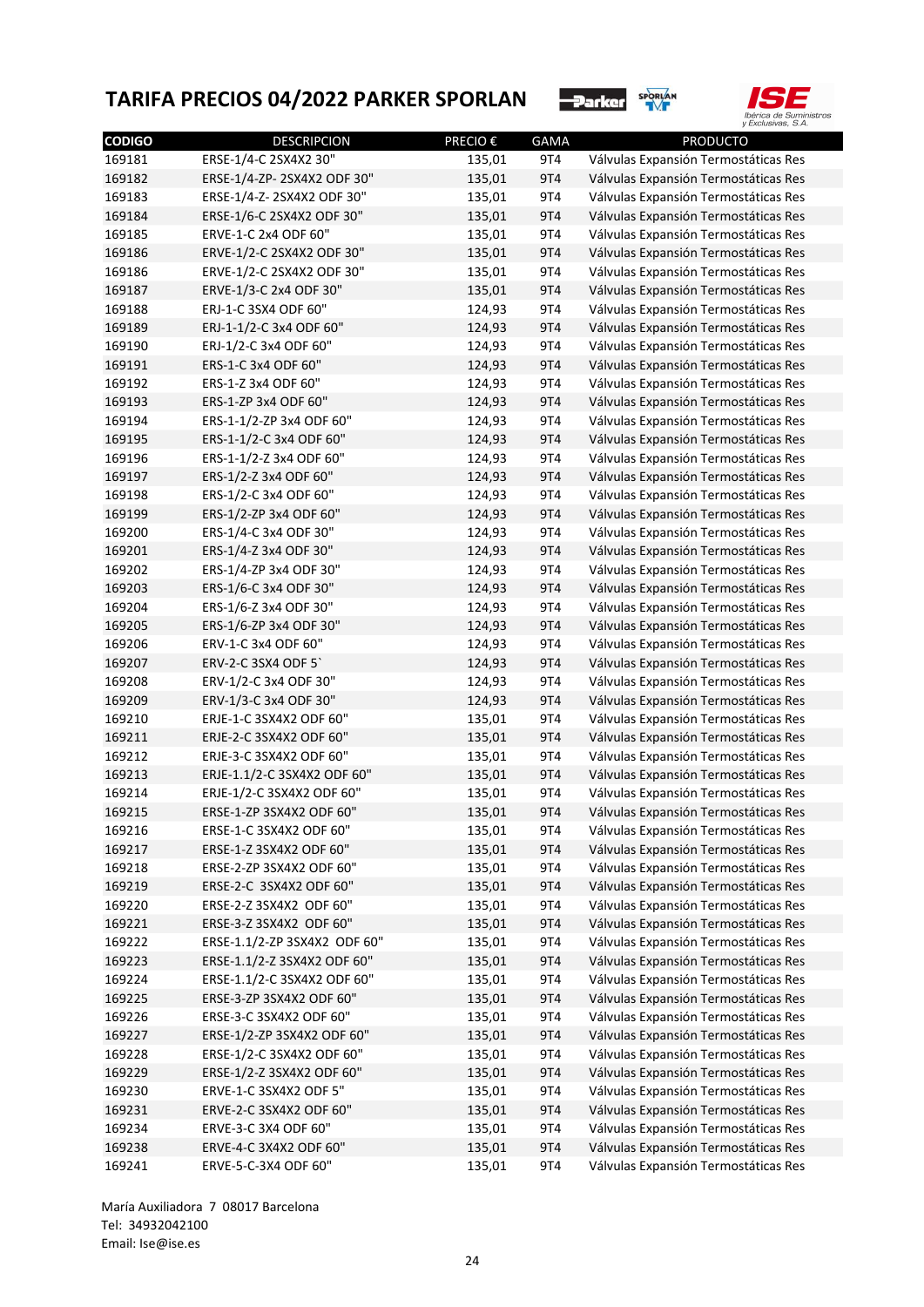



| <b>CODIGO</b> | <b>DESCRIPCION</b>                   | PRECIO € | <b>GAMA</b> | PRODUCTO                             |
|---------------|--------------------------------------|----------|-------------|--------------------------------------|
| 169243        | ERVE-1-1/2-C 3x4 ODF 60"             | 135,01   | 9T4         | Válvulas Expansión Termostáticas Res |
| 169246        | ERVE-1/2-C 3SX4 ODF 30"              | 135,01   | 9T4         | Válvulas Expansión Termostáticas Res |
| 169257        | ERJE-2-CP60 4X5X2 ODF 60"            | 135,01   | 9T4         | Válvulas Expansión Termostáticas Res |
| 169258        | ERJE-3-CP60 4X5X2 ODF 60"            | 135,01   | 9T4         | Válvulas Expansión Termostáticas Res |
| 169259        | ERJE-4-CP60 4X5X2 ODF 60"            | 135,01   | 9T4         | Válvulas Expansión Termostáticas Res |
| 169260        | ERSE-3-C 4X5X2 ODF 60"               | 135,01   | 9T4         | Válvulas Expansión Termostáticas Res |
| 169261        | ERSE-3-Z 4X5X2 ODF 60"               | 135,01   | 9T4         | Válvulas Expansión Termostáticas Res |
| 169262        | ERSE-3-ZP 4X5X2 ODF 60"              | 135,01   | 9T4         | Válvulas Expansión Termostáticas Res |
| 169265        | ERVE-3-C 4x5 ODF 60"                 | 135,01   | 9T4         | Válvulas Expansión Termostáticas Res |
| 169268        | ERVE-4-C 4x5 ODF 60"                 | 135,01   | 9T4         | Válvulas Expansión Termostáticas Res |
| 169271        | ERVE-5-C 4X5X2 ODF 60"               | 135,01   | 9T4         | Válvulas Expansión Termostáticas Res |
| 169274        | ERVE-6-C 4X5X2 ODF 60"               | 135,01   | 9T4         | Válvulas Expansión Termostáticas Res |
| 169277        | ERJE-4-CP60 4X7X2 ODF 5"             | 135,01   | 9T4         | Válvulas Expansión Termostáticas Res |
| 169278        | ERSE-4-C 4X7X2 ODF 60"               | 135,01   | 9T4         | Válvulas Expansión Termostáticas Res |
| 169279        | ERSE-4-ZP 4X7X2 ODF 60"              | 135,01   | 9T4         | Válvulas Expansión Termostáticas Res |
| 169280        | ERSE-4-Z 4X7X2 ODF 60"               | 135,01   | 9T4         | Válvulas Expansión Termostáticas Res |
| 169282        | ERVE-4-C 4x7 ODF 60"                 | 135,01   | 9T4         | Válvulas Expansión Termostáticas Res |
| 169283        | ERVE-5-C 4X7X2 ODF 60"               | 135,01   | 9T4         | Válvulas Expansión Termostáticas Res |
| 169284        | ERVE-6-C 4X7X2 ODF 60"               | 135,01   | 9T4         | Válvulas Expansión Termostáticas Res |
| 169285        | ERJE-5-CP60 5X7X2 ODF 60"            | 135,01   | 9T4         | Válvulas Expansión Termostáticas Res |
| 169286        | ERJE-9-CP60 5X7X2 ODF 60"            | 170,28   | 9T4         | Válvulas Expansión Termostáticas Res |
| 169287        | ERSE-6-C 5X7X2 ODF 60"               | 135,01   | 9T4         | Válvulas Expansión Termostáticas Res |
| 169288        | ERSE-6-Z 5X7X2 ODF 60"               | 135,01   | 9T4         | Válvulas Expansión Termostáticas Res |
| 169289        | ERSE-6-ZP 5X7X2 ODF 60"              | 135,01   | 9T4         | Válvulas Expansión Termostáticas Res |
| 169290        | ERSE-9-C 5X7X2 ODF 60"               | 170,28   | 9T4         | Válvulas Expansión Termostáticas Res |
| 169291        | ERSE-9-ZP 5X7X2 ODF 60"              | 170,28   | 9T4         | Válvulas Expansión Termostáticas Res |
| 169292        | ERSE-9-Z 5X7X2 ODF 60"               | 170,28   | 9T4         | Válvulas Expansión Termostáticas Res |
| 169293        | ERVE-6-C 5x7 ODF 60"                 | 135,01   | 9T4         | Válvulas Expansión Termostáticas Res |
| 169294        | ERVE-8-C 5X7X2 ODF 5"                | 135,01   | 9T4         | Válvulas Expansión Termostáticas Res |
| 169295        | ERVE-10-C 5X7 ODF 60"                | 170,28   | 9T4         | Válvulas Expansión Termostáticas Res |
| 169296        | ERVE-12-C 5X7 ODF 60"                | 170,28   | 9T4         | Válvulas Expansión Termostáticas Res |
| 169348        | RJE-3-C 3ERX4X2 SAE 5'               | 150,03   | 9T4         | Válvulas Expansión Termostáticas Res |
| 169353        | RSE-1-Z 3x4 SAE 60"                  | 150,03   | 9T4         | Válvulas Expansión Termostáticas Res |
| 169358        | RSE-1-1/2-Z 3ERX4X2 SAE 5'           | 150,03   | 9T4         | Válvulas Expansión Termostáticas Res |
| 169370        | RVE-3-C                              | 150,03   | 9T4         | Válvulas Expansión Termostáticas Res |
| 169372        | RVE-4-C                              | 150,03   | 9T4         | Válvulas Expansión Termostáticas Res |
| 169374        | RVE-5-C                              | 150,03   | <b>9T4</b>  | Válvulas Expansión Termostáticas Res |
| 169379        | RVE-1-1/2-Z 3ERX4 SAE 60"            | 150,03   | 9T4         | Válvulas Expansión Termostáticas Res |
| 169458        | EROE-8-CP100 5X7X2 ODF 5'            | 141,76   | 9T4         | Válvulas Expansión Termostáticas Res |
| 169458        | EROE-8-CP100 5X7 ODF 60"             | 141,76   | 9T4         | Válvulas Expansión Termostáticas Res |
| 169462        | <b>EROE-1/2-C</b><br>2SX4X2 ODF 30"  | 141,76   | 9T4         | Válvulas Expansión Termostáticas Res |
| 169772        | EROE-1/3-C<br>2SX4X2 ODF 30"         | 141,76   | 9T4         | Válvulas Expansión Termostáticas Res |
|               | EROE-1/3-CP100 2SX4X2 ODF 30"        |          |             |                                      |
| 169773        |                                      | 141,76   | 9T4         | Válvulas Expansión Termostáticas Res |
| 169774        | EROE-1/3-Z<br>2SX4X2 ODF 30"         | 141,76   | 9T4         | Válvulas Expansión Termostáticas Res |
| 169775        | <b>EROE-1/3-ZP</b><br>2SX4X2 ODF 30" | 141,76   | 9T4         | Válvulas Expansión Termostáticas Res |
| 169780        | <b>EROE-1/3-C</b><br>3SX4X2 ODF 30"  | 141,76   | 9T4         | Válvulas Expansión Termostáticas Res |
| 169781        | EROE-1/3-CP100 3SX4X2 ODF 30"        | 141,76   | 9T4         | Válvulas Expansión Termostáticas Res |
| 169782        | EROE-1/3-Z<br>3SX4X2 ODF 30"         | 141,76   | 9T4         | Válvulas Expansión Termostáticas Res |
| 169783        | <b>EROE-1/3-ZP</b><br>3SX4X2 ODF 30" | 141,76   | 9T4         | Válvulas Expansión Termostáticas Res |
| 169785        | EROE-1/2-CP100 2SX4X2 ODF 30"        | 141,76   | 9T4         | Válvulas Expansión Termostáticas Res |
| 169786        | EROE-1/2-Z<br>2SX4X2 ODF 30"         | 141,76   | 9T4         | Válvulas Expansión Termostáticas Res |
| 169787        | <b>EROE-1/2-ZP</b><br>2SX4X2 ODF 30" | 141,76   | 9T4         | Válvulas Expansión Termostáticas Res |
| 169792        | <b>EROE-1/2-C</b><br>3SX4X2 ODF 30"  | 141,76   | 9T4         | Válvulas Expansión Termostáticas Res |
| 169793        | EROE-1/2-CP100 3SX4X2 ODF 30"        | 141,76   | 9T4         | Válvulas Expansión Termostáticas Res |
| 169794        | EROE-1/2-Z<br>3SX4X2 ODF 30"         | 141,76   | 9T4         | Válvulas Expansión Termostáticas Res |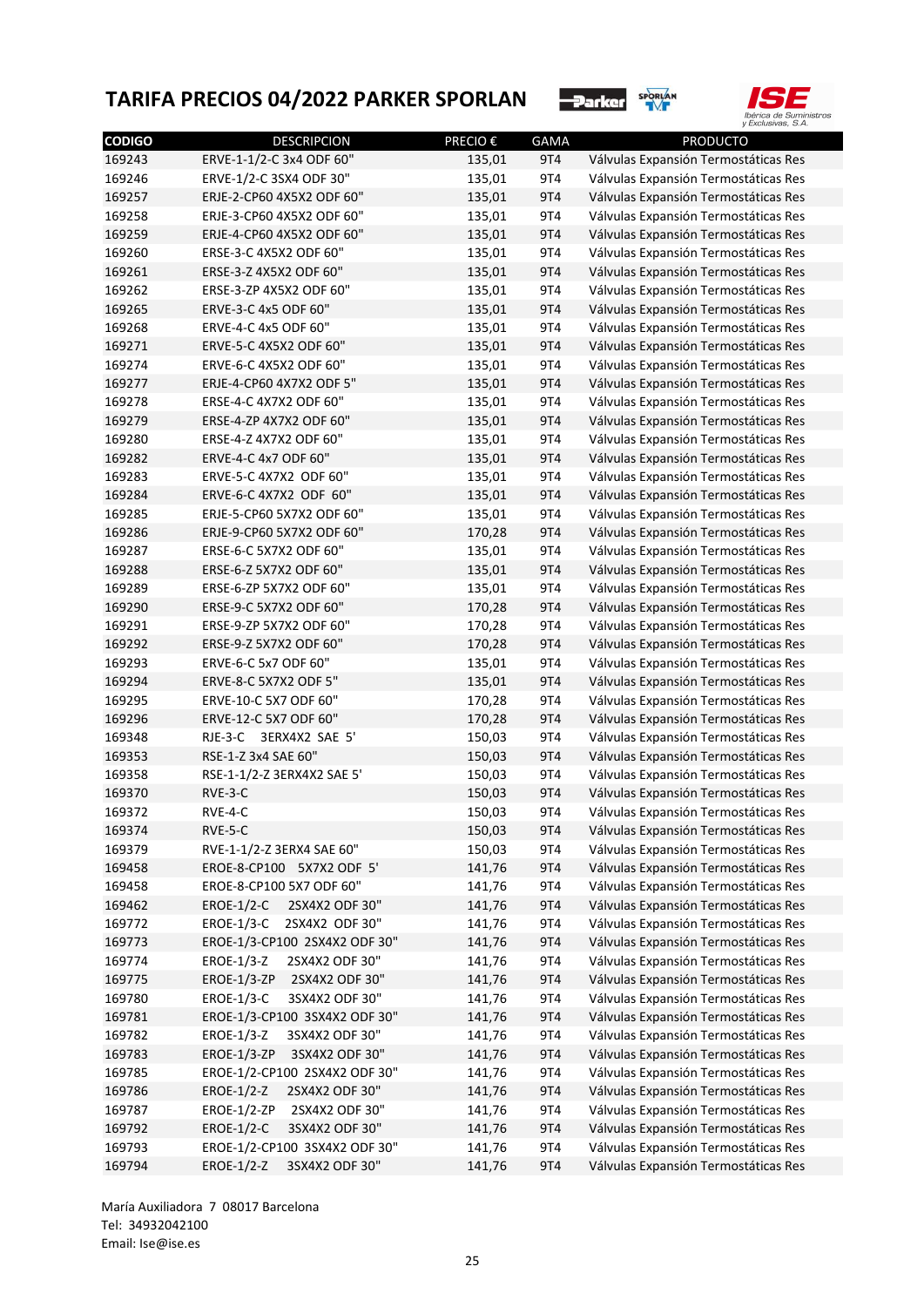



| <b>CODIGO</b> | <b>DESCRIPCION</b>                   | <b>PRECIO€</b> | <b>GAMA</b> | <b>PRODUCTO</b>                                                              |
|---------------|--------------------------------------|----------------|-------------|------------------------------------------------------------------------------|
| 169795        | <b>EROE-1/2-ZP</b><br>3SX4X2 ODF 30" | 141,76         | 9T4         | Válvulas Expansión Termostáticas Res                                         |
| 169804        | EROE-1-C<br>3SX4X2 ODF 30"           | 141,76         | 9T4         | Válvulas Expansión Termostáticas Res                                         |
| 169805        | EROE-1-CP100 3SX4X2 ODF 30"          | 141,76         | 9T4         | Válvulas Expansión Termostáticas Res                                         |
| 169806        | EROE-1-Z<br>3SX4X2 ODF 30"           | 141,76         | 9T4         | Válvulas Expansión Termostáticas Res                                         |
| 169820        | EROE-1.5-C<br>3SX4X2 ODF 30"         | 141,76         | 9T4         | Válvulas Expansión Termostáticas Res                                         |
| 169821        | EROE-1.5-CP100 3SX4X2 ODF 30"        | 141,76         | 9T4         | Válvulas Expansión Termostáticas Res                                         |
| 169822        | EROE-1.5-Z<br>3SX4X2 ODF 30"         | 141,76         | 9T4         | Válvulas Expansión Termostáticas Res                                         |
| 169823        | EROE-1.5-ZP<br>3SX4X2 ODF 30"        | 141,76         | 9T4         | Válvulas Expansión Termostáticas Res                                         |
| 169832        | EROE-2-C<br>3SX4X2 ODF 5'            | 141,76         | 9T4         | Válvulas Expansión Termostáticas Res                                         |
| 169833        | EROE-2-CP100 3SX4X2 ODF 5'           | 141,76         | 9T4         | Válvulas Expansión Termostáticas Res                                         |
| 169834        | EROE-2-Z<br>3SX4X2 ODF 5'            | 141,76         | 9T4         | Válvulas Expansión Termostáticas Res                                         |
| 169835        | 3SX4X2 ODF 5'<br>EROE-2-ZP           | 141,76         | 9T4         | Válvulas Expansión Termostáticas Res                                         |
| 169840        | 3SX4X2 ODF 5'<br>EROE-3-C            | 141,76         | 9T4         | Válvulas Expansión Termostáticas Res                                         |
| 169841        | EROE-3-CP100 3SX4X2 ODF 5'           | 141,76         | 9T4         | Válvulas Expansión Termostáticas Res                                         |
| 169842        | EROE-3-Z<br>3SX4X2 ODF 5'            | 141,76         | 9T4         | Válvulas Expansión Termostáticas Res                                         |
| 169843        | 3SX4X2 ODF 5'<br>EROE-3-ZP           | 141,76         | 9T4         | Válvulas Expansión Termostáticas Res                                         |
| 169848        | 4X5X2 ODF 5'<br>EROE-3-C             | 141,76         | 9T4         | Válvulas Expansión Termostáticas Res                                         |
| 169849        | EROE-3-CP100 4X5X2 ODF 5'            | 141,76         | 9T4         | Válvulas Expansión Termostáticas Res                                         |
| 169850        | EROE-3-Z<br>4X5X2 ODF 5'             | 141,76         | 9T4         | Válvulas Expansión Termostáticas Res                                         |
| 169851        | 4X5X2 ODF 5'<br>EROE-3-ZP            | 141,76         | 9T4         | Válvulas Expansión Termostáticas Res                                         |
| 169856        | 3SX4X2 ODF 5'<br>EROE-4-C            | 141,76         | 9T4         | Válvulas Expansión Termostáticas Res                                         |
| 169857        | EROE-4-CP100 3SX4X2 ODF 5'           | 141,76         | 9T4         | Válvulas Expansión Termostáticas Res                                         |
| 169858        | 3SX4X2 ODF 5'<br>EROE-4-Z            | 141,76         | 9T4         | Válvulas Expansión Termostáticas Res                                         |
| 169859        | 3SX4X2 ODF 5'<br>EROE-4-ZP           | 141,76         | 9T4         | Válvulas Expansión Termostáticas Res                                         |
| 169864        | EROE-4-C<br>4X5X2 ODF<br>5'          | 141,76         | 9T4         | Válvulas Expansión Termostáticas Res                                         |
| 169865        | EROE-4-CP100 4X5X2 ODF 5'            | 141,76         | 9T4         | Válvulas Expansión Termostáticas Res                                         |
| 169866        | 5'<br>EROE-4-Z<br>4X5X2 ODF          | 141,76         | 9T4         | Válvulas Expansión Termostáticas Res                                         |
| 169867        | 4X5X2 ODF 5'<br>EROE-4-ZP            | 141,76         | 9T4         | Válvulas Expansión Termostáticas Res                                         |
| 169876        | 3SX4X2 ODF<br>- 5'<br>EROE-5-C       | 141,76         | 9T4         | Válvulas Expansión Termostáticas Res                                         |
| 169877        | EROE-5-CP100 3SX4X2 ODF 5'           | 141,76         | 9T4         | Válvulas Expansión Termostáticas Res                                         |
| 169878        | EROE-5-Z<br>3SX4X2 ODF 5'            | 141,76         | 9T4         | Válvulas Expansión Termostáticas Res                                         |
| 169879        | 5'<br>EROE-5-ZP<br>3SX4X2 ODF        | 141,76         | 9T4         | Válvulas Expansión Termostáticas Res                                         |
| 169884        | EROE-5-C 4X5X2 ODF<br>5'             | 141,76         | 9T4         | Válvulas Expansión Termostáticas Res                                         |
| 169885        | 5'<br>EROE-5-CP100 4X5X2 ODF         | 141,76         | 9T4         | Válvulas Expansión Termostáticas Res                                         |
| 169886        | 5'<br>EROE-5-Z<br>4X5X2 ODF          | 141,76         | 9T4         | Válvulas Expansión Termostáticas Res                                         |
| 169887        | 4X5X2 ODF 5'<br>EROE-5-ZP            | 141,76         | 9T4         | Válvulas Expansión Termostáticas Res                                         |
| 169896        | EROE-6-C 4X5X2 ODF<br>5'             | 141,76         | 9T4         | Válvulas Expansión Termostáticas Res                                         |
|               | EROE-6-CP100 4X5X2 ODF 5'            | 141,76         |             |                                                                              |
| 169897        | 4X5X2 ODF 5'<br>EROE-6-Z             | 141,76         | 9T4<br>9T4  | Válvulas Expansión Termostáticas Res                                         |
| 169898        | 4X5X2 ODF 5'<br>EROE-6-ZP            |                | <b>9T4</b>  | Válvulas Expansión Termostáticas Res                                         |
| 169899        | 5X7X2 ODF 5'                         | 141,76         | 9T4         | Válvulas Expansión Termostáticas Res<br>Válvulas Expansión Termostáticas Res |
| 169904        | EROE-6-C                             | 141,76         |             |                                                                              |
| 169905        | EROE-6-CP100 5X7X2 ODF 5'            | 141,76         | 9T4         | Válvulas Expansión Termostáticas Res                                         |
| 169906        | 5X7X2 ODF 5'<br>EROE-6-Z             | 141,76         | 9T4         | Válvulas Expansión Termostáticas Res                                         |
| 169907        | 5X7X2 ODF 5'<br>EROE-6-ZP            | 141,76         | 9T4         | Válvulas Expansión Termostáticas Res                                         |
| 169908        | 4X7X2 ODF 5'<br>EROE-8-C             | 141,76         | 9T4         | Válvulas Expansión Termostáticas Res                                         |
| 169909        | EROE-8-CP100 4X7X2 ODF 5'            | 141,76         | 9T4         | Válvulas Expansión Termostáticas Res                                         |
| 169910        | 4X7X2 ODF 5'<br>EROE-8-Z             | 141,76         | 9T4         | Válvulas Expansión Termostáticas Res                                         |
| 169911        | 4X7X2 ODF 5'<br>EROE-8-ZP            | 141,76         | 9T4         | Válvulas Expansión Termostáticas Res                                         |
| 169912        | 5X7X2 ODF 5'<br>EROE-8-C             | 141,76         | 9T4         | Válvulas Expansión Termostáticas Res                                         |
| 169914        | 5X7X2 ODF 5'<br>EROE-8-Z             | 141,76         | 9T4         | Válvulas Expansión Termostáticas Res                                         |
| 169915        | 5X7X2 ODF 5'<br>EROE-8-ZP            | 141,76         | 9T4         | Válvulas Expansión Termostáticas Res                                         |
| 169920        | 5X7X2 ODF 5'<br>EROE-10-C            | 178,80         | 9T4         | Válvulas Expansión Termostáticas Res                                         |
| 169921        | EROE-10-CP100 5X7X2 ODF 5'           | 178,80         | 9T4         | Válvulas Expansión Termostáticas Res                                         |
| 169925        | EROE-12-C<br>5X7X2 ODF 5'            | 178,80         | 9T4         | Válvulas Expansión Termostáticas Res                                         |
| 169926        | EROE-12-CP100 5X7X2 ODF 5'           | 178,80         | 9T4         | Válvulas Expansión Termostáticas Res                                         |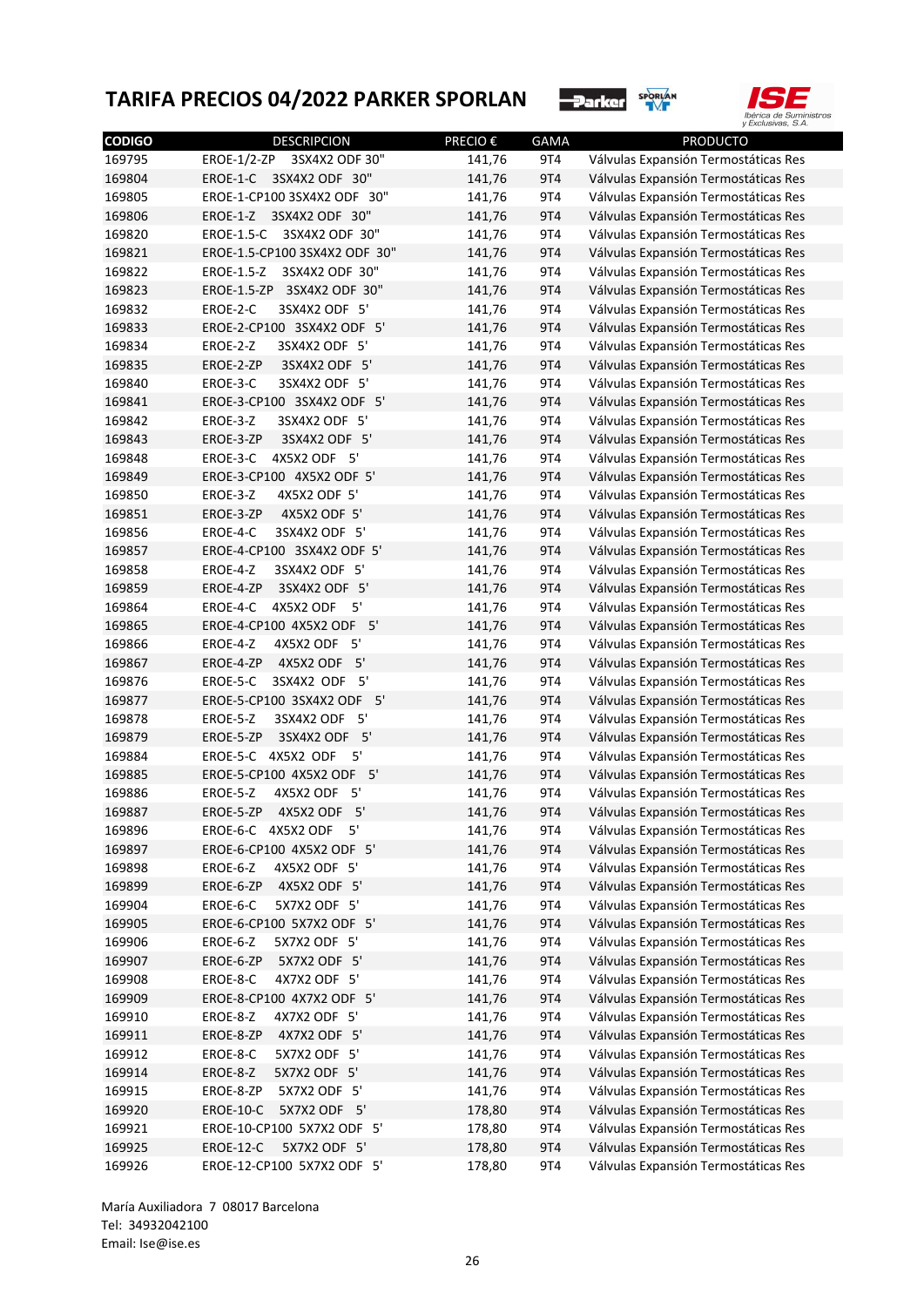



| <b>CODIGO</b> | <b>DESCRIPCION</b>        | PRECIO € | <b>GAMA</b> | <b>PRODUCTO</b>              |
|---------------|---------------------------|----------|-------------|------------------------------|
| 900004        | CRO-4-0/50 4X4 ODF WS     | 128,48   | 9P1         | Válvulas reguladoras presión |
| 900006        | CRO-4-0/75 4X4 ODF WS     | 128,48   | 9P1         | Válvulas reguladoras presión |
| 900043        | CRO-4-0/50 3X3 ODF W/S    | 128,48   | 9P1         | Válvulas reguladoras presión |
| 900310        | CRO-6-30/110 5 ODF WS     | 180,18   | 9P1         | Válvulas reguladoras presión |
| 900315        | CRO-6 30/110 7 ODF WS     | 180,18   | 9P1         | Válvulas reguladoras presión |
| 900319        | CRO-6 30/110 7 ODF SHT LS | 180,18   | 9P1         | Válvulas reguladoras presión |
| 900329        | CRO-10 0/60 9 ODF SHT WS  | 241,99   | 9P1         | Válvulas reguladoras presión |
| 900330        | CRO-10 30/110 7 ODF WS    | 241,99   | 9P1         | Válvulas reguladoras presión |
| 900335        | CRO-10 30/110 9 ODF WS    | 241,99   | 9P1         | Válvulas reguladoras presión |
| 900340        | CRO-10 30/110 11 ODF WS   | 241,99   | 9P1         | Válvulas reguladoras presión |
| 900355        | CROT-6 30/110 5 SAE       | 174,94   | 9P1         | Válvulas reguladoras presión |
| 900359        | CROT-6 30/110 4 ODF W/S   | 180,18   | 9P1         | Válvulas reguladoras presión |
| 900360        | CROT-6 30/110 5 ODF WS    | 180,18   | 9P1         | Válvulas reguladoras presión |
| 900365        | CROT-6 30/110 7 ODF W/S   | 186,26   | 9P1         | Válvulas reguladoras presión |
| 900370        | CROT-6 30/110 9 ODF       | 174,94   | 9P1         | Válvulas reguladoras presión |
| 900380        | CROT-10 30/110 7 ODF      | 257,37   | 9P1         | Válvulas reguladoras presión |
| 900385        | CROT-10 30/110 9 ODF      | 258,14   | 9P1         | Válvulas reguladoras presión |
| 900390        | CROT-10 30/110 11 ODF     | 283,40   | 9P1         | Válvulas reguladoras presión |
| 900429        | CRO-6 0/60 5 ODF SHT WS   | 180,18   | 9P1         | Válvulas reguladoras presión |
| 900430        | CRO-6 0/60 5 ODF W/S      | 180,18   | 9P1         | Válvulas reguladoras presión |
| 900434        | CRO-6 0/60 5 ODF SHT LS   | 180,18   | 9P1         | Válvulas reguladoras presión |
| 900443        | CRO-6 0/60 7 ODF SHT WS   | 180,18   | 9P1         | Válvulas reguladoras presión |
| 900444        | CRO-6 0/60 7 ODF W/S      | 180,18   | 9P1         | Válvulas reguladoras presión |
| 900446        | CRO-6 0/60 7 ODF SHT LS   | 180,18   | 9P1         | Válvulas reguladoras presión |
| 900477        | CRO-6 0/60 9 ODF SHT LS   | 192,68   | 9P1         | Válvulas reguladoras presión |
| 900478        | CRO-6 0/60 9 ODF SHT WS   | 192,68   | 9P1         | Válvulas reguladoras presión |
| 900479        | CRO-6 0/60 9 ODF WS       | 192,68   | 9P1         | Válvulas reguladoras presión |
| 900500        | CRO-6 0/60 5 SAE          | 151,53   | 9P1         | Válvulas reguladoras presión |
| 900507        | CRO-10 0/60 7 ODF WS      | 241,99   | 9P1         | Válvulas reguladoras presión |
| 900528        | CRO-10 0/60 9 ODF WS      | 241,99   | 9P1         | Válvulas reguladoras presión |
| 900542        | CRO-10 0/60 11 ODF W/S    | 271,59   | 9P1         | Válvulas reguladoras presión |
| 900549        | CRO-10 0/60 11 ODF SHT WS | 271,59   | 9P1         | Válvulas reguladoras presión |
| 900556        | CROT-6 0/60 5 ODF WS      | 189,01   | 9P1         | Válvulas reguladoras presión |
| 900570        | CROT-6 0/60 7 ODF WS      | 189,01   | 9P1         | Válvulas reguladoras presión |
| 900577        | CROT-6 0/60 9 ODF WS      | 189,01   | 9P1         | Válvulas reguladoras presión |
| 900584        | CROT-6 0/60 4 SAE         | 189,01   | 9P1         | Válvulas reguladoras presión |
| 900591        | CROT-6 0/60 5 SAE         | 189,01   | 9P1         | Válvulas reguladoras presión |
| 900598        | CROT-10 0/60 7 ODF WS     | 249,71   | 9P1         | Válvulas reguladoras presión |
| 900605        | CROT-10 0/60 9 ODF WS     | 249,71   | 9P1         | Válvulas reguladoras presión |
| 900612        | CROT-10 0/60 11 ODF WS    | 283,40   | 9P1         | Válvulas reguladoras presión |
| 900824        | ORI-6 65/225H 4 ODF W/S   | 189,02   | 9P1         | Válvulas reguladoras presión |
| 900826        | ORI-6 65/225H 5 ODF WS    | 189,01   | 9P1         | Válvulas reguladoras presión |
| 900833        | ORI-6 65/225H 7 ODF W/S   | 189,01   | 9P1         | Válvulas reguladoras presión |
| 900847        | ORI-6 65/225H 9 ODF W/S   | 189,01   | 9P1         | Válvulas reguladoras presión |
| 900861        | ORI-10 65/225H 9 ODF WS   | 325,56   | 9P1         | Válvulas reguladoras presión |
| 900882        | ORI-10 65/225H 11 ODF WS  | 325,56   | 9P1         | Válvulas reguladoras presión |
| 901093        | ORIT-6-0/50 4 ODF WS      | 200,66   | 9P1         | Válvulas reguladoras presión |
| 901096        | ORIT-6-0/50 5 ODF WS      | 200,66   | 9P1         | Válvulas reguladoras presión |
| 901101        | ORIT-6-30/100 4 ODF WS    | 200,66   | 9P1         | Válvulas reguladoras presión |
| 901103        | ORIT-6-0/50 7 ODF WS      | 200,66   | 9P1         | Válvulas reguladoras presión |
| 901117        | ORIT-6-0/50 4 SAE         | 200,66   | 9P1         | Válvulas reguladoras presión |
| 901124        | ORIT-6-0/50 5 SAE         | 200,66   | 9P1         | Válvulas reguladoras presión |
| 901131        | ORIT-10-0/50 7 ODF WS     | 325,56   | 9P1         | Válvulas reguladoras presión |
| 901138        | ORIT-10-0/50 9 ODF W/S    | 325,56   | 9P1         | Válvulas reguladoras presión |
|               |                           |          |             |                              |
| 901166        | ORIT-10-0/50 11 ODF WS    | 325,56   | 9P1         | Válvulas reguladoras presión |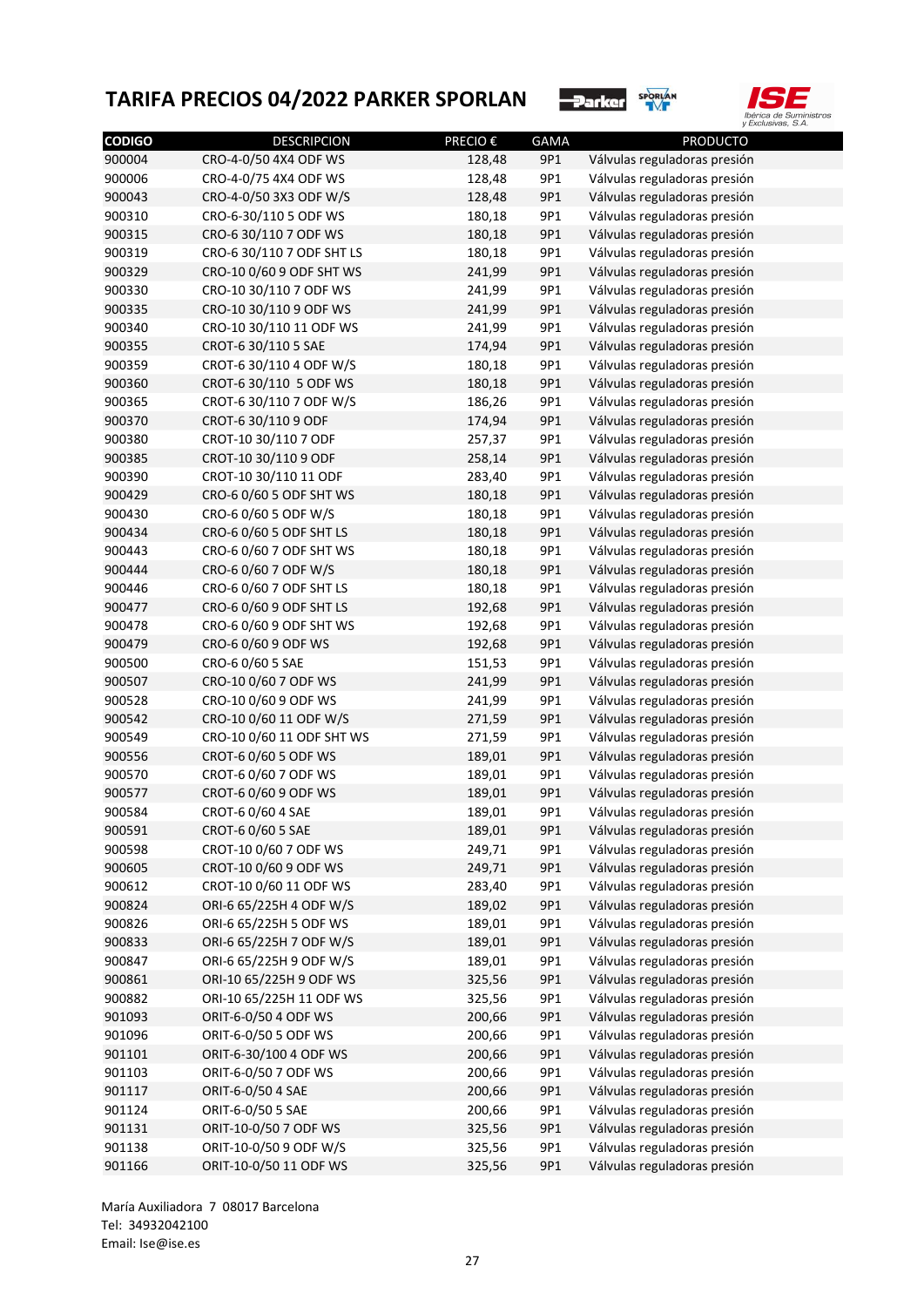



| <b>CODIGO</b> | <b>DESCRIPCION</b>             | PRECIO €         | GAMA | <b>PRODUCTO</b>              |
|---------------|--------------------------------|------------------|------|------------------------------|
| 901173        | ORIT-6 30/100 5 ODF W/S        | 200,66           | 9P1  | Válvulas reguladoras presión |
| 901180        | ORIT-6-30/100 7 ODF WS         | 200,66           | 9P1  | Válvulas reguladoras presión |
| 901187        | ORIT-6-30/100 9 ODF WS         | 200,66           | 9P1  | Válvulas reguladoras presión |
| 901201        | ORIT-6-30/100 5 SAE            | 200,66           | 9P1  | Válvulas reguladoras presión |
| 901208        | ORIT-10-30/100 7 ODF WS        | 325,56           | 9P1  | Válvulas reguladoras presión |
| 901229        | ORIT-10-30/100 9 ODF WS        | 325,56           | 9P1  | Válvulas reguladoras presión |
| 901250        | ORIT-10-30/100 11 ODF WS       | 325,56           | 9P1  | Válvulas reguladoras presión |
| 901590        | ORIT-12-0/100 9 ODF            | 501,20           | 9P1  | Válvulas reguladoras presión |
| 901597        | ORIT-15-0/100 11ODF            | 679,55           | 9P1  | Válvulas reguladoras presión |
| 901604        | ORIT-20-0/100 13 OD            | 989,08           | 9P1  | Válvulas reguladoras presión |
| 901946        | X30-ORIT-6-80/325H 7ODF LS     | 249,71           | 9P1  | Válvulas reguladoras presión |
| 901958        | X30-ORI-6-80/325H 5 ODF W/S    | 189,01           | 9P1  | Válvulas reguladoras presión |
| 902877        | ORD-4-20 5/8 ODF WITH STRAINER | 80,01            | 9P5  | Válvulas reguladoras presión |
| 902884        | ORD-4-25 5/8 ODF               | 80,01            | 9P5  | Válvulas reguladoras presión |
| 902891        | ORD-4-30 5/8 ODF               | 80,01            | 9P5  | Válvulas reguladoras presión |
| 902898        | ORD-4-35 5/8 ODF               | 80,01            | 9P5  | Válvulas reguladoras presión |
| 902905        | OROA-5-100 5/8 ODF WS          | 215,76           | 9P5  | Válvulas reguladoras presión |
| 902912        | OROA-5-100 7/8 ODF WS          | 215,76           | 9P5  | Válvulas reguladoras presión |
| 902919        | OROA-5-180 5/8 ODF WS          | 215,76           | 9P5  | Válvulas reguladoras presión |
| 902925        | OROA-5-215 5/8 ODF WS          | 215,76           | 9P5  | Válvulas reguladoras presión |
| 902926        | OROA-5-180 7/8 WS              | 215,76           | 9P5  | Válvulas reguladoras presión |
| 902927        | OROA-5-180 7/8 ODF LS          | 215,76           | 9P5  | Válvulas reguladoras presión |
| 903009        | OROAD-5-225 7/8 ODF WS         | 215,76           | 9P5  | Válvulas reguladoras presión |
| 903017        | LAC-4-100 3/8 ODF LS           | 131,51           | 9P5  | Válvulas reguladoras presión |
| 903024        | LAC-4-180 3/8 ODF LS           | 131,51           | 9P5  | Válvulas reguladoras presión |
| 903029        | LAC-5-180 5/8 ODF L/S          | 256,43           | 9P5  | Válvulas reguladoras presión |
| 903031        | LAC-4-100 1/2 ODF LS           | 131,50           | 9P5  | Válvulas reguladoras presión |
| 903033        | LAC-5-180 7/8 ODF L/S          | 251,50           | 9P5  | Válvulas reguladoras presión |
| 903038        | LAC-4-180 1/2 ODF L/S          | 131,51           | 9P5  | Válvulas reguladoras presión |
| 903050        | LAC-5-100 5/8 ODF L/STRAINER   | 256,43           | 9P5  | Válvulas reguladoras presión |
| 903057        | LAC-4-210 1/2 ODF L/S          | 131,51           | 9P5  | Válvulas reguladoras presión |
| 903063        | LAC-10-100 11X9 ODF L/S        | 469,74           | 9P5  | Válvulas reguladoras presión |
| 903066        | LAC-10-180 11X9 ODF L/S        | 469,73           | 9P5  | Válvulas reguladoras presión |
| 903069        | LAC-5-100 7/8 ODF LS           | 256,43           | 9P5  | Válvulas reguladoras presión |
| 903072        | LAC-5-210 5/8 ODF L/S          | 251,50           | 9P5  | Válvulas reguladoras presión |
|               |                                |                  |      |                              |
| 903073        | LAC-5-210 7/8 ODF L/S          | 251,50<br>469,73 | 9P5  | Válvulas reguladoras presión |
| 903078        | LAC-10-210 11X9 ODF L/S        |                  | 9P5  | Válvulas reguladoras presión |
| 903080        | LAC-4-DS-100/180 3/8 ODF LS    | 164,39           | 9P5  | Válvulas reguladoras presión |
| 903104        | LAC-5-295-HP 5/8 ODF W/S       | 256,43           | 9P5  | Válvulas reguladoras presión |
| 903106        | LAC-10-295-HP 11X7 ODF L/S     | 469,72           | 9P5  | Válvulas reguladoras presión |
| 903107        | LAC-5-295-HP 5/8 ODF L/S       | 256,43           | 9P5  | Válvulas reguladoras presión |
| 903109        | LAC-10-295-HP 11X9 ODF L/S     | 469,72           | 9P5  | Válvulas reguladoras presión |
| 903111        | LAC-4-295HP 1/2 ODF LS         | 131,51           | 9P5  | Válvulas reguladoras presión |
| 903124        | LAC-5-295-HP 7/8 ODF W/S       | 256,43           | 9P5  | Válvulas reguladoras presión |
| 903280        | ADRS-2 0/30 4 ODF              | 207,16           | 9P5  | Válvulas reguladoras presión |
| 903322        | ADRSE-2 0/30 4 ODF             | 223,90           | 9P5  | Válvulas reguladoras presión |
| 903357        | ADRS-2 0/80 3 ODF              | 207,16           | 9P5  | Válvulas reguladoras presión |
| 903364        | ADRS-2 0/80 4 ODF              | 207,16           | 9P5  | Válvulas reguladoras presión |
| 903371        | ADRS-2 0/80 5 ODF              | 207,16           | 9P5  | Válvulas reguladoras presión |
| 903378        | ADRS-2 0/80 3 SAE              | 207,16           | 9P5  | Válvulas reguladoras presión |
| 903399        | ADRSE-2 0/80 3 ODF             | 212,50           | 9P5  | Válvulas reguladoras presión |
| 903406        | ADRSE-2 0/80 4 ODF             | 223,90           | 9P5  | Válvulas reguladoras presión |
| 903407        | ADRSE-2 0/80 4X4ODFX2SAE       | 223,90           | 9P5  | Válvulas reguladoras presión |
| 903413        | ADRSE-2 0/80 5 ODF             | 223,90           | 9P5  | Válvulas reguladoras presión |
| 903469        | ADRPE-3-0/30 1/2 ODF           | 260,71           | 9P5  | Válvulas reguladoras presión |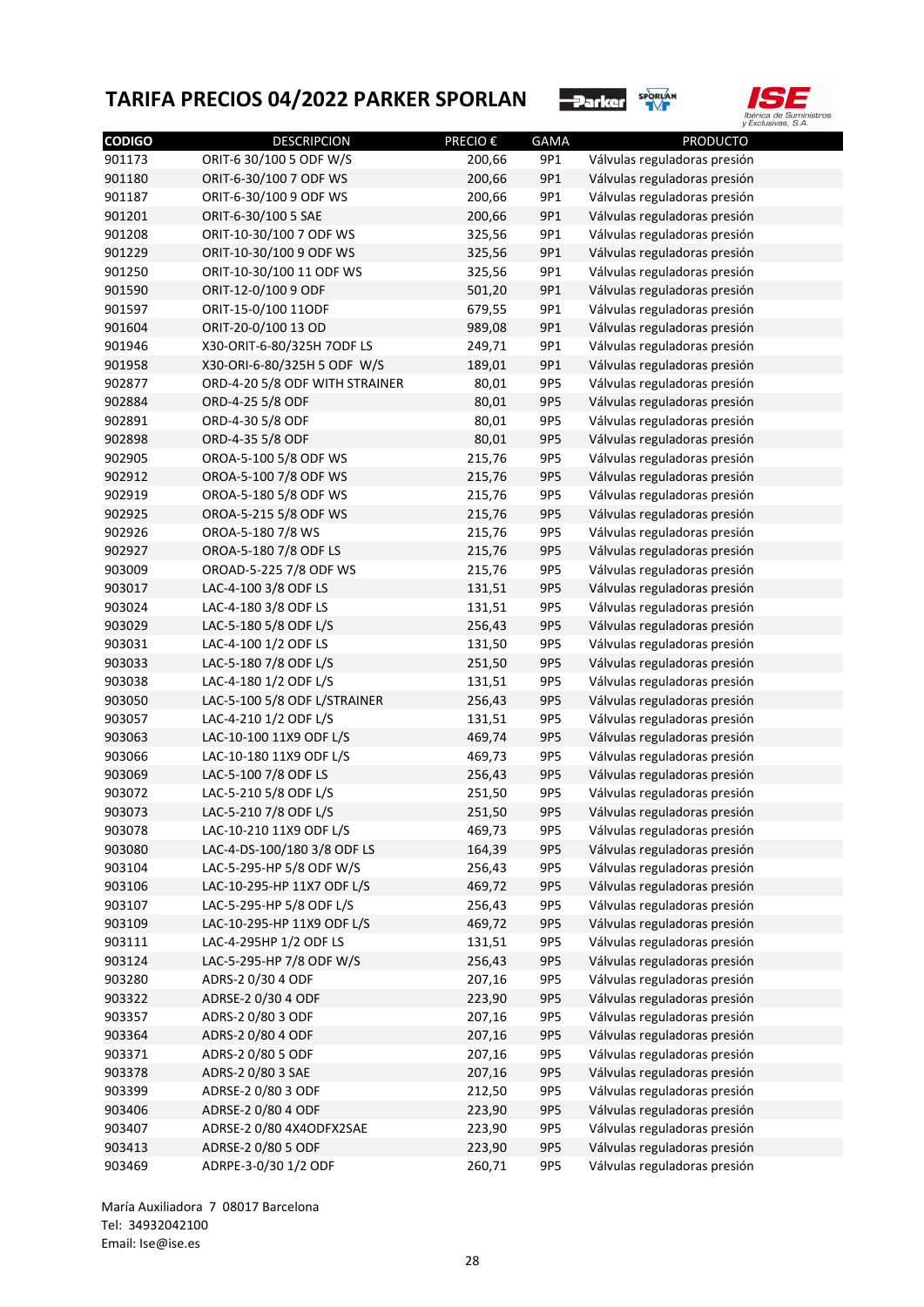



| <b>CODIGO</b> | <b>DESCRIPCION</b>              | PRECIO € | <b>GAMA</b> | <b>PRODUCTO</b>              |
|---------------|---------------------------------|----------|-------------|------------------------------|
| 903476        | ADRPE-3 0/30 5 ODF              | 247,43   | 9P5         | Válvulas reguladoras presión |
| 903497        | ADRP-3 0/80 4 ODF               | 242,63   | 9P5         | Válvulas reguladoras presión |
| 903504        | ADRP-3 0/80 5 ODF               | 242,63   | 9P5         | Válvulas reguladoras presión |
| 903525        | ADRPE-3 0/80 4 ODF              | 260,71   | 9P5         | Válvulas reguladoras presión |
| 903532        | ADRPE-3 0/80 5 ODF              | 257,04   | 9P5         | Válvulas reguladoras presión |
| 903534        | ADRPE-3 0/80 5X5ODFX2SAE        | 260,71   | 9P5         | Válvulas reguladoras presión |
| 903539        | ADRPE-3 0/80 4 SAE              | 260,71   | 9P5         | Válvulas reguladoras presión |
| 903546        | ADRPE-3 0/80 5 SAE              | 260,71   | 9P5         | Válvulas reguladoras presión |
| 903560        | ADRHE-6 0/30 7 ODF              | 530,91   | 9P5         | Válvulas reguladoras presión |
| 903567        | ADRHE-6-0/30 9X9 ODF ST         | 515,45   | 9P5         | Válvulas reguladoras presión |
| 903574        | ADRHE-6 0/80 5 ODF              | 530,91   | 9P5         | Válvulas reguladoras presión |
| 903581        | ADRHE-6 0/80 7 ODF              | 503,84   | 9P5         | Válvulas reguladoras presión |
| 903582        | ADRHE-6 0/80 7X7ODFX2SAE        | 530,91   | 9P5         | Válvulas reguladoras presión |
| 903588        | ADRHE-6 0/80 9 ODF              | 530,91   | 9P5         | Válvulas reguladoras presión |
| 903684        | DRP-3-AR 55/70 5X5 ODF          | 549,04   | 9P5         | Válvulas reguladoras presión |
| 903686        | DRPE-3-AR 55/70 5X5 ODF         | 561,27   | 9P5         | Válvulas reguladoras presión |
| 903703        | DRHE-6-58R 7X7 ODF 60"          | 545,75   | 9P5         | Válvulas reguladoras presión |
| 903742        | DRHE-6-AR 25/35 7X7 ODF         | 664,58   | 9P5         | Válvulas reguladoras presión |
| 903749        | DRHE-6-AR 25/35 9X9 ODF         | 664,58   | 9P5         | Válvulas reguladoras presión |
| 903826        | DRHE-6-AR 65/80 7X7 ODF         | 664,58   | 9P5         | Válvulas reguladoras presión |
| 903833        | DRHE-6-AR 65/80 9X9 ODF         | 664,58   | 9P5         | Válvulas reguladoras presión |
| 904009        | SHGBE-8-0/100 9ODF LESS COIL    | 503,14   | 9P5         | Válvulas reguladoras presión |
| 904010        | SHGBE-8-0/100 7ODF LESS COIL    | 488,49   | 9P5         | Válvulas reguladoras presión |
| 904010        | SHGBE-8-0/100 7 ODF             | 488,49   | 9P5         | Válvulas reguladoras presión |
| 904015        | SHGB-8-0/100 70DF LESS COIL     | 490,60   | 9P5         | Válvulas reguladoras presión |
| 904016        | SHGB-8-0/100 9 ODF              | 476,32   | 9P5         | Válvulas reguladoras presión |
| 904021        | SHGBE-8-0/100 9ODF 208-240 JAN  | 727,90   | 9P5         | Válvulas reguladoras presión |
| 904053        | SHGBE-15-0/75 11 ODF 208/240 J  | 1.052,78 | 9P5         | Válvulas reguladoras presión |
| 904062        | HGBE-8-75/150 7 ODF             | 458,60   | 9P5         | Válvulas reguladoras presión |
| 904065        | HGBE-5-95/115 3 ODF             | 229,31   | 9P5         | Válvulas reguladoras presión |
| 904067        | HGBE-5-95/115 5ODF              | 236,19   | 9P5         | Válvulas reguladoras presión |
| 904068        | HGBE-5-95/115 4 ODF             | 236,19   | 9P5         | Válvulas reguladoras presión |
| 904073        | HGBE-8 75/150 7X7X2 ODF         | 472,38   | 9P5         | Válvulas reguladoras presión |
| 904075        | SHGB-15-0/75 9 ODF              | 944,71   | 9P5         | Válvulas reguladoras presión |
| 904076        | SHGB-15-0/75 11 ODF             | 944,71   | 9P5         | Válvulas reguladoras presión |
| 904077        | SHGBE-15-0/75 9ODF LESS COIL    | 969,99   | 9P5         | Válvulas reguladoras presión |
| 904078        | SHGBE-15-0/75 11ODF LESS COIL   | 969,99   | 9P5         | Válvulas reguladoras presión |
| 904078        | SHGBE-15-0/75 11ODF LESS COIL   | 969,99   | 9P5         | Válvulas reguladoras presión |
| 904080        | HGBE-8-75/150 9X9ODFX2ODF       | 472,36   | 9P5         | Válvulas reguladoras presión |
| 904083        | HGB-8-75/150 7X7ODF             | 472,36   | 9P5         | Válvulas reguladoras presión |
| 904913        | ADRI-1.1/4 0/55 2x3 ODF ST      | 125,23   | 9P5         | Válvulas reguladoras presión |
| 904927        | ADRI-1.1/4 0/55 3X3 ODF ST      | 125,23   | 9P5         | Válvulas reguladoras presión |
| 905011        | ADRIE-1-1/4-0/55 3X3 ODF ST     | 125,64   | 9P5         | Válvulas reguladoras presión |
| 905179        | ADRIE-1/4 0/75 3X3 ODF          | 125,64   | 9P5         | Válvulas reguladoras presión |
| 905767        | ADRI-1-1/4-0/75 3X3 ODF ST      | 125,22   | 9P5         | Válvulas reguladoras presión |
| 905851        | ADRIE-1.1/4 0/75 3X3 ODF ST     | 125,63   | 9P5         | Válvulas reguladoras presión |
| 906607        | ADRI-1.1/4"-0/100 3X3 ODF STR   | 125,23   | 9P5         | Válvulas reguladoras presión |
| 906691        | ADRIE-1-1/4-0/100 3X3 ODF ST    | 121,98   | 9P5         | Válvulas reguladoras presión |
|               |                                 |          |             |                              |
| 906719        | ADRIE-1-1/4-0/100 3X3 SAE ST    | 125,63   | 9P5         | Válvulas reguladoras presión |
| 906797        | AJ-E-0/100 3X3 ODF ST           | 124,03   | 9P5         | Válvulas reguladoras presión |
| 908017        | KO-6-100/290 (ORI-6 Spring Kit) | 9,70     | 9P1         | Válvulas reguladoras presión |
| 958036        | KS-ORI-15-65/225 (Spare Kits)   | 153,00   | 9P1         | Válvulas reguladoras presión |
| 958038        | KS-ORI-20-65/225 (Spare Kits)   | 212,46   | 9P1         | Válvulas reguladoras presión |
| 958120        | KS-SHGB-8 (Spares Kit)          | 87,13    | 9P5         | Válvulas reguladoras presión |
| 958156        | K-HGB(E)-8 (Spares Kit)         | 242,12   | 9P5         | Válvulas reguladoras presión |